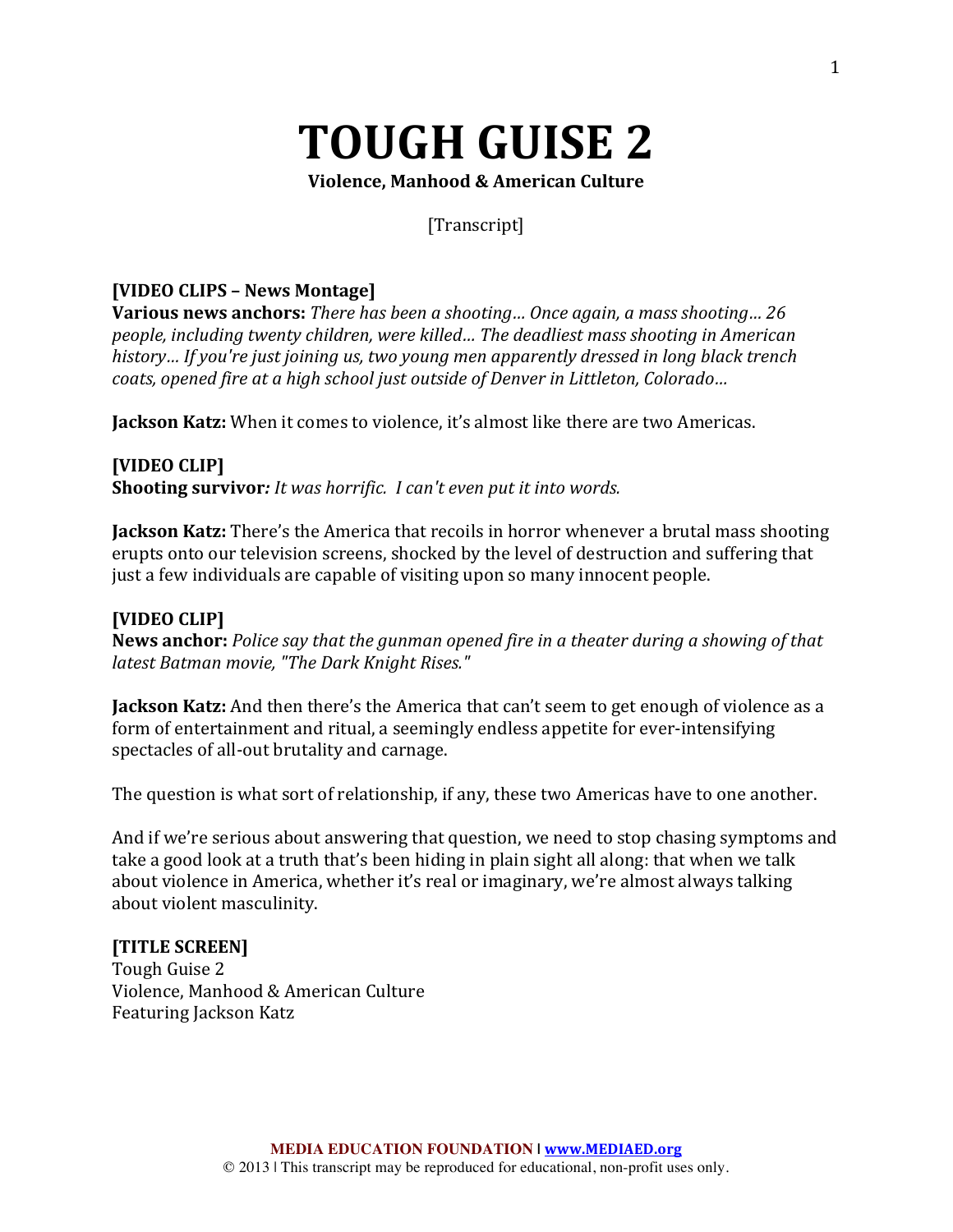**Jackson Katz:** I'm Jackson Katz, and for more than 25 years I've been studying the causes of violence, with a special focus on how cultural ideas about manhood contribute to interpersonal and relationship violence and also shape U.S. political culture.

In addition to researching, writing, and lecturing about manhood and violence, I've worked on both a personal and an institutional level to engage men directly in the effort to prevent men's violence against women and children.

My colleagues and I work closely with men from across the racial, ethnic, and socioeconomic spectrum, in the sports culture, in the U.S. military, and in schools, colleges, and a variety of other settings.

And as I've done this work, I've been consistently impressed by the thoughtful and sometimes courageous ways men are willing to confront the issue of men's violence - when they actually have a supportive environment and a chance to talk about it.

The reason I work with and focus on men is simple: because, for the most part, violence is a *men's* issue.

Whether we're talking about the horrifying, high-profile mass shootings we've seen over recent decades, the far greater rates of murder and gun violence we see on a day-to-day basis that barely register in the national news, or the epidemic of sexual violence and domestic violence, the vast majority of this violence is committed by men, young men, and boys.

The statistics tell the story:

- 86% of armed robberies are committed by men.
- 77% of aggravated assaults are committed by men.
- 87% of stalkers are men.
- 86% of domestic violence incidents resulting in physical injury are perpetrated by men.
- 99% of rapes are committed by men.
- Men commit approximately 90% of murder.
- And over the past 30 years, 61 of the last 62 mass shootings have been committed by men.

But while these numbers are striking, they rarely if ever come into play in mainstream discussions about violence.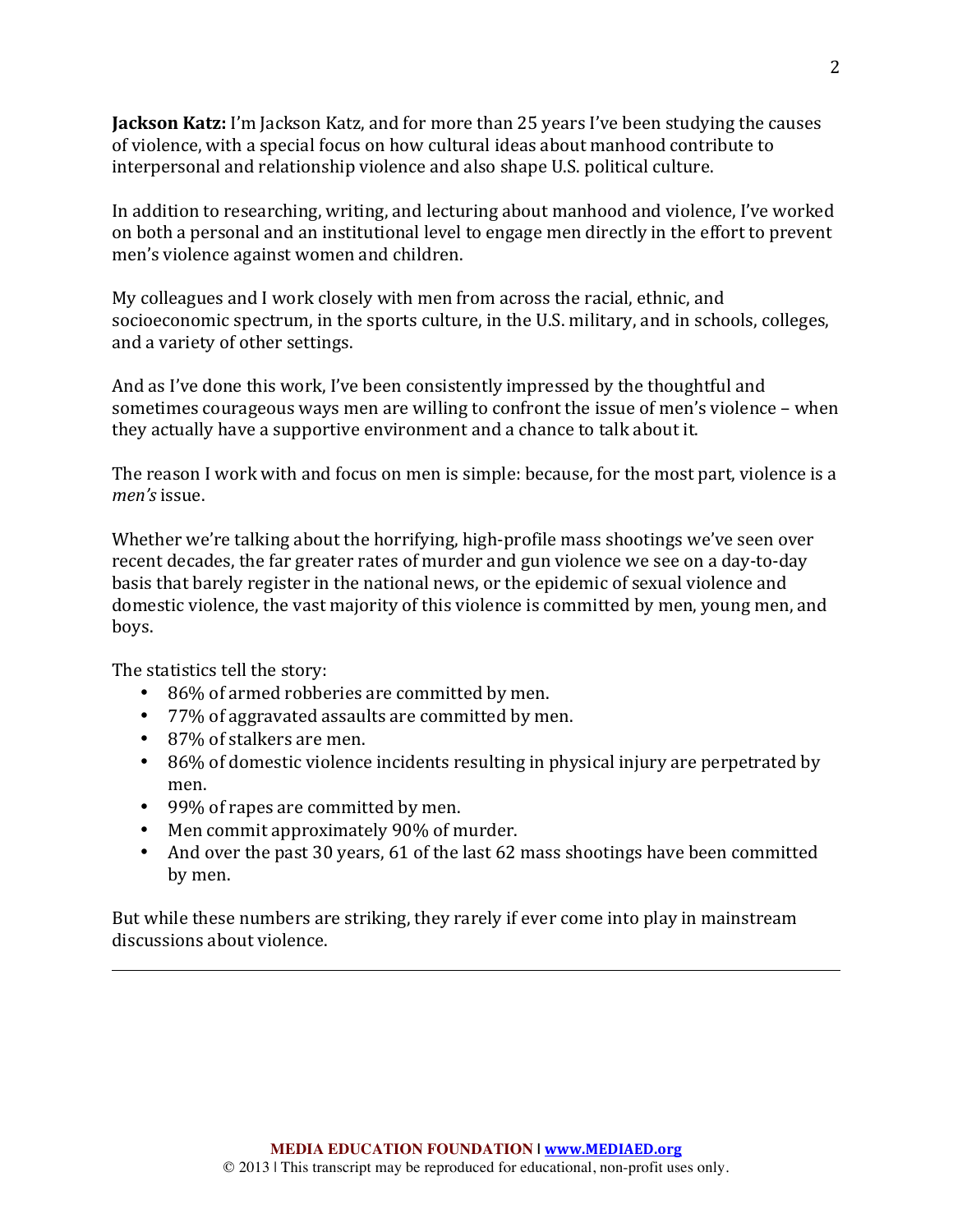#### **[VIDEO CLIP – CNN]**

**Anderson Cooper:** *After every event like this, the questions always are the same, "What causes this kind of a shooting?* How can this happen? How can they be stopped?"

**Jackson Katz:** Look at media coverage of mass shootings. During hours and hours of exhaustive reporting, commentators seem to go out of their way to find gender-neutral ways to talk about this violence.

#### **[VIDEO CLIPS – News montage]**

**Various news anchors and pundits:** *The shooters in Aurora, the shooters in Newtown... The Connecticut shooter… The Aurora shooter… The alleged shooter… Teen-aged psychopath... Mass murders... The suspect... That kid... This punk... This murderer...* 

**Jackson Katz:** The male perpetrators become shooters or murderers or assailants or killers or suspects or psychopaths, and any number of other genderless beings.

**[VIDEO CLIP – Dateline] Lester Holt:** *It's kids killing kids in the heart of America.* 

**Jackson Katz:** Violence committed by boys becomes "kids killing kids" and "youth violence."

#### **[VIDEO CLIP]**

**News anchor:** *Here is a revealing and, frankly, horrifying picture of youth violence in America.*

**Jackson Katz:** It doesn't seem to matter that girls are kids and youths too, but only commit a fraction of these kinds of crimes. The issue gets framed as a kids' issue and a problem with youth in general.

And this baseline failure to acknowledge gender has a big effect when the discussion turns to other supposed causes of violence.

#### **[VIDEO CLIPS – News montage]**

**Various news anchors and pundits:** *Violence in the entertainment culture... Bloody games, gory movies, brutal TV shows… Call of Duty or Halo… Mental health issues, the faith issues… Autism or Asperger Syndrome... You're blaming the gun... Their mom and their dad... Substance abuse... Mental health, violent games, violent movies... I want to blame the real culprit. Suicide pills! Mass murder pills!*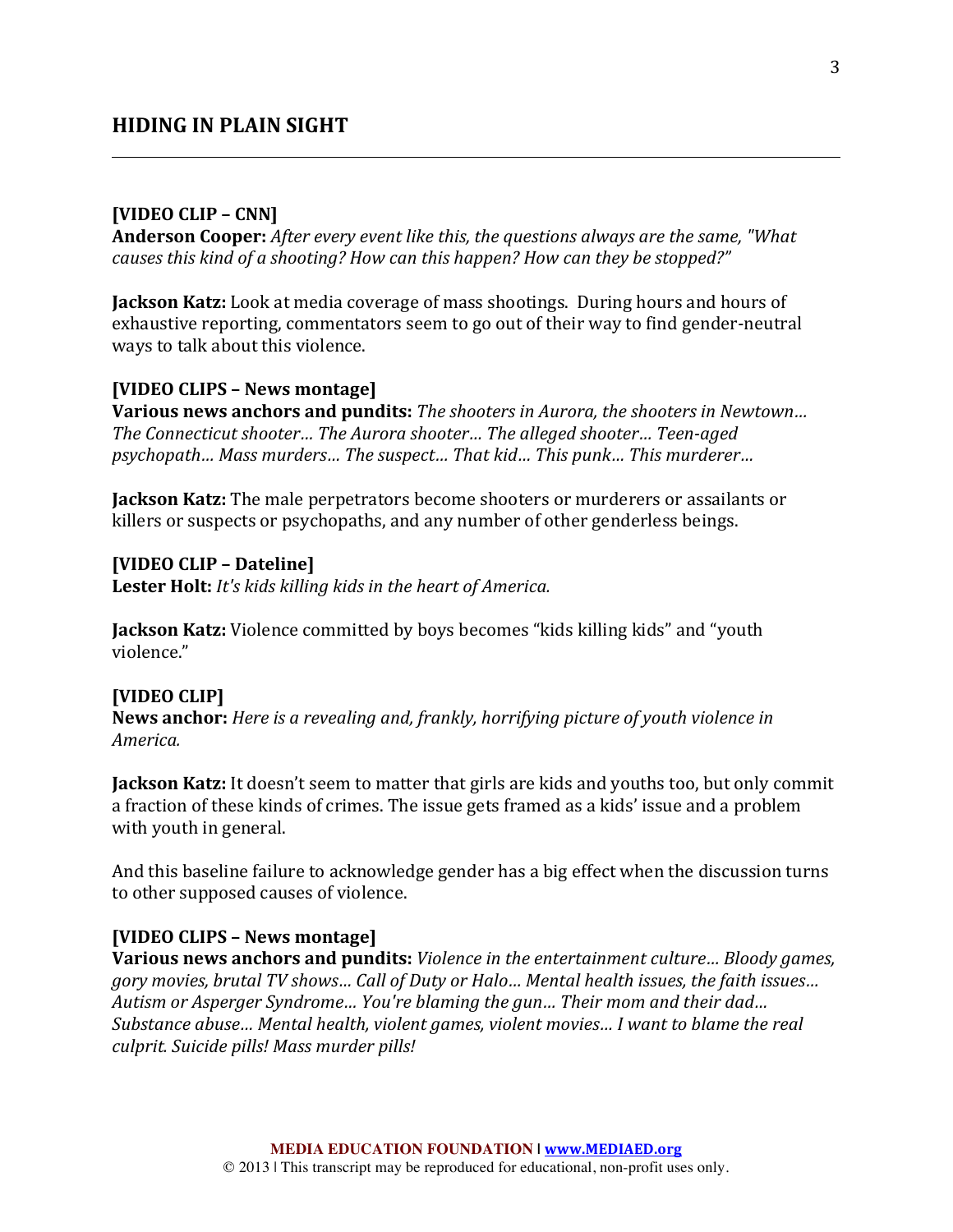**Jackson Katz:** Over and over again, we hear experts trying to explain violence in America by speculating about everything from guns and drugs and video games to dysfunctional families and even lead paint.

But we hear very little  $-$  if anything  $-$  about why it is that girls and women also live in a culture saturated with guns and media violence, also suffer from mental illness, also come from dysfunctional families and have substance abuse problems, also live in houses with lead paint, yet don't commit anywhere near the amount of violence boys and men do.

An article in the New York Times a while back provides a classic and typical example of how this kind of de-gendering works. It was this long piece that sifted through every possible theory, trying to make sense of the wave of school shootings, and in one parentheses it said all these shootings were done by boys. So you have a whole article trying to pull together all the different factors that might shed light on these shootings, and the one that's maybe the most important ends up in parentheses.

In other cases, the perpetrators disappear altogether.

#### **[VIDEO CLIPS – News montage]**

**Various news anchors:** *Violence against women... Violence against women... Violence against women…*

**Jackson Katz:** You see this a lot in the mainstream discussion about so-called "violence against women."

We call it "violence against women" as though nobody's actually committing the violence, like it's something bad that just happens to women - like the weather. They're just experiencing it. The fact that men are responsible for somewhere around 98% of this violence simply evaporates.

We hear about women being harassed, abused, assaulted, or raped. Men are nowhere to be found.

And the result of all of this is that instead of seeing men's violence against women as a men's issue, and taking a serious and sustained look at why it is that so many men are doing so much violence to women, we see it as a women's issue and focus most of our attention on how to help victims and survivors after the fact.

And this has been true across the board. No matter what kind of violence is under scrutiny, there's been a systematic failure to focus on men, as men  $-$  a failure all the more glaring given that mainstream media outlets have no problem at all taking gender seriously when women are the ones doing the violence.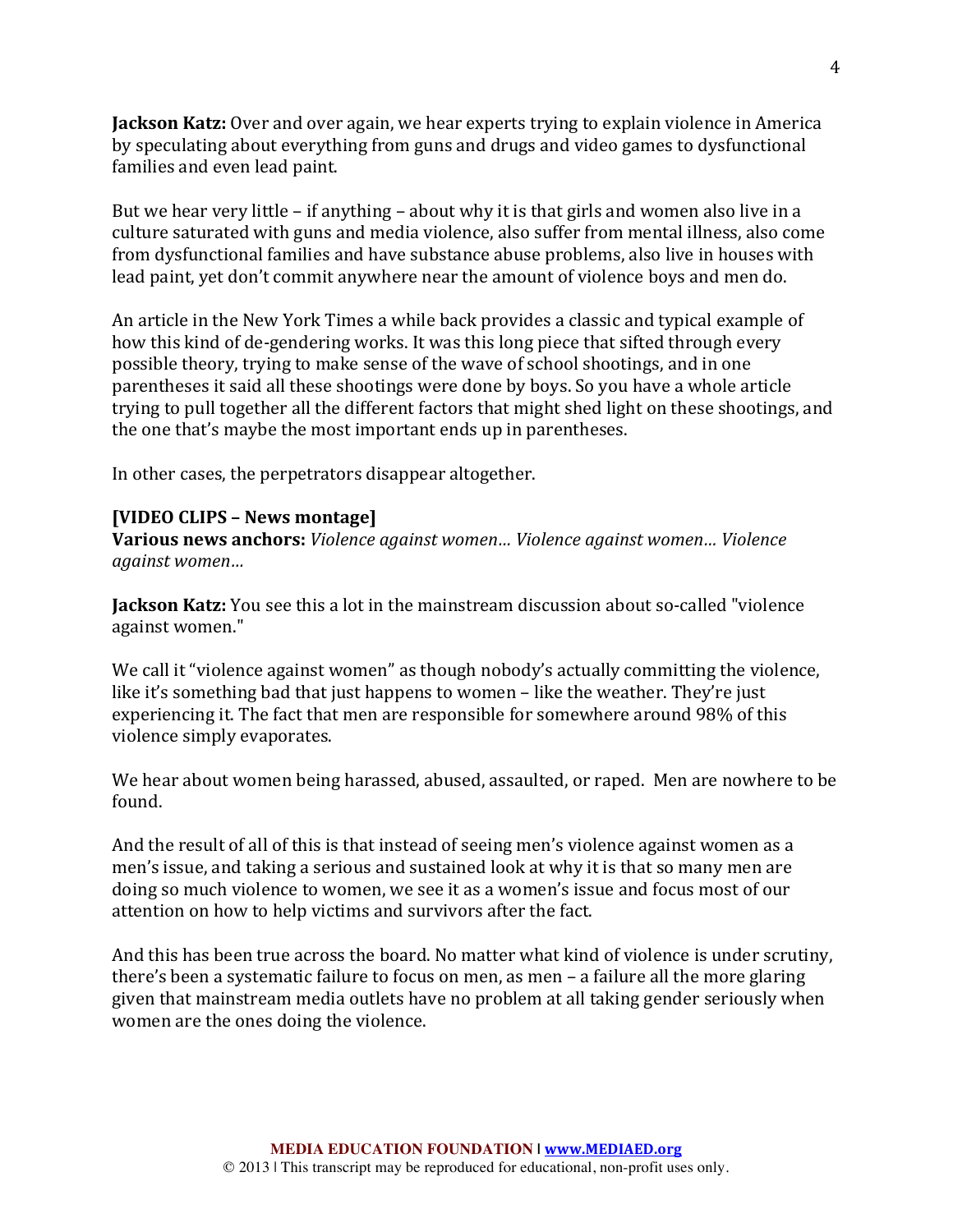### **[VIDEO CLIPS – News montage]**

**Various news anchors and reporters:** *Teenaged girls involved in violent fights... A fight between two young girls breaks out on the playground... More and more teenaged girls are getting involved in violent fights.* 

**Jackson Katz:** When girls and women act out violently, their gender *becomes* the story. The same way race becomes the story with men of color.

### **[VIDEO CLIP – The O'Reilly Factor]**

**Bill O'Reilly:** *The horrific murder rate in Chicago. Does it have to do with guns? Or race?* 

**Jackson Katz:** When men of color rape women or shoot people or blow things up, race and culture move to the forefront of the story...

**[VIDEO CLIP – The O'Reilly Factor] Bill O'Reilly:** *Is there a racial situation?* **Alan Colmes:** *Not necessarily.*

**Jackson Katz:** ... crowding out the fact that the vast majority of the perpetrators under consideration, no matter what color they are, are men.

All of this is partly a function of how dominant ideologies work linguistically to conceal the power of dominant groups.

For example, when we hear the word "race" in the United States, we tend to immediately think of African Americans, Latinos, Asian Americans, Native Americans, Pacific Islanders, South Asians. When we hear the term "sexual orientation," we tend to think of gay, lesbian, bisexual, and transgender people. And when we hear the term "gender," we tend to think of women.

In each case, the dominant group – white people, heterosexual people, men – don't get examined. As if white people don't belong to some racial grouping? As if heterosexual people don't have some sort of sexual orientation? As if men don't have a gender? In other words, we always focus on the subordinated group and not the dominant one, and that's one of the ways the power of dominant groups  $\sin$ 't questioned  $-$  by remaining invisible.

And when it comes to masculinity, this invisibility often runs across the political spectrum.

#### **[VIDEO CLIP – "Bowling for Columbine"]**

**Michael Moore:** *I'm here to open up an account.* **Bank teller:** *Okay. What type of account would you like?* **Michael Moore:** *I* want the account where *I* can get the free gun. **Bank teller:** *Okay.*

**Jackson Katz:** So in "Bowling for Columbine," which is widely considered one of the definitive documentaries about gun violence in America, left-wing filmmaker Michael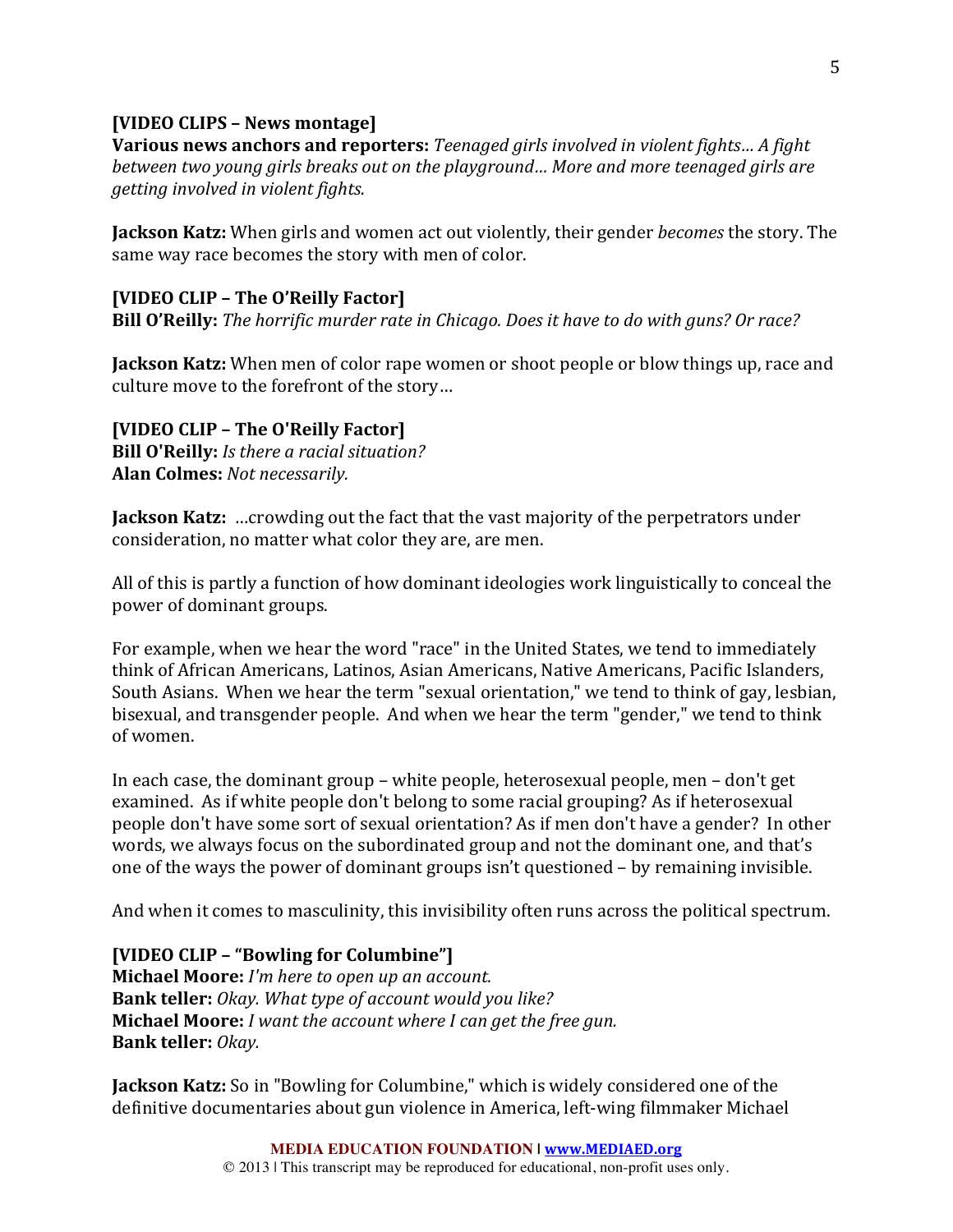Moore explores multiple reasons for America's continuing love affair with guns – including white fears of black crime  $-$  but somehow manages to avoid mentioning that the white "people" he focuses on throughout are overwhelmingly men.

And on those rare occasions when the subject of men does make its way into mainstream discussions about violence, the conversation is usually less about men's identity than it is about their genes.

# **[VIDEO CLIPS – News montage]**

**Dr. Phil:** *There are young men involved in these things. There's a lot of testosterone there.* **CNN Don Lemon:** *What is it about the testosterone of being a young man that makes this come to this gun violence head, so often?* 

**FOX** News Anchor: Why does it seem that these mass shooters are boys and not girls? **FOX Psychiatrist Keith Ablow:** Well, I think... You know what, there's probably some gender difference there. Maybe there's some insulation from, you know, things *...* endocrine, whether *it's* the estrogen level or who knows what...

**Jackson Katz:** There's this common refrain that biology and evolutionary history are destiny – that men's violence is all about testosterone and our prehistoric role as hunterwarriors. We're just programmed to be violent.

### **[VIDEO CLIP – News]**

**Commentator:** Really it goes back to hunter-gatherer days.

**Jackson Katz:** You hear another version of this in the common refrain "boys will be boys."

# **[VIDEO CLIP – Fox "The Five"]**

**FOX anchor Kimberly Guilfoyle:** Let boys be boys. They want to play rough. Don't try and *overmedicate them and, you know, turn them into girls. They're boys!* **The Five pundit:** *A* six-year-old boy goes like this and he's suspended. And we end up having to talk about it because they are just unable to let boys be boys.

**Jackson Katz:** And it all amounts to pretty much the same thing: Men's violence is somehow inevitable. We should just all throw up our hands and let the criminal justice system sort it out.

# **[VIDEO CLIP – CSPAN]**

**Panelist:** One thing we can say for certain is that men are more violent than women. This is a natural phenomenon. There's a close association between hormonal balances and levels of *violence. I think this is fairly clear.* 

**Jackson Katz:** No one would deny that biological factors sometimes come into play with violence. The problem is when biological arguments lead people to conclude that men are just beasts who are overcome by hormonal urges they can't control.

# **[VIDEO CLIP – News]**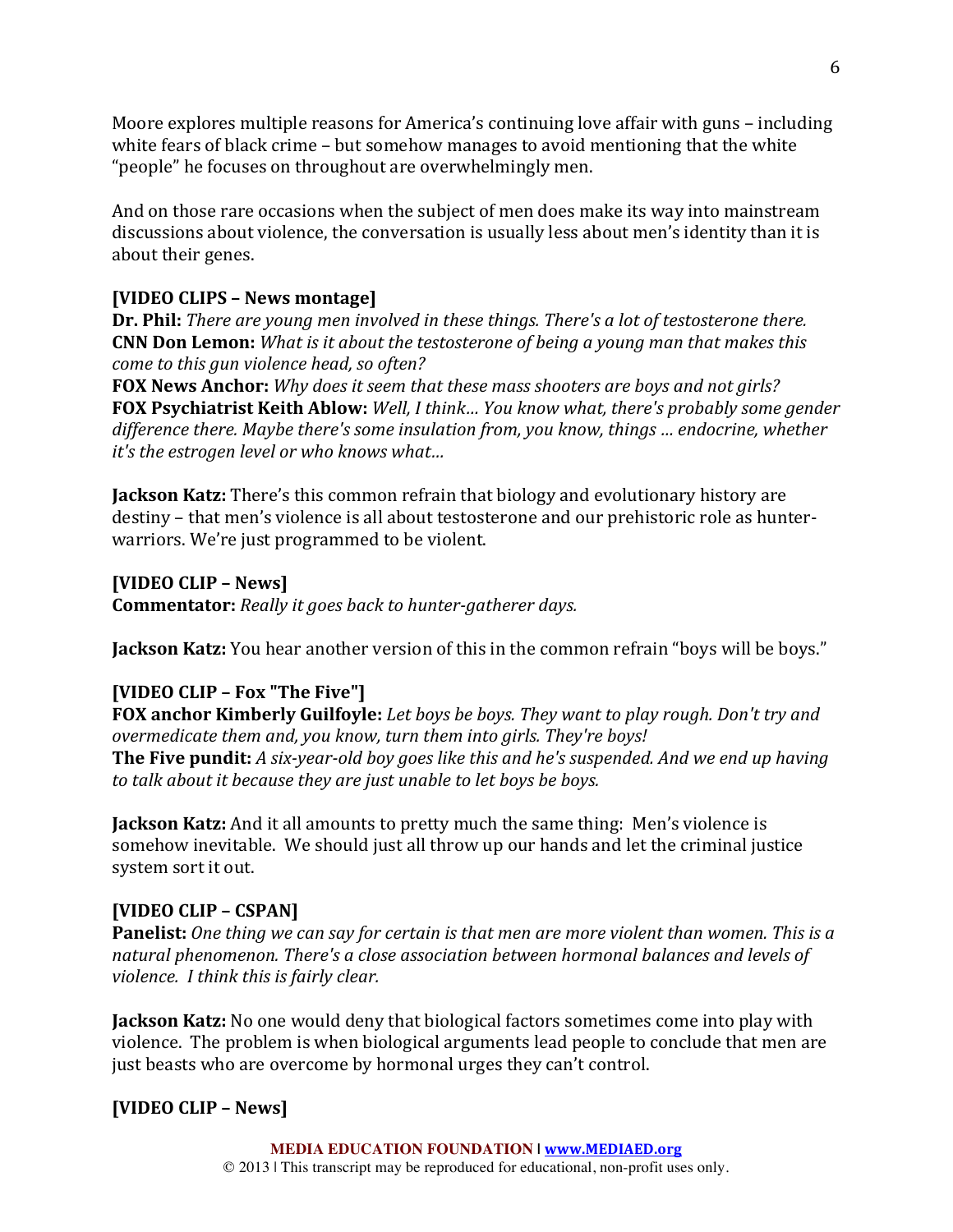**Commentator:** *The area of the brain that's responsible for aggression is larger in general in men, and so men's natural tendency is towards being aggressive.* 

**Jackson Katz:** The fact is that human behavior is a product of a complex set of biological and environmental factors. And it's the height of male bashing to suggest otherwise, to imply that men are incapable of making moral and ethical decisions, that boys are born hardwired to bully, rape, and murder.

But perhaps the most damaging thing this kind of thinking does is that it blinds us to the fundamental role that cultural systems play in all of this.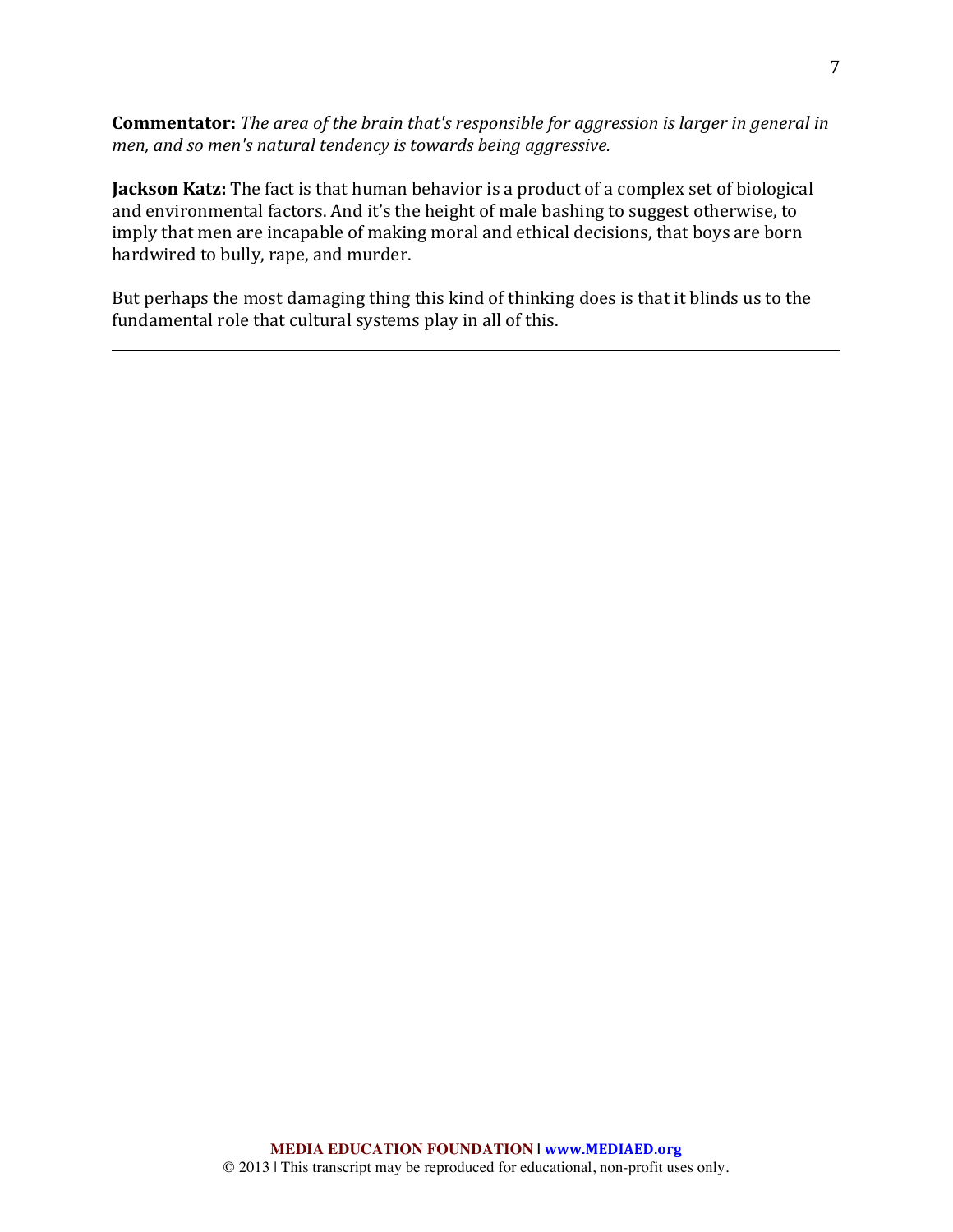### **A TAUGHT BEHAVIOR**

#### **[VIDEO CLIP – Congressional Panel]**

**Speaker:** This is a document signed by six of the major public health organizations saying that the violence in the entertainment level we've attained today is causing increased aggressive behavior among some children.

**Jackson Katz:** For decades, experts and government officials have been arguing that we need to take a closer look at the relationship between violence in the culture and violence in the real world.

#### **[VIDEO CLIP – Congressional Panel]**

**Speaker:** Does anyone disagree with that conclusion, that violence in films propagates violent conduct on behalf of the children?

**Jackson Katz:** This focus on the culture of violence in America took on new, and bipartisan, urgency in the wake of Adam Lanza's cold-blooded murder of 20 children and six adults at Sandy Hook Elementary School in Newtown, Connecticut, in 2012.

#### **[VIDEO CLIP – President Obama press statement]**

**President Obama:** In the days since the heartbreaking tragedy in Newtown, Connecticut, I also tasked the Vice President with leading an effort to come up with a comprehensive set of serious proposals to keep our children safe, including strengthening school safety, improving *mental health care, and addressing a culture that too often glorifies guns and violence.* 

**Jackson Katz:** But unfortunately, it quickly descended into a distracting, and false, debate between defenders of the gun industry and defenders of the entertainment industry.

#### **[VIDEO CLIP – National Rifle Association press statement]**

**NRA CEO Wayne LaPierre:** *There exists in this country, sadly, a callous, corrupt, and corrupting shadow industry that sells and stows violence against its own people through vicious, violent video games.*

**Jackson Katz:** On one side, we've had the gun industry blaming movies and video games.

#### **[VIDEO CLIP – National Rifle Association press statement]**

**NRA CEO Wayne LaPierre:** *We have blood-soaked films out there like American Psycho, Natural Born Killers, that are aired like propaganda loops on splatter days and every single day.*

**Jackson Katz:** On the other side of the debate, we've had the entertainment industry blaming the NRA and guns.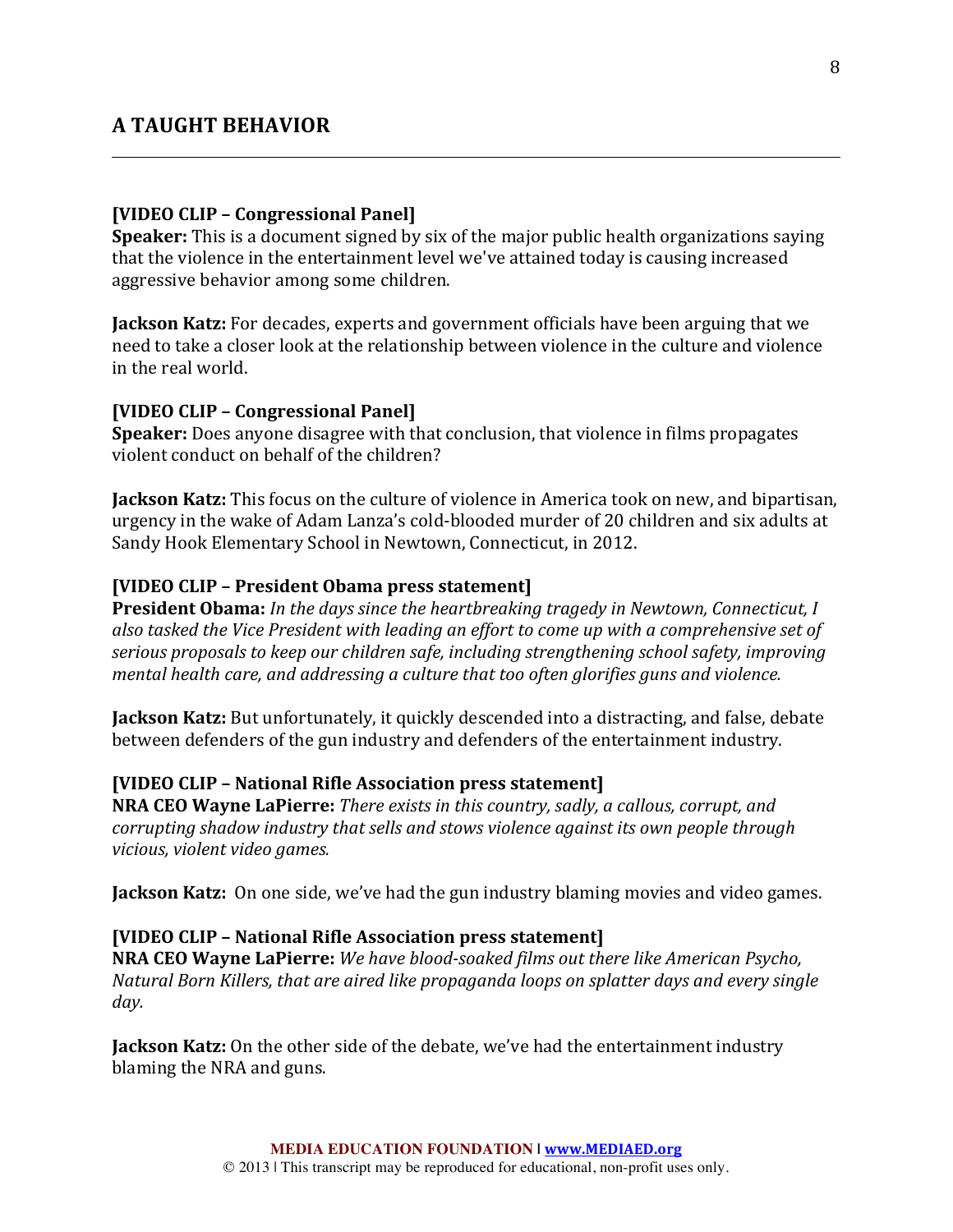### **[VIDEO CLIP – CNN]**

**MPAA Chief Chris Dodd:** *Can we not do a better job of controlling the weapons of violence that get into the wrong hands?* 

**Jackson Katz:** What both sides have failed to mention is how, for years, they've been mutually reinforcing parts of the same culture of violence, and have profited handsomely from one another.

### **[VIDEO CLIP – Video game industry promotional video]**

**Presenter from Medal of Honor:** We are here at the 2012 international photo shoot for *Medal of Honor Warfighter. I'm here with Drake Clark from Magpul [firearms company], a* great partner. They brought CTRs. We got PMAGS. We got EMAGS.

**Jackson Katz:** It's a dirty little secret that the video game industry and the Hollywood film industry get paid by the firearms industry to feature popular gun brands in their games and movies, and that the American military uses Call of Duty and other video games in their recruitment and training.

# **[VIDEO CLIP – "Call of Duty" ad]**

**Soldier #1:** *Watch and learn.* 

**Jackson Katz:** And the reason this matters so much is that while we've been debating whether guns or movies and video games are more to blame for violence, we've missed how both of these industries have combined to glorify not only violence, but a particular brand of violent masculinity.

### **[VIDEO CLIP – "Call of Duty" ad] Soldier #2:** *Awesome!*

**Jackson Katz:** The fact is that when we talk about a "culture of violence" in America, we're almost always talking about a culture of violent masculinity. And when we talk about a culture of violent masculinity, we're talking about what the culture teaches boys about what it means to be a man.

We often talk about violence being a learned behavior, but it's more to the point to say that it's a taught behavior. And by shifting the focus from "learned" to "taught," we shift the onus of responsibility onto those of us who are teaching our sons what it means to be a man.

William Pollack introduced the idea of a "boy code," in which boys are taught from a very early age to act tough and not show their feelings.

Michael Kimmel extended the reach of the boy code into late adolescence and young adulthood, where he describes a "guy code," in which young men police each other into conformity with dictates about manhood that come with an implicit and sometimes explicit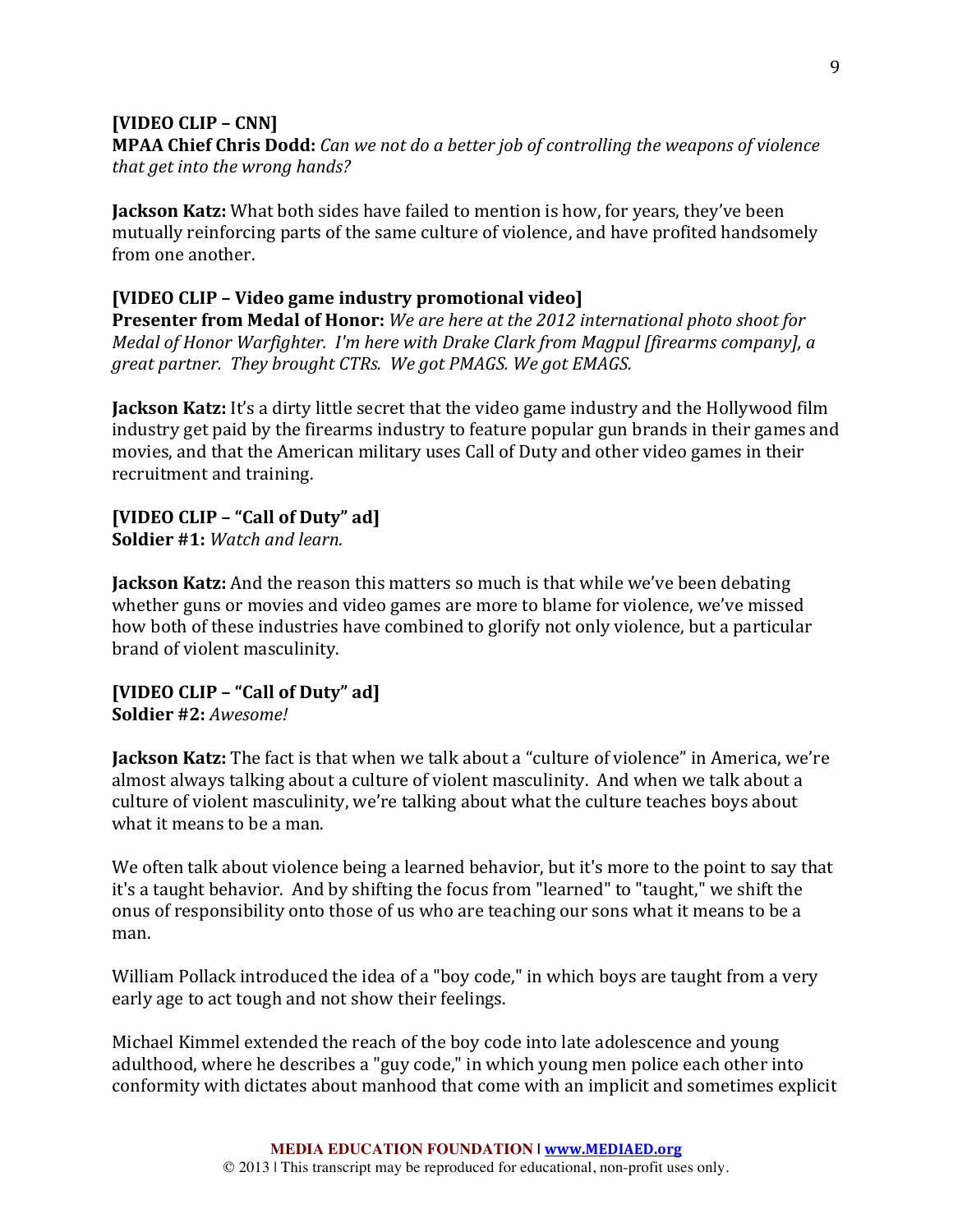warning: Don't slip up or you risk being unmasked and found out as someone who doesn't measure up.

The result is that guys are put into a box that turns out to be the perfect breeding ground for violence.

We can't show any emotion except anger. We can't think too much or seem too intellectual. We can't back down when someone disrespects us. We have to show we're tough enough to inflict physical pain and take it in turn. We're supposed to be sexually aggressive with women.

And then we're taught that if we step out of this box, we risk being seen as soft, weak, feminine, or gay.

# **[VIDEO CLIP – "Full Metal Jacket"]**

**Drill Sergeant Hartman:** *Where in the hell are you from, anyway, Private?* **Private:** *Sir, Texas, sir!* **Drill Sergeant Hartman:** *Holy dog shit, Texas! Only steers and queers come from Texas, Private Cowboy. And you don't much look like a steer to me, so that kinda narrows it down!* 

**Jackson Katz:** It may be an extreme case, but I don't think there's a guy out there who can't relate on a gut level to the excruciating scenes in the classic film Full Metal Jacket when Drill Sergeant Hartman goes to work driving basic human qualities out of the young recruits in order to turn them into men.

# **[VIDEO CLIP – "Full Metal Jacket"]**

**Drill Sergeant Hartman:** *You're so ugly you could be a modern art masterpiece! What's your name, fat body?* Lawrence: Sir, Leonard Lawrence, sir! **Drill Sergeant Hartman:** *Lawrence? Lawrence what? Of Arabia?* **Lawrence:** *Sir, no, sir!* **Drill Sergeant Hartman:** *I don't like the name Lawrence. Only faggots and sailors are called* Lawrence. From now on you're Gomer Pyle. **Lawrence:** *Sir, yes, sir!*

**Jackson Katz:** Anything short of full-scale emotional shutdown becomes a source of humiliation and shame. And in response, young men learn to adopt what I call the "tough guise" – the front so many young men put up to shield their vulnerabilities and avoid being ridiculed as pussies, punks, fags, and an endless list of other sexist and homophobic putdowns.

# **[VIDEO CLIPS – Movie montage]**

**Various speakers:** *Faggot;* faggot; faggots; queer; fairy; sissy bitch; bitch; bitch; bitch; homo; *pussy; pussy; pussy; pussy.*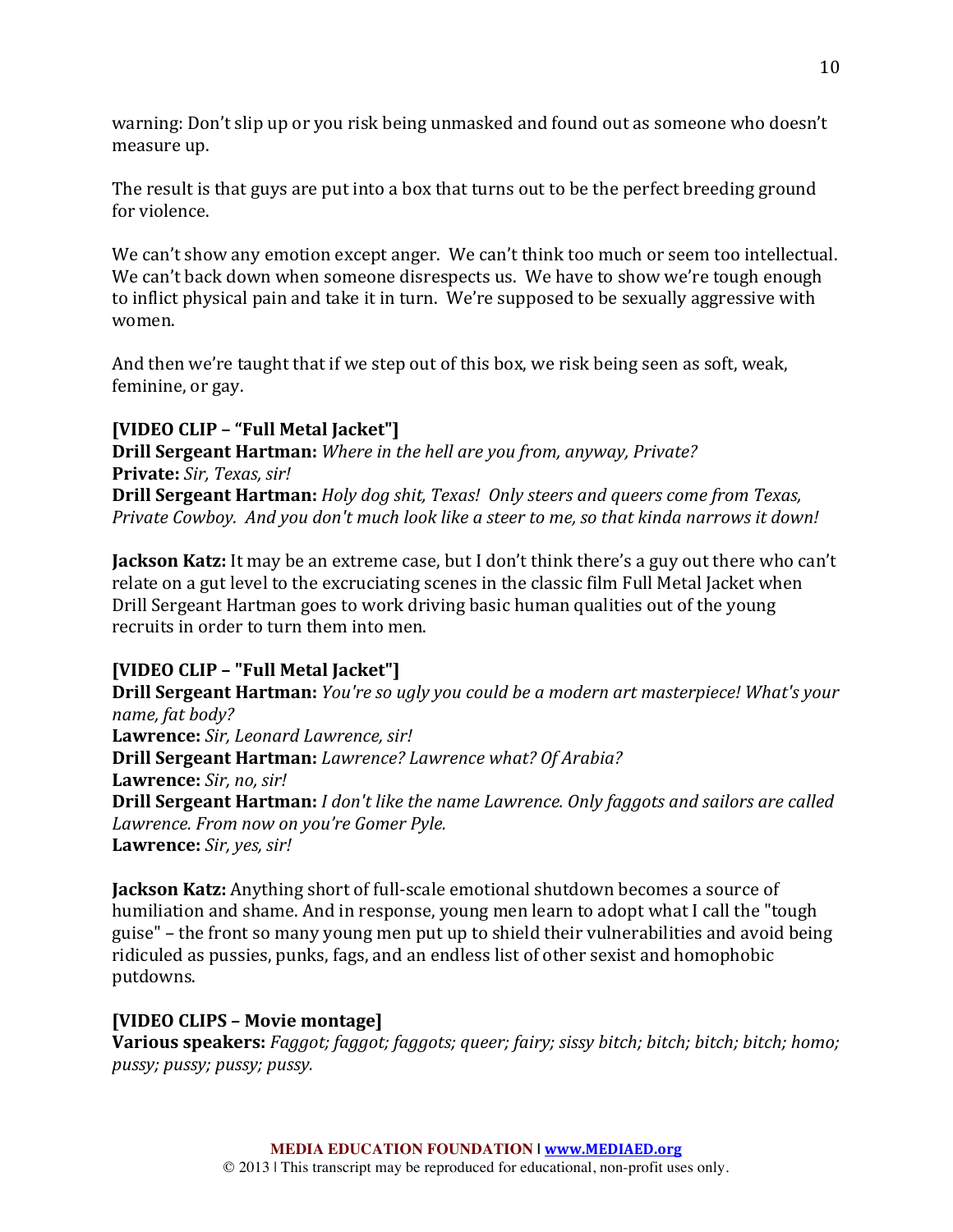**Jackson Katz:** As sociologist C.J. Pascoe details in her harrowing book "Dude, You're a Fag," the day-to-day humiliation boys and young men are subject to on a daily basis in our schools borders on criminal, their every move relentlessly and brutally scrutinized for anything with even a whiff of femininity or weakness by peers who take it upon themselves to serve as gender cops.

# **[VIDEO CLIP – "A History of Violence"]**

**Boy #1:** *Who you calling stupid?* **Boy #2:** *No, I said gym class was stupid.* Boy #1: [mocking Boy #2] "*No, I said gym class." Listen to this little faggot!* 

**Jackson Katz:** But it doesn't just come from their peer groups. It comes from fathers, coaches, and older male role models as well, who take it upon themselves to school young men about what it takes to measure up to a patriarchal ideology that says being a man is about domination, power, aggression, and control.

# **[VIDEO CLIP – "The Tree of Life"]**

**Father:** *Hit me! C'mon, hit me! C'mon. C'mon, Jack! Hit me! Hit me, hit me. C'mon. C'mon. Here it is. Here it is.* C'mon, son. C'mon. Son? Left! What are you doing?

**Jackson Katz:** This was captured brilliantly in the Clint Eastwood film "Gran Torino."

# **[VIDEO CLIP – "Gran Torino"]**

**Clint Eastwood (to Kid):** *Now you're just gonna learn how guys talk.* **Clint Eastwood (to Martin):** *How you doing Martin, you crazy Italian prick?* **Martin:** *Who's the Nip?* **Clint Eastwood:** *Oh, he's a pussy kid from next door. I'm just trying to man him up a little bit. See, kid?* Now that's how guys talk to one another. **Kid**: *They* do? **Clint Eastwood:** *Now go on out and come back in and talk to him like a man. Like a real man.* 

**Jackson Katz:** Eastwood's character, like so many fathers, father figures, coaches, and other men in boys' lives, assumes the role of the director and proceeds to evaluate how well the young man performs his role.

# **[VIDEO CLIP – "Gran Torino"]**

Kid *[imitating Eastwood]: What's up, you old Italian prick?* **Clint Eastwood:** *What the hell are you doing? Have you lost your mind?* **Kid:** *That's* what you said! That's what you said men say! **Clint Eastwood:** *You don't just come in and insult a man in his own shop.* **Kid**: *What should I have said then?* **Clint Eastwood:** *It ain't rocket science for Christ's sake.* 

**Jackson Katz:** It doesn't matter how unnatural, complicated, or ridiculous the role is, boys are expected to learn their lines and master the "tough guise," or else risk being shamed as less than a man.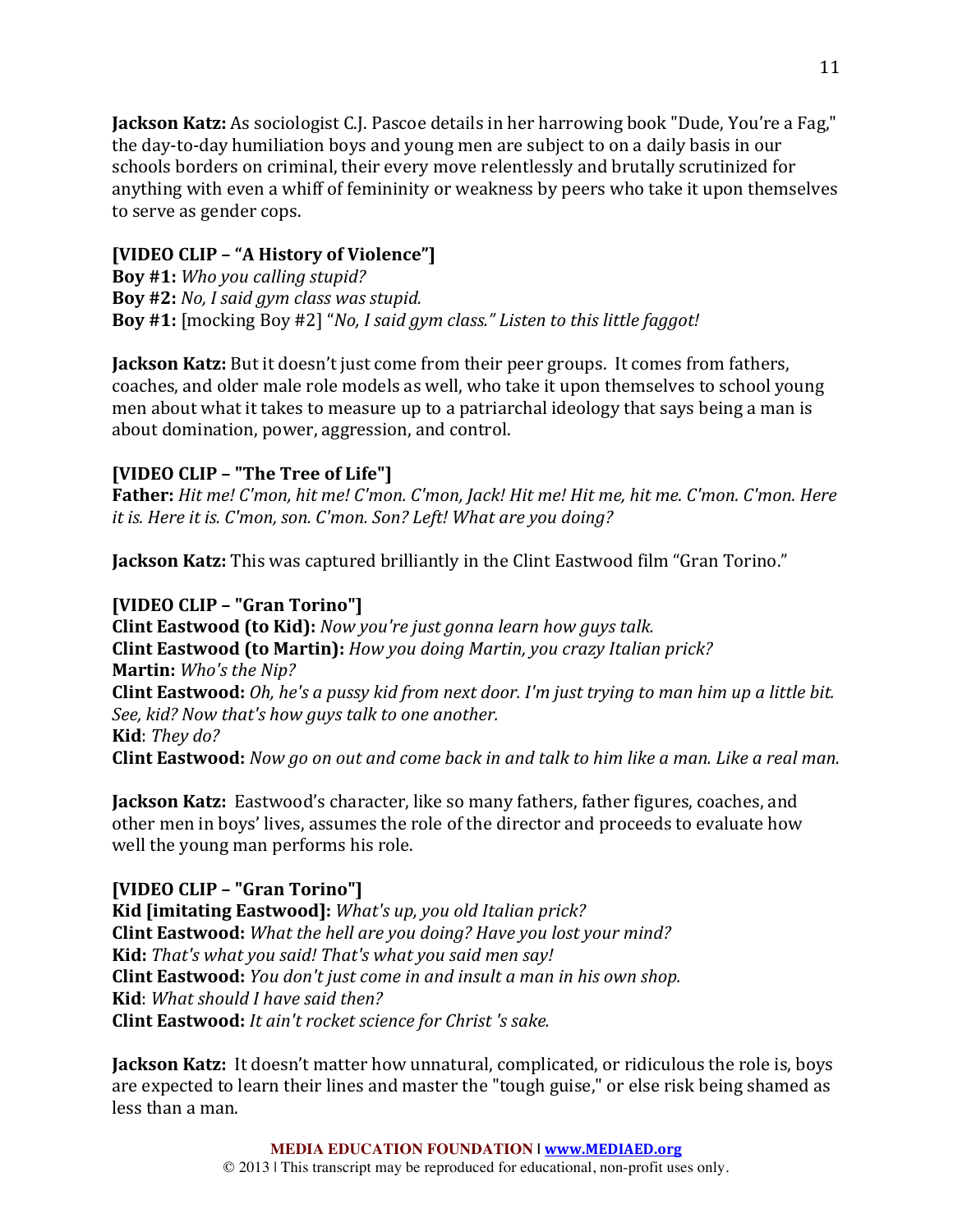# **[VIDEO CLIP – "Gran Torino"]**

**Clint Eastwood:** *Just turn around and go.* 

**Jackson Katz:** A pair of animated films shows very clearly how this process is passed down inter-generationally.

### **[VIDEO CLIP – "Shark Tale"]**

**Don Lino:** *It's a fish-eat-fish world.* You either take or you get taken.

**Jackson Katz:** In "Shark Tale," the father shark explains to his son that violence is the way of the world.

### **[VIDEO CLIP – "Shark Tale"]**

**Don Lino:** *Lenny, you see something, you kill it, you eat it, period. That's what sharks do. That's a fine tradition.* What's the matter with you? Right here in front of me now, eat this! **Shrimp:** *Oh, oh!* 

**Jackson Katz:** He then makes it clear to his son, who is a vegetarian, that he has no choice but to conform to shark norms and become carnivorous and aggressive.

### **[VIDEO CLIP – "Shark Tale"]**

**Don Lino:** *Frankie, I want you to take Lenny out, show him the ropes.* **Frankie:** Aww, c'mon, pops. **Don Lino:** *Son, you're gonna learn how to be a shark, whether you like it or not.* 

### **[VIDEO CLIP – "How to Train Your Dragon"]**

Hiccup: I'm gonna kill you, dragon. I'm gonna... I'm gonna cut out your heart and take it to *my* father. I'm a Viking. I'm a Viking!

**Jackson Katz:** Similarly, in "How to Train Your Dragon," the son of a Viking leader runs into problems when he refuses to act violently. And the unwillingness of the boy to use violence causes a crisis in his relationship with his warrior father...

**[VIDEO CLIP – "How to Train Your Dragon"]**

**Hiccup:** *I* don't want to fight dragons. **Stoic the Vast:** *Oh, come on, yes you do.* 

**Jackson Katz:** …who can't even comprehend that his son might not want to follow in his violent footsteps.

**[VIDEO CLIP – "How to Train Your Dragon"] Stoic the Vast:** *You're not a Viking. You're not my son.* 

**Jackson Katz:** Qualities like compassion, caring, empathy, intellectual curiosity, fear, vulnerability, even love – basic human qualities that boys have inside them every bit as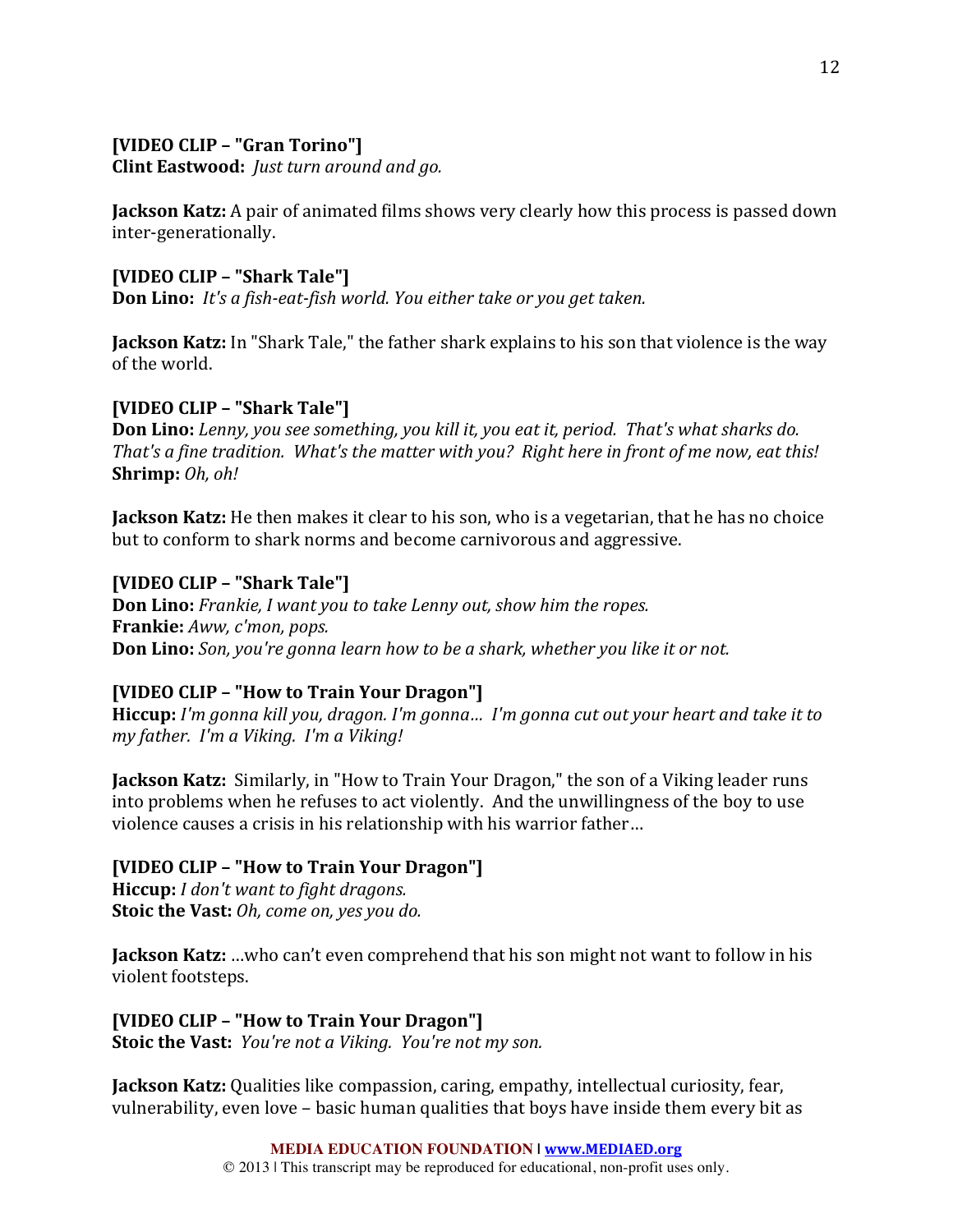much as girls do - get methodically driven out of them by a sexist and homophobic culture that labels these things "unmanly," "feminine," "womanly," and "gay," and teaches boys to avoid them at all costs.

And, most importantly, they're taught that real men turn to violence not as a last resort, but as the go-to method of resolving disputes – and also as the primary means of winning respect and establishing masculine credibility.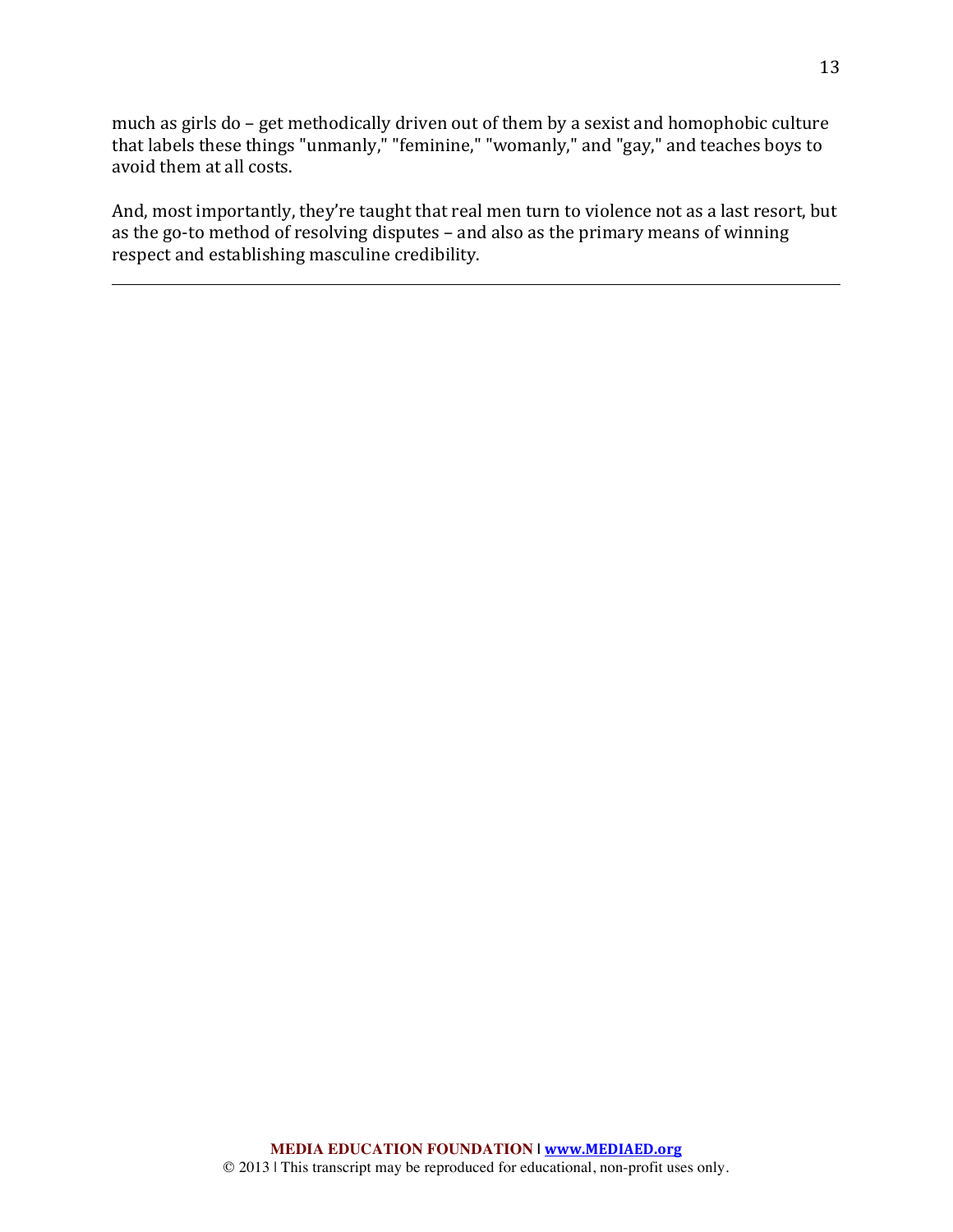# **AN AMERICAN IDEAL**

**Jackson Katz:** The American ideal of the real man owes a lot to the Hollywood western, and the ultimate icon of white American masculinity, John Wayne.

#### **[VIDEO CLIP – John Wayne]**

**Wayne:** *Young fella, if you're looking for trouble, I'll accommodate you.* 

**Jackson Katz:** While other men talked a lot, thought too much, equivocated and showed emotion, John Wayne made the world bend to his will with just a stare, a few words, his fists, and his guns.

#### **[VIDEO CLIP – John Wayne]**

**Wayne:** *I* haven't lost my temper in forty years. But, Pilgrim, you caused a lot of trouble this *morning that might have got somebody killed. And somebody ought to belt you in the mouth. But I* won't. *I* won't. The hell *I* won't!

#### **[VIDEO CLIP – "White Heat"]**

*- You won't get away with it, Cody.*

*- Cody, huh? You've got a good memory for names! Too good.*

**Jackson Katz:** And then there's Hollywood gangster films with cinematic tough guys like James Cagney and Humphrey Bogart...

#### **[VIDEO CLIP – "High Sierra"]**

**Bogart:** One move out of you son, and I'll fill your pants full of lead. Get over there.

**Jackson Katz:** ...men hardened by the world who knew the power of a few clipped words and a few rounds of ammunition.

#### **[VIDEO CLIP – "Scarface"]**

**Tony Montana**: *Humphrey Bogart, James Cagney, they teach me to talk. I like those guys.* 

**Jackson Katz:** And this equation between toughness, manhood, and violence has continued and in many ways intensified over time.

**[VIDEO CLIP – "Scarface"] Tony Montana:** *Say hello to my little friend!* 

**Jackson Katz:** So in the wildly popular remake of the 1932 gangster film "Scarface," starring Al Pacino, it's all about the projection of toughness and the use of violence to achieve respect and success as a man.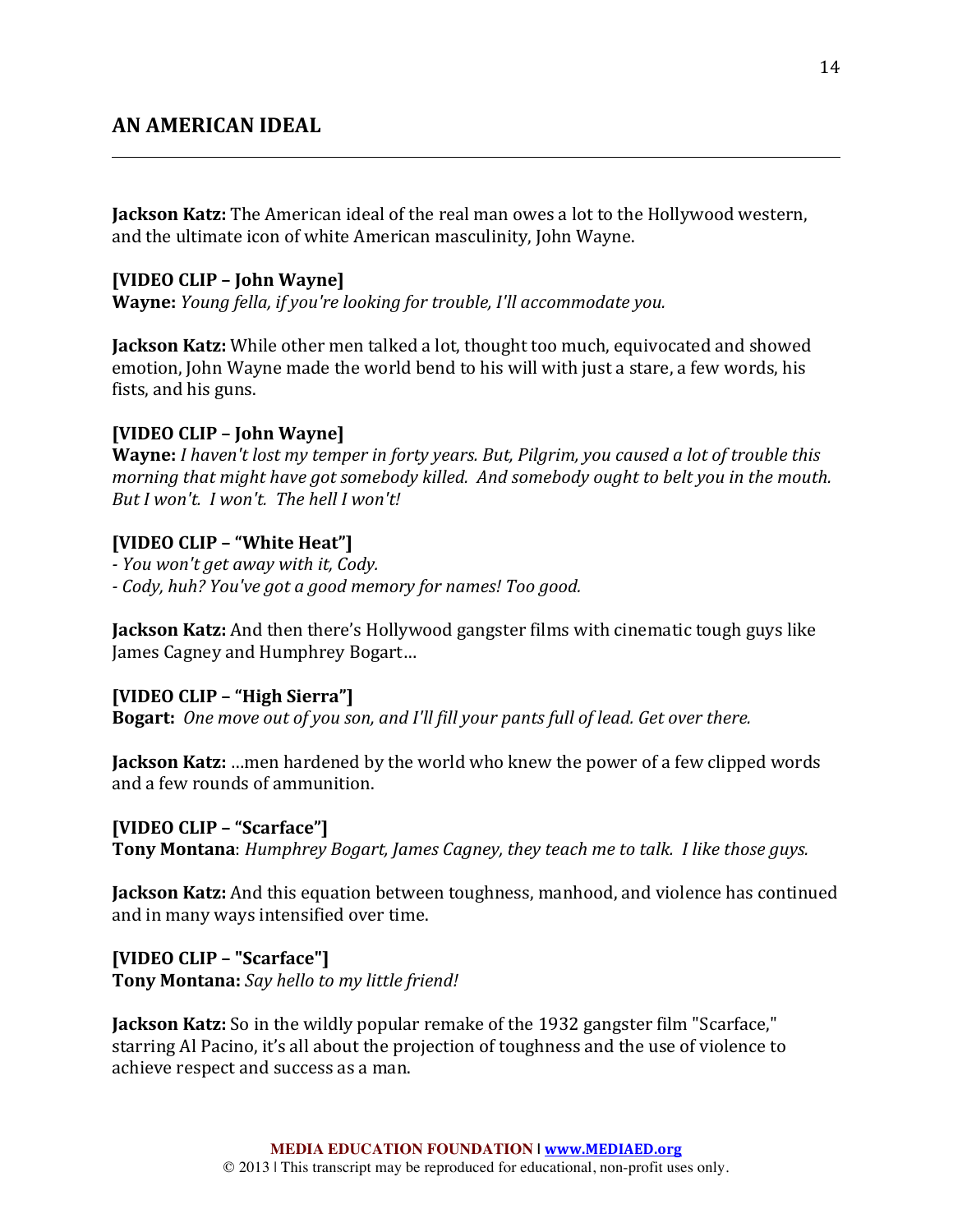# **[VIDEO CLIP – "Scarface"]**

**Tony Montana:** In this country, you gotta make the money first. Then when you get the *money, you get the power. Then when you get the power, then you get the women.* 

**Jackson Katz:** Tony Montana's goal is to redeem his peasant childhood and his status as a Cuban exile by striking fear in others and becoming master of his own universe.

**[VIDEO CLIP – "Scarface"] Tony Montana:** Get up! Get up!

**Jackson Katz:** And remorseless violence is the means to that end.

The movie remains more popular today than ever, maintaining its cult status with young men across generations and racial and ethnic lines.

Some of our most cherished embodiments of tough guy masculinity are a collection of rogue cops, vigilantes, and glorified psychopaths who see a broken world of bureaucracy and inefficiency and unfairness around them and decide to take matters into their own hands.

# **[VIDEO CLIP – "Taken"]**

*- I will look for you. I will find you, and I will kill you.*

**Jackson Katz:** And there's a whole range of other iconic representations of American manhood that regularly show up on popular lists of all-time greatest guy flicks, all of these films, to a number, linking being a man with using violence or the threat of violence to command respect and achieve power.

There's Clint Eastwood as Dirty Harry dishing out justice at the end of the barrel of a long gun.

**[VIDEO CLIP – "Dirty Harry"] Eastwood:** *You got to ask yourself a question. Do I feel lucky? Well, do you punk?* 

**Jackson Katz:** Sylvester Stallone as John Rambo killing his way through Vietnam to do the job our feckless American government is incapable of doing by bringing our POWs home.

# **[VIDEO CLIP – "Rambo"]**

**Enemy:** *Do you really think you have a chance against us, mister cowboy?* **Stallone:** *Yippee Ki-Yay*, *motherfucker!* 

**Jackson Katz:** Bruce Willis as John McLane restoring order to a disordered world in the Die Hard movies.

**[VIDEO CLIP – "Die Hard"] Willis:** *Happy trails, Hans.* 

**MEDIA EDUCATION FOUNDATION | www.MEDIAED.org**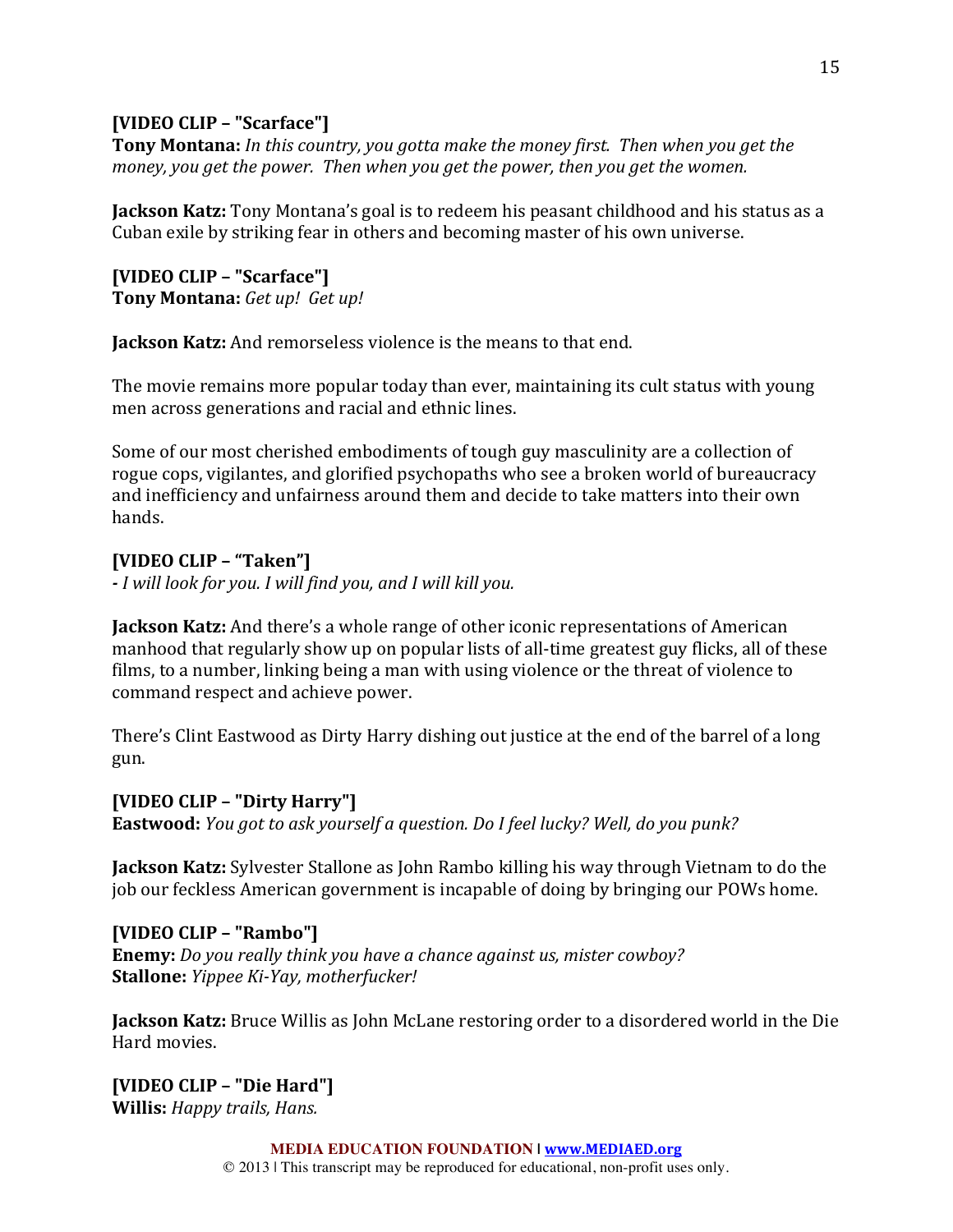**Jackson Katz:** The Dark Knight doing battle against the psychotic, terroristic ruthlessness of the Joker.

# **[VIDEO CLIP – "The Dark Knight" – Joker chuckling]**

**Jackson Katz:** And Ryan Gosling as a kind of post-apocalyptic John Wayne, setting out to save the town and the damsel in distress by visiting sociopathic rage and violence on anyone who gets in his way.

# **[VIDEO CLIP – "Drive" – Ryan Gosling acting violently]**

**Jackson Katz:** Running through all of this is the glorification of a kind of warrior masculinity that blurs the line between being a man and using violence to prove you're a man. Some directors have made a career out of this kind of thing.

Mel Gibson has made a string of movies that amount to pageants of tough-guy warrior masculinity, going so far as to turn Jesus Christ into the ultimate real man...

# **[VIDEO CLIP – "The Passion of the Christ"]**

**Jackson Katz:** ...treating viewers to a two-hour torture-fest to drive the point home that Jesus was not just the prophet of peace and kindness, but tough enough to endure levels of pain that would put today's ultimate fighters to shame.

And Quentin Tarantino's body of work can be read as a kind of tribute to this cinematic tradition of badass tough guys, from the stylized violence of Pulp Fiction to his re-write of the American western as a slave revenge tale.

# **[VIDEO CLIP – "Django Unchained" – Django acting violently]**

**Jackson Katz:** And we see the same glorification of violence as a legitimate tool for settling scores and expressing manhood even in kids' movies.

# **[VIDEO CLIP - "The Lion, the Witch, and the Wardrobe"]**

*- Peter said get out of here! - Peter's not king yet!*

**Jackson Katz:** Then, on a parallel track, you have the endless slate of films that glamorize male sexual aggression...

# **[VIDEO CLIP – Movie montage]**

*- Stop being a pussy and nail her, okay?*

*-* How do you not see the point? There's the point. There's the point. Ok? There's two more *fucking points right there.*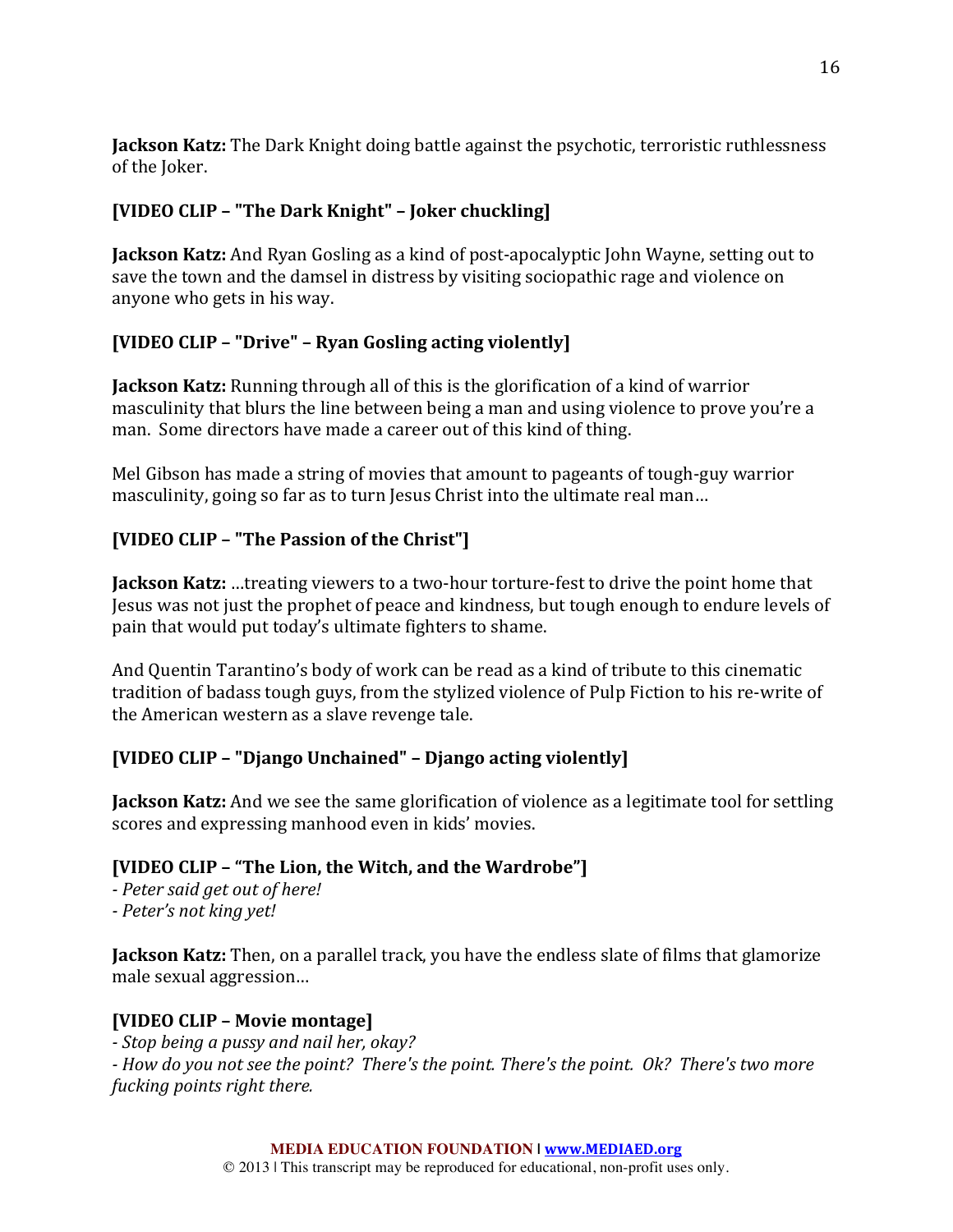**Jackson Katz:** ...A longstanding cultural narrative that says being a man is about sexual conquest.

# **[VIDEO CLIP – "The Girl Next Door"]**

- *- So, did you bang her?*
- *- Oh yeah, yeah. I banged her.*
- *- That's what a man does, okay?*

**Jackson Katz:** The clear and deeply entrenched message to young men here, reinforced again and again over time, is that actually caring about girls and women is for pussies and fags.

# **[VIDEO CLIP – "Fired Up!"]**

*- I* need a little bit more time with Carly. There I said it. Okay? And I know you think that's *lame, but can you please just give me one more day? - That's not lame, bro. That's gay.*

**Jackson Katz:** The actual living, breathing humanity of girls and women matters a lot less than turning them into trophies to prove you're a real man and win the approval of your friends.

Hollywood movies are one of the great teaching forces of our time. But it's not just movies. Look at violent video games, which provide guys with an immersive and interactive experience that allows them to master their environment and impose their will through violence. Or the rise of 24-7 Internet pornography, a multibillion-dollar industry that sexualizes men's control and dominance over women. Look at popular men's sports that often seem to be less about healthy competition than about proving toughness through physical force and violence, and dominating and humiliating the opposition. Look at the world of advertising, which sells products by exploiting men's anxieties about not measuring up. And look at our political culture, where the game is all about establishing your manly credentials by butching yourself up and methodically feminizing and taking apart the manhood of your opponents.

# **[VIDEO CLIP – 2004 Republican National Convention]**

**Arnold Schwarzenegger:** *And to those critics who are so pessimistic about our economy, I say don't be economic girly-men!*

**Jackson Katz:** What most discussions about violence miss is how pervasive and interconnected this larger story about manhood is, how it creates a kind of all-pervasive cultural script that says physical toughness, force, and violence are legitimate ways for men to achieve and maintain power and control – a script that men and boys are expected to adhere to whether they want to or not.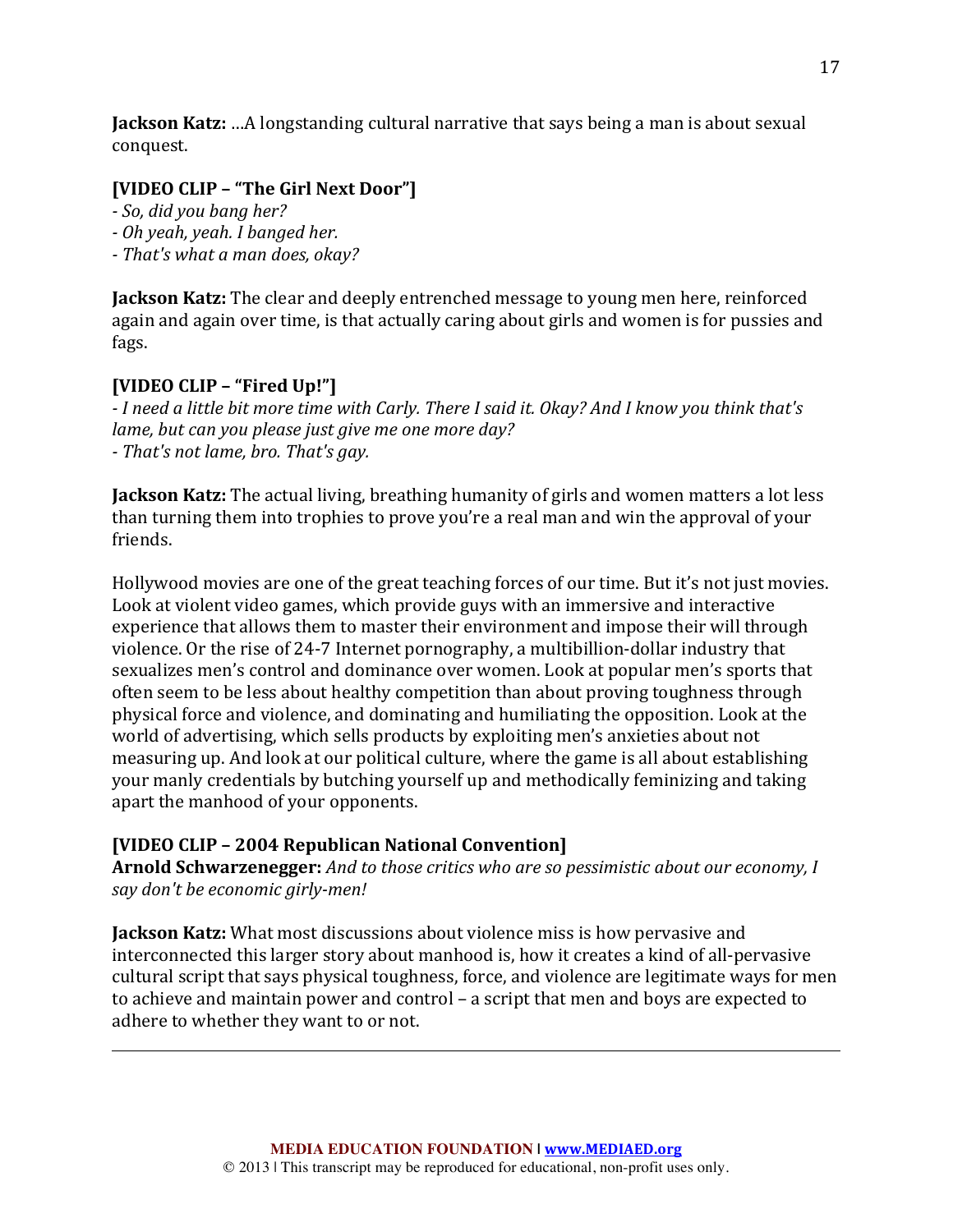### **[VIDEO CLIP – "Smoke Signals"]**

**Randy Prone:** *Good morning. This is Randy Peone on KREZ radio. The voice of the Coeur d'Alene Indian reservation.*

**Jackson Katz:** In the groundbreaking film Smoke Signals, one of the first features produced by Native Americans, there's this memorable scene where an older kid tries to teach a younger kid how to be a real-life Hollywood Indian.

### **[VIDEO CLIP – "Smoke Signals"]**

**Victor:** *Don't you even know how to be a real Indian?* **Thomas:** *I* guess not. **Victor:** *I guess I'll have to teach you then. First of all, quit grinning like an idiot. Indians ain't* supposed to smile like that. Get stoic! No! Like this. You gotta look mean or people won't respect you. White people will run all over you if you don't look mean. You gotta look like a *warrior. You gotta look like you just came back from killing a buffalo.* **Thomas:** But our tribe never hunted buffalo. We were fisherman! **Victor:** *What!?* You want to look like you just came back from catching a fish? This ain't *Dances With Salmon, you know. Thomas, you gotta look like a warrior. There, that's better.* 

**Jackson Katz:** The scene is funny, but it also shows how the pressure to conform to ideals of violent masculinity cuts across racial, ethnic, and class lines. In fact, in a lot of ways the pressure to conform is more acute among men whose power and identity are under threat in the real world from things like racism and growing economic inequality.

As the sociologist Richard Majors has pointed out, African American and other men of color in urban areas often adopt a hyper-masculine, menacing persona he calls the cool pose to signal that they're still men, regardless of what else has been stripped from them.

This is also true with Latino men...

#### **[VIDEO CLIP – "End of Watch"]**

*- Checkmate, puto…*

**Jackson Katz:** ...who are disproportionately portrayed in Hollywood as gangbangers, Mexican drug lords, and thugs in the barrio – images that are crude stereotypes, but which nonetheless have become symbols of toughness to some poor and working class Latinos whose manhood has been undermined by class exploitation and ethnic discrimination.

And we see the same thing when it comes to Asian masculinity.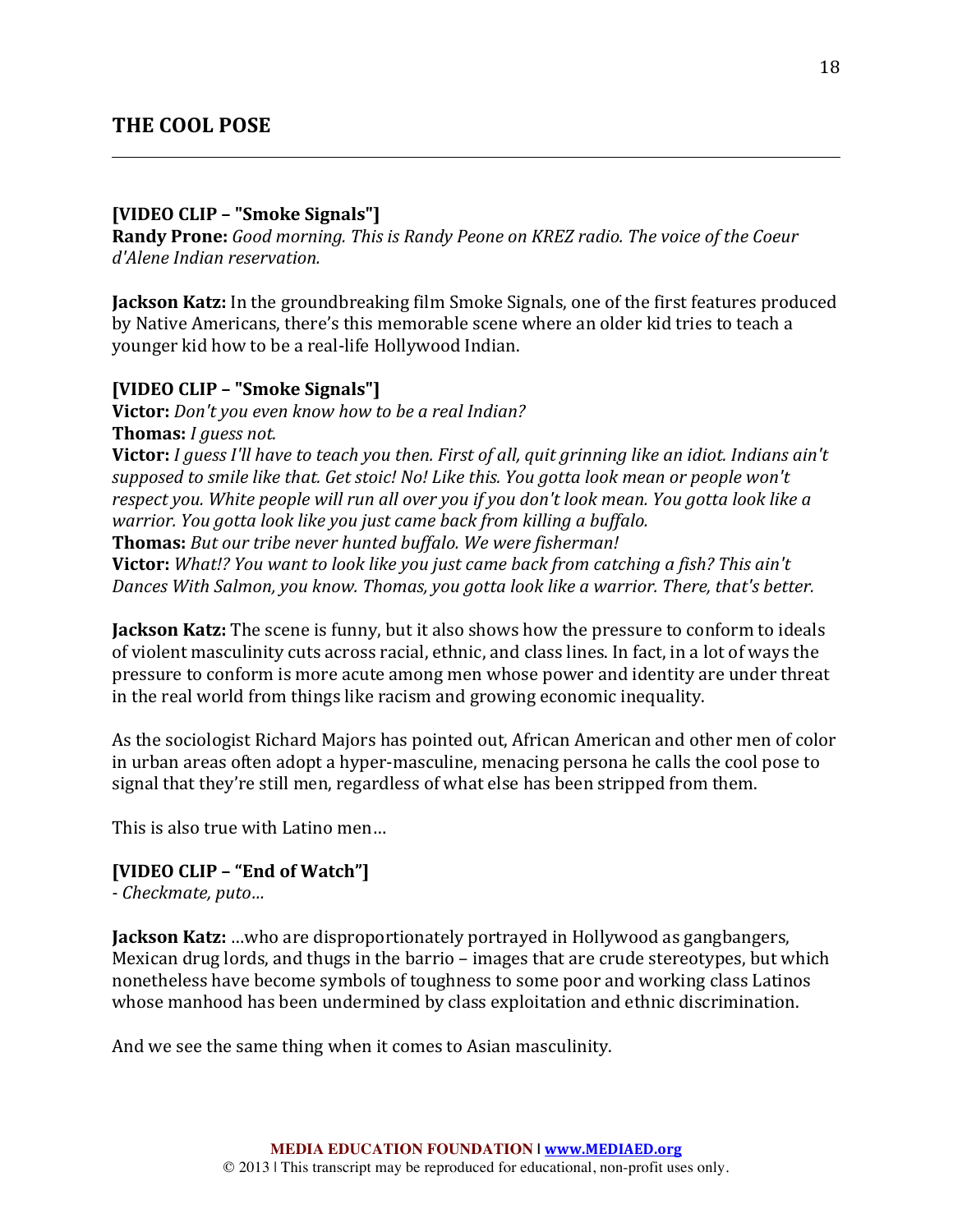### **[VIDEO CLIP – "Sixteen Candles"]**

*- I have a wonderful idea. Would you like to go to the dance with Sam?*

**Jackson Katz:** In American popular culture, Asian men have long been emasculated, stereotyped as ineffectual, de-sexualized, and unmanly.

### **[VIDEO CLIP – "Breakfast at Tiffany's"]**

*- Uh! That a more better.*

# **[VIDEO CLIP – "The Hangover"]**

- *- I want my purse back.*
- *- What? Your purse?*
- *- That's not a purse. It's a satchel!*
- *- It's a purse. Okay?*

**Jackson Katz:** But since the early 1970s, running counter to this long line of neutered stereotypes is the tough-guy image of Bruce Lee, and stars like Jackie Chan and Jet Li, who re-masculinized the image of Asian and Asian-American men with the highly stylized physicality and violence of the martial arts.

But young Asian-American men don't just have to look to Bruce Lee for cues. Increasingly we've seen the phenomenon of Asian guys adopting the tough-guy street styles of African-American and Latino men to establish their masculine credentials.

# **[VIDEO CLIP – YouTube]**

**Speaker:** *Hey homie.* I don't know what you've heard. But I ain't trying to act like no *motherfucking black person, y'know what I'm sayin'? This is me. This is all OG. This is all the original shit that you going to get ever in your life.* 

**Jackson Katz:** And this holds true for a lot of white guys as well.

# **[VIDEO CLIP – "Can't Hardly Wait"]**

*- True yo, I'm just pausing while those two hos over there scratch it out about who gets to knock the boots with me! You know what I'm saying?* 

**Jackson Katz:** Many people have commented on the strange phenomenon of white suburban middle class kids "acting black."

# **[VIDEO CLIP – "Can't Hardly Wait"]**

*- Damn, woman. Why you gotta be such a raging' bitch? - Oh, please. Listen to you. Look, there's a mirror right there. Why don't you take a look, okay? You're white!*

**Jackson Katz**: Middle class white boys may not have a lot of experience with the kind of real-world, inner-city conditions that gave rise to the cool pose, but the culture tells them if they take on this black, urban hard-guy pose they'll somehow be more real, more of a man.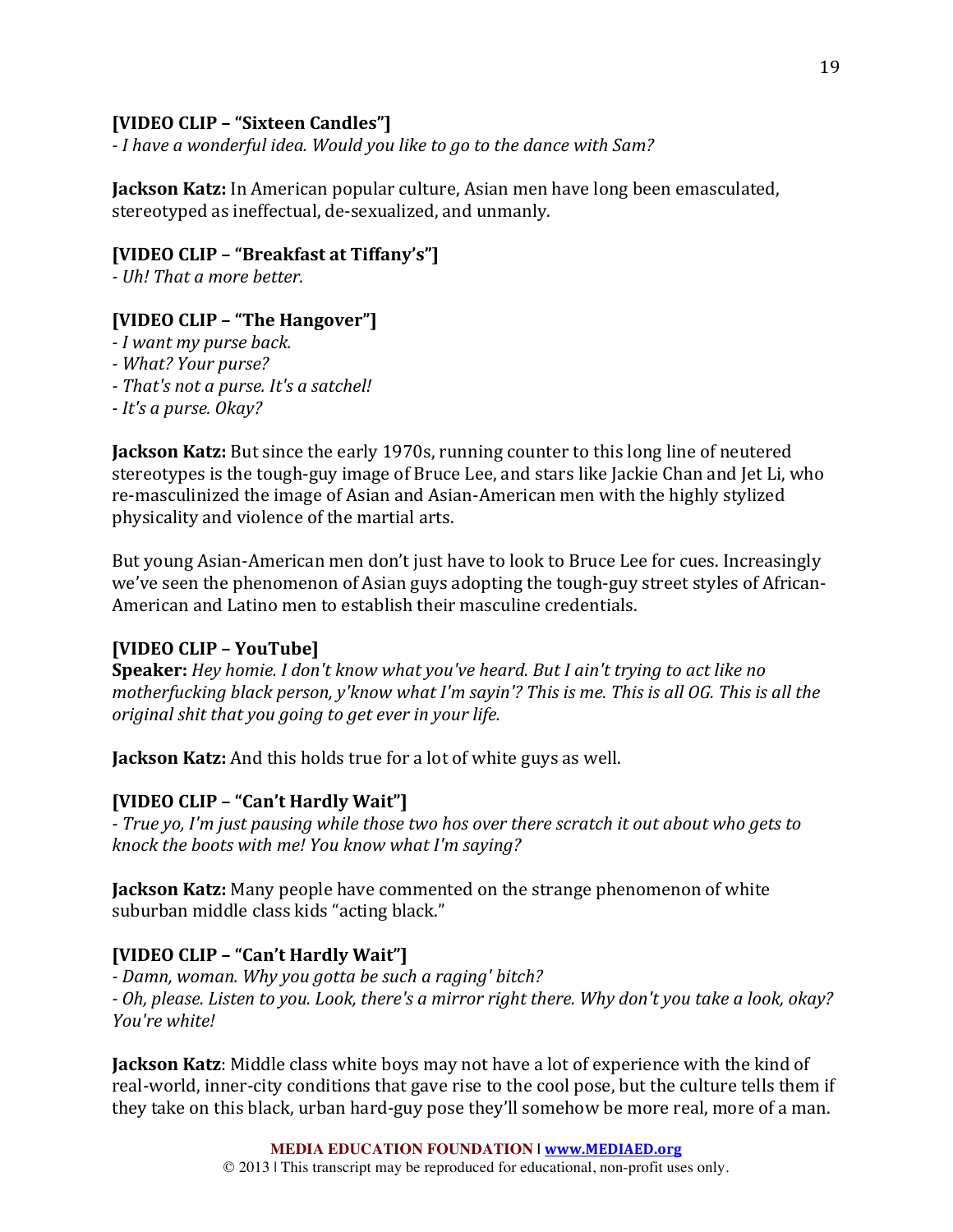# **[VIDEO CLIP – "The Wire"]**

*- You happen to be white. I'm talking raised on Rippola Street white. Where your momma*  used to drag you down to Saint Kazmir's just like all the other little piss pants on the block.

**Jackson Katz:** What makes this even more interesting is that a lot of the very guys they see as models of authenticity are themselves projecting an image they picked up from the culture.

**Jackson Katz:** As the writer Nathan McCall has said, he and some of his African American male cohorts got some of their ideas of manhood from The Godfather and other gangster films that featured tough, ruthless, white Italian gangsters.

# **[VIDEO CLIPS – The Godfather & Hip-Hop remake by "Geto Boys"]**

**Marlon Brando:** Some day, and that day might never come, I'll call upon you to do a service *for* me. But until that day, accept this justice as a gift on my daughter's wedding day. **Rapper Scarface:** *One day, and that day may never come, I'm gonna call you to do something for* me. But until then, take this justice as a gift. All right? **Actor:** *Thank you, godfather.*

**Jackson Katz:** And you hear the same kind of thing about Scarface.

# **[VIDEO CLIP – "Origins of a Hip-Hop Classic"]**

**Various hip-hop and rap entertainers:** *It's one of the hottest movies ever made... This is the all-time greatest movie... I've never seen nothing like that... Nigga, that shit was the fucking bible… I* watched this movie sixty-three times… As a comic book lover, you loved *Batman. If you was out in the streets, you loved Scarface...* **Tony Montana:** *Say goodnight to the bad guy.* 

**Jackson Katz:** So we have this interesting phenomenon where we have white middle class males emulating poor urban black males who in turn are getting part of their idea about manhood from gangster films featuring white men who are playing Italian and Cuban-American gangsters.

# **[VIDEO CLIP – "Scarface"]**

*- Now are we made, or are we made, man?*

**Jackson Katz:** The paradox is that the test of being real somehow comes down to how well you live up to a made-up script.

# **[VIDEO CLIP – "Spring Breakers"]**

*- I got Scarface on repeat. Constant, y'all!*

**Jackson Katz:** And it's a script that's only become increasingly violent over time.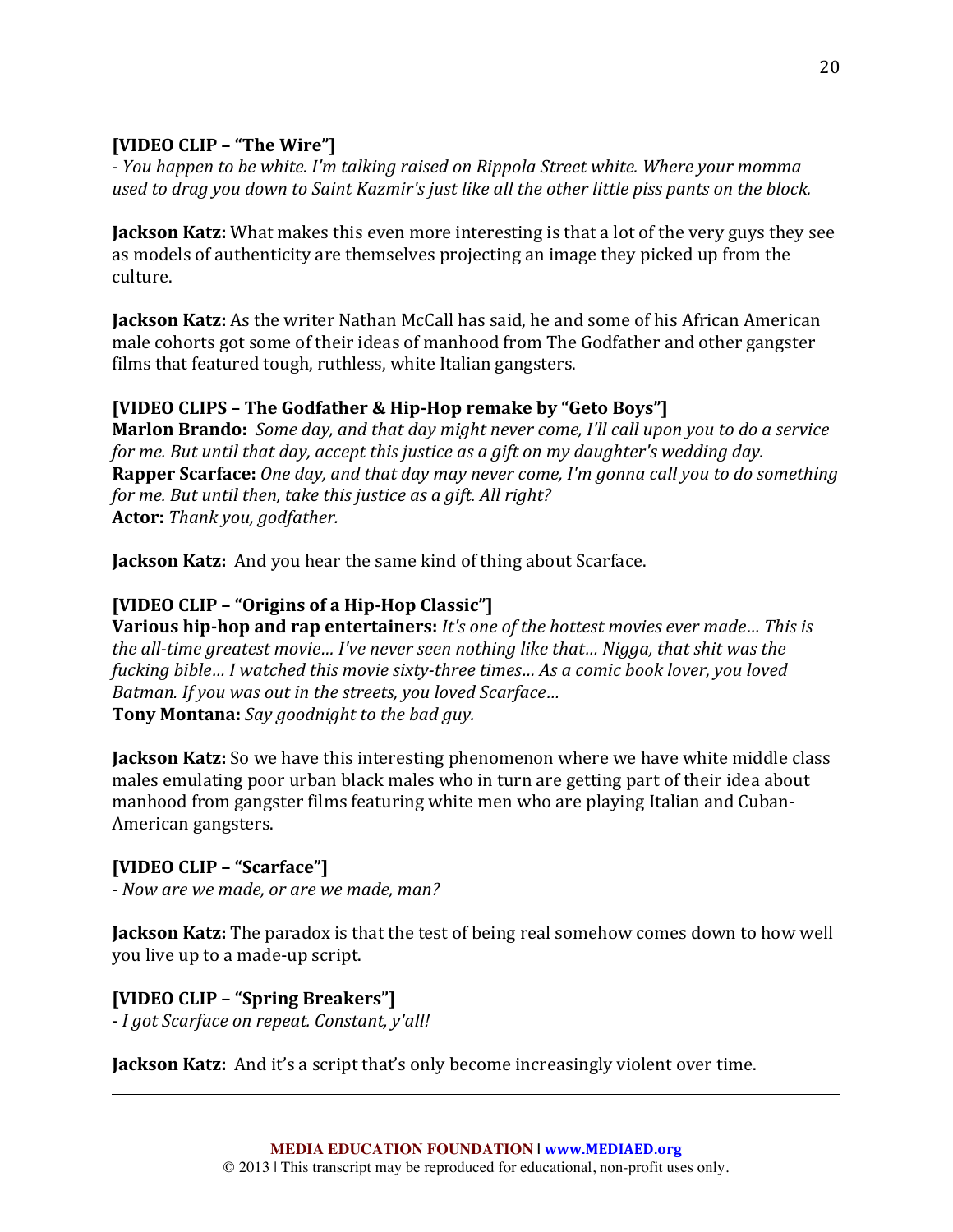# **UPPING THE ANTE**

#### **[VIDEO CLIP – "Pain & Gain"]**

- I'm hot. I'm big... All this began because it was time to push myself harder... Oh, there you go… I gotta get a pump.

- That's it. That's good. It hurts. I know it does. That's it. Get it!

**Jackson Katz:** There's no question that over the past few decades there's been a ratcheting up of what it takes to be considered a real man.

Look at our action heroes. In the 1950s, Superman was the equivalent of an ordinary guy running around in tights and a cape. And today he's pumped up and ripped. Or look at Batman. The body of Adam West as Batman in the 1960s is a far cry from the more imposing Dark Knight of the 21st century.

Pro wrestlers' bodies in the 1960s were more flabby. In the 21st century, they're way more sculpted, pumped up, and ripped.

And look at toy action figures. If you look at the Star Wars toy figurines that kids played with in the 1970s and contrast them with the Star Wars toy figurines that are being marketed to kids today, you see a dramatic shift.

Or look at the body of GI Joe. A study done in the late '90s found that over the past fifty years, the size of GI Joe's biceps, in real life equivalence, increased from 12.2 inches in 1964, to 15.2 inches in 1974, to 16.4 inches in 1994, and up to 26.8 inches by 1998. If you wanted a comparison to a real person, the biceps of someone like The Rock are reportedly only about 20 inches.

Meanwhile, women have been taking up less symbolic space. Whereas full-figured women like Marilyn Monroe and Jayne Mansfield represented ideal female beauty in the 1950s, today that ideal has become much smaller, thinner, younger, more girlish, and more waifish.

Over the same time period, there's been a ratcheting up of violence itself. In the films of the '50s and '60s, a few punches was all it took to establish a man's tough-guy cred. Today, the level of brutality is like a different world.

**Jackson Katz:** We've gone from the comparatively orderly sport of boxing to today's number one fighting sport, the street-fighting viciousness of mixed martial arts and cage fighting.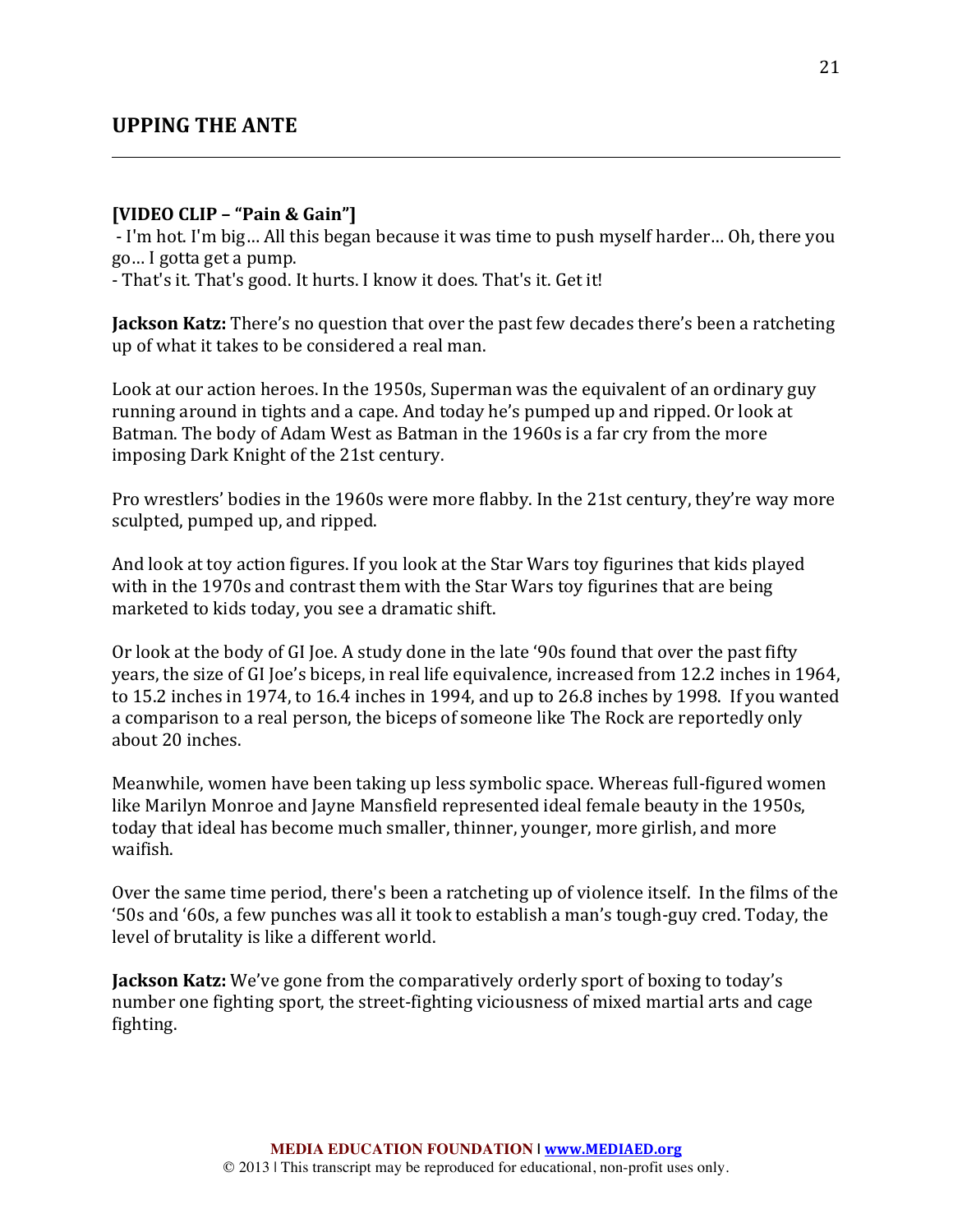### **[VIDEO CLIP – Spike TV]**

**Presenter:** *Oh. Wow. Wake up kid. We are underway. This place is deafening.* 

**Jackson Katz:** We've gone from iconic tough guys who armed themselves with pistols and the occasional machine gun in the 1940s, to larger weaponry in the 1970s, to the increasing militarization of these weapons in the 80s and 90s, to the larger-than-life heavy-metal killing machines we have today.

# **[VIDEO CLIP – "Inception"]**

*- You mustn't be afraid to dream a little bigger, darling.*

### **[VIDEO CLIP – "Kick-Ass"]**

*- Say hello to my little friend!*

**Jackson Katz:** We've seen video game violence go from the benign aggressions of Pac Man, Space Invaders, and Asteroids to the unimaginable and hyper-realistic bloodbaths of today's games.

# **[VIDEO GAME MONTAGE]**

**Jackson Katz:** And in a much more disturbing shift, we've seen porn culture go from the soft-core sexism of Hugh Heffner's brand of hedonistic masculinity in the 1950s to the hard-core misogyny, anger, aggression, and sexualized brutality of the men featured in the gonzo porn that's so popular with guys today.

But despite this ratcheting up of violent masculinity, over the past few years we've been hearing exactly the opposite: not that men are too violent, but that they've gone soft.

22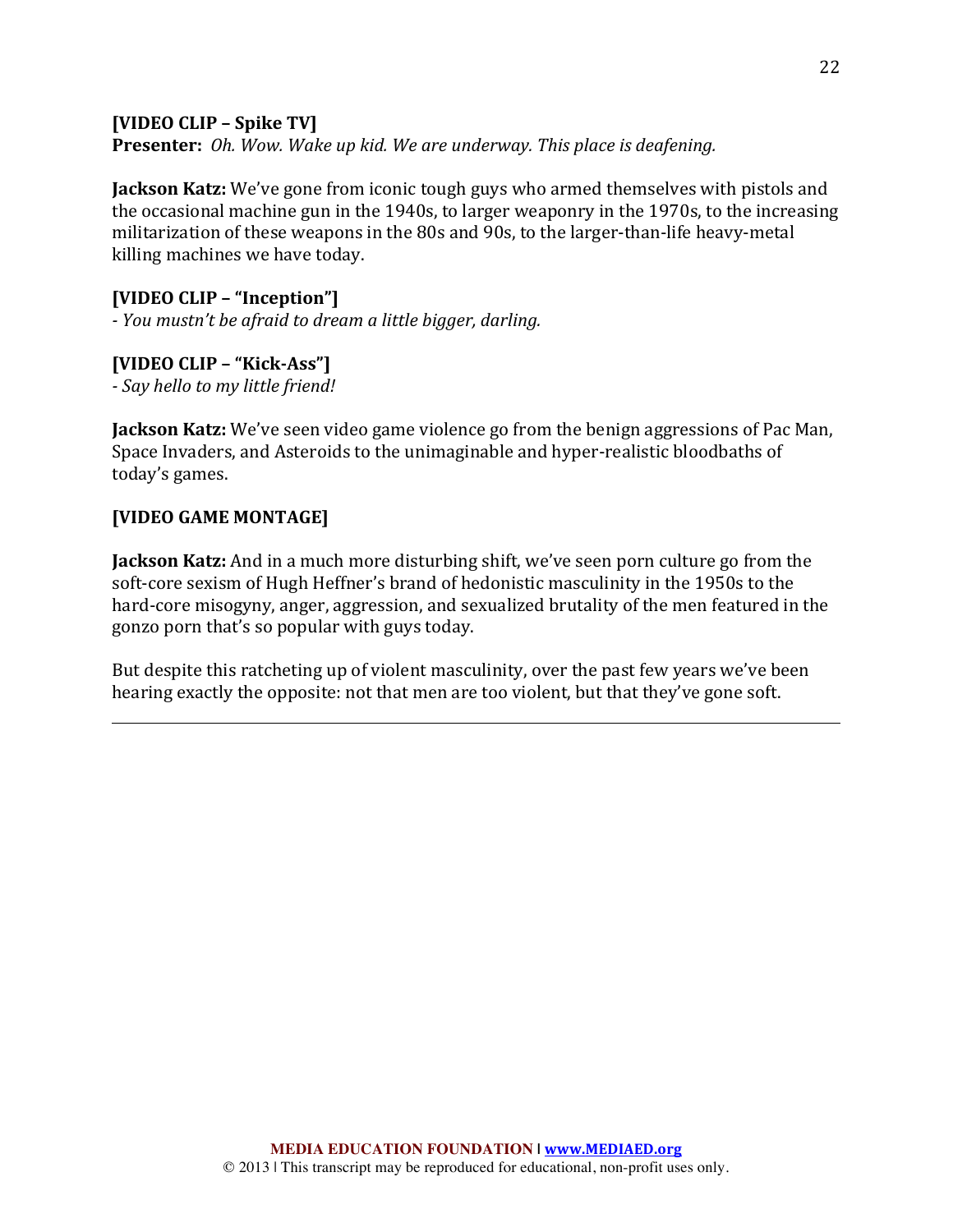# **A CULTURE IN RETREAT**

#### **[VIDEO CLIPS – News pundit montage]**

**Various news pundits:** The whole culture's being feminized, in my opinion... There's a *certain emasculation that's happening in our culture... Part of the problem is we've sort of feminized schools… I think she's right. It's a hundred percent. We're wussifying America... Is this the wussification of America?... Yes. This is one more step in the wussification of America... Is this the latest in the wussification of America? Right back.* 

**Jackson Katz:** The heart of this argument is that men are in crisis because women, especially feminists and other forces of so-called political correctness, have been waging a full-scale war on traditional manhood.

#### **[VIDEO CLIPS – FOX News]**

**FOX Red Eye Commentator:** We've been so emasculated by a so-called women's movement, *at this point.* Even our strongest men are acting girlie.

#### **[VIDEO CLIPS – Brad Stine]**

**Stine:** *The founding fathers were men. Not wussies. It's the wussification of America that's killing us!*

**Jackson Katz:** Now there's no doubt we're in the throes of some kind of a crisis of masculinity. There's rightfully been a lot of attention paid in recent years to how boys are lagging behind girls in our schools, how men are experiencing heightened job insecurity and alienation in the global economy, and how more and more men seem to be lost and acting out violently and self-destructively.

But rather than questioning whether it's our inability to move beyond the straightjacket of traditional masculinity that might be the source of this crisis, across the cultural and political landscape there's been a growing movement to reclaim and reassert traditional manhood ...

#### **[VIDEO CLIP – Fox News]**

**Fox pundit:** We need to toughen up and stand up for ourselves and learn to be a lot tougher *than* yoga's gonna teach us to do all by ourselves.

**Jackson Katz:** ... from the recent avalanche of books and magazines celebrating throwback modes of manhood to the wave of reality programs obsessed with the kind of manly physical labor that in real reality has been disappearing with America's manufacturing base over the past three or four decades...

#### **[VIDEO CLIP – Reality TV montage]**

*- Eat, sleep, carve. It's what we do.*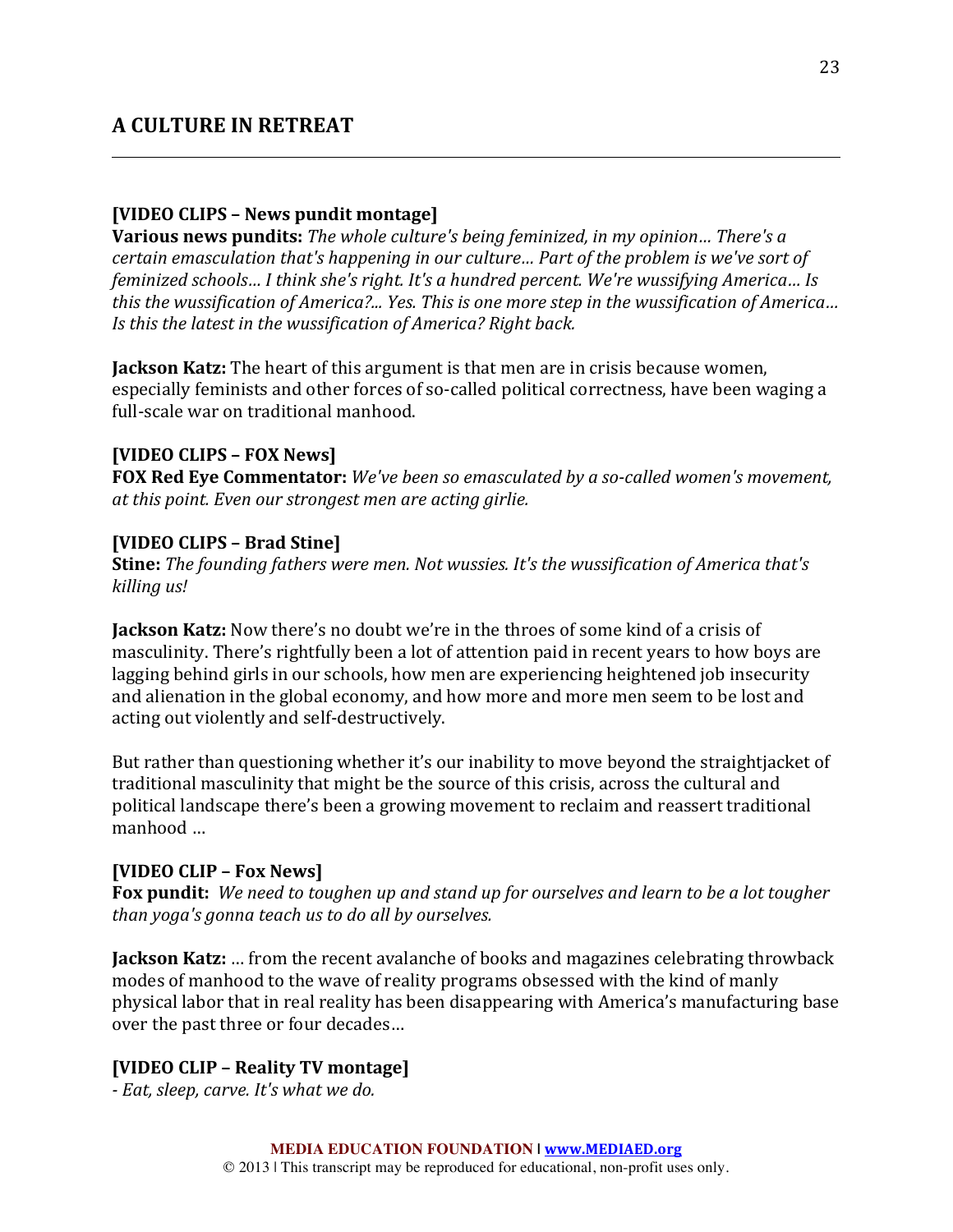*- Whatever happened to men?* 

**Jackson Katz:** ... to the never-ending barrage of hyper-masculine, sexist ads full of men obsessed with proving their manhood...

### **[COMMERCIAL CLIP – "Dr. Pepper Ten"]**

**Male speaker:** *So keep the reality TV and lady drinks, we're good.* **Narrator:** *Dr. Pepper Ten. It's not for women.* 

**Jackson Katz:** ... and shot through with borderline hysteria about the possibility of being perceived as feminine.

**[COMMERCIAL CLIP – "Miller Lite"] Male bar patron:** Ah, light beer, please. **Female bartender:** Sure. Do you care how it tastes? **Male bar patron**: *Nah. I don't care how it tastes.* **Female bartender:** *Okay. Well, when you start caring, put down your purse and I'll give you a Miller Lite.* **Male bar patron**: *It's a carryall.* **Female bartender:** *No, it's not.* **Narrator**: Man Up!

**Jackson Katz:** There was no clearer depiction of this backlash phenomenon than the film Fight Club.

### **[VIDEO CLIP -- "Fight Club"]**

- *-* Like so many others, I had become a slave to the Ikea nesting instinct.
- *- Yes, I'd like to order the Erika Pekkari dust ruffles.*
- *- Please hold.*

**Jackson Katz:** The movie portrayed the emasculation of young men by the consumer culture…

#### **[VIDEO CLIP – "Fight Club"]**

*- We're still men?*

*- Yes, we're men. Men is what we are.*

**Jackson Katz:** …and offered up bare-knuckled violence as a way for men to reclaim their manhood.

### **[VIDEO CLIP – "Fight Club" – fight ensues]**

**Jackson Katz:** Regardless of whether we see this film as a glamorization or a satire of backlash masculinity, to a lot of young men it's served as a model of manhood – as backyard fight clubs have proliferated in the years since the film's release.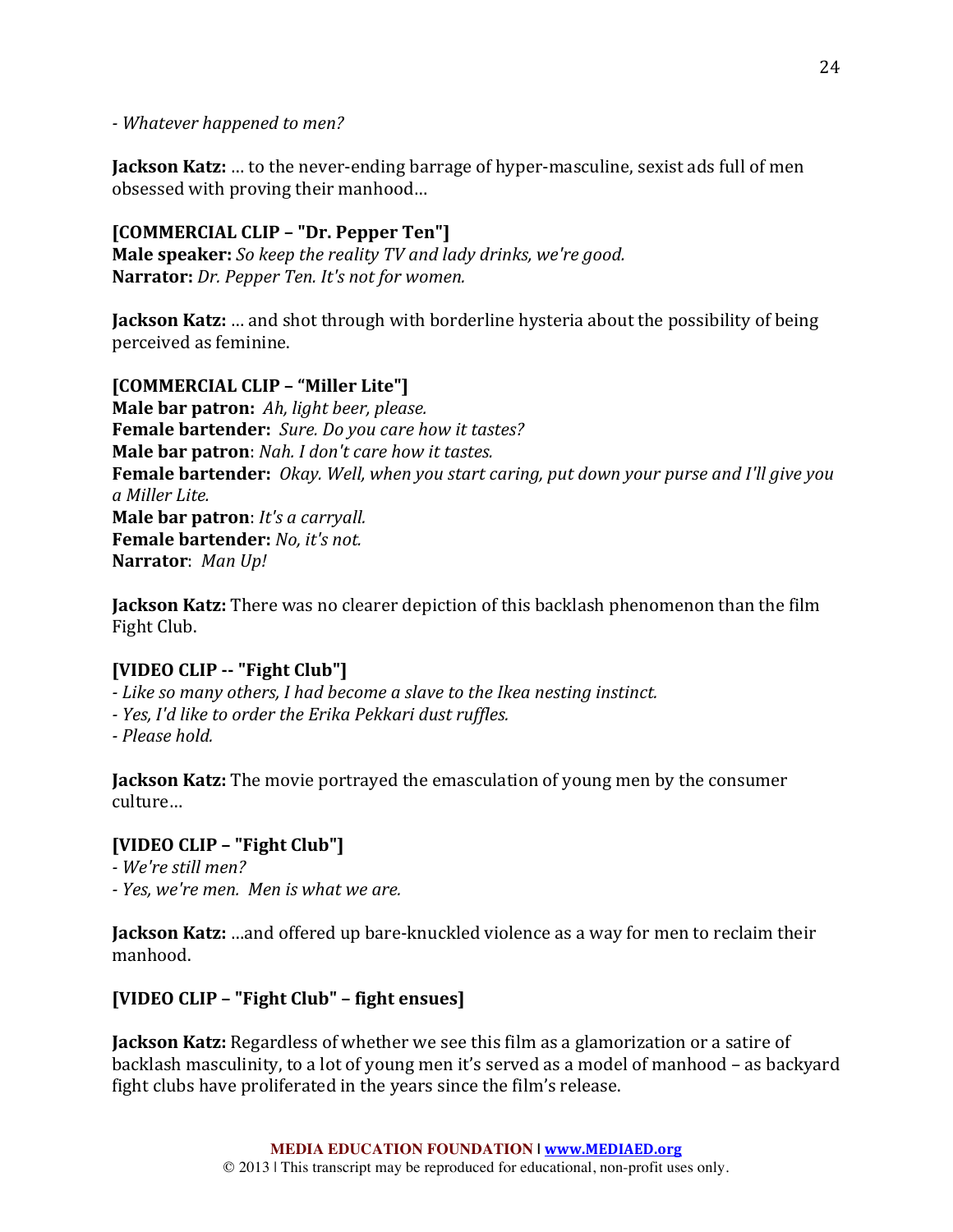We're witnessing a culture in retreat  $-$  a narrative that tells men that the best way to respond to change is not to adapt, but to re-claim traditional masculine control and dominance from the forces of feminization.

And as it turns out, this is an old pattern in American history.

As the scholar Jane Tompkins has shown, the western dime novels of the late 1800s and early 1900s that helped create the romantic myth of the "wild west," burnishing the idea of a real man as a rugged individualist armed and ready to defend himself at a moment's notice, were themselves a direct response to women's challenges to men's dominance and control.

According to Tompkins, it's no coincidence that westerns became popular at the exact moment the frontier was closing, men's work was moving inside factory walls, and women were organizing a temperance movement to get men out of bars and force them to take responsibility for their families, and also beginning to agitate for the right to vote.

The saloons and violence of the dime novels of the Old West provided an imaginary refuge for men who were threatened by a shifting economic landscape and the prospect of women's equality, a fantasy world that could help them shore up their increasingly anxious masculinity.

And you see these same foundational anxieties at the heart of yet another iconic example of traditional masculinity: the Boy Scouts...

### **[ARCHIVAL CLIP – Boy Scouts clip]**

**Presenter:** Boy Scouting is one of the few institutions to balance the rather softening effect *of our modern way of life.*

**Jackson Katz:** …which, for all its virtue as an organization, has made headlines in recent years for refusing to allow gay kids to become scouts.

### **[VIDEO CLIP – Fox News]**

Boy Scouts representative: *There's a lot of people who don't want their kids to go camping, you know, out deep into the woods for days on end with guys who are avowed, open gays.* 

**Jackson Katz:** The Boy Scouts are looked to with nostalgia today as a throwback to simpler, more traditional times untouched by change and the forces of equality. But here again, the past turns out to be more complicated than it seems.

### **[ARCHIVAL CLIP – Boy Scouts]**

**Lord Baden Powell:** *I* will do my best to do my duty to God and the king.

**Jackson Katz:** It turns out that Lord Baden Powell, a highly decorated officer in the British Army, founded the Boy Scouts as an organization of paramilitary socialization in 1908 for a very explicit reason: to counteract what he perceived as a decline in the manly virtues due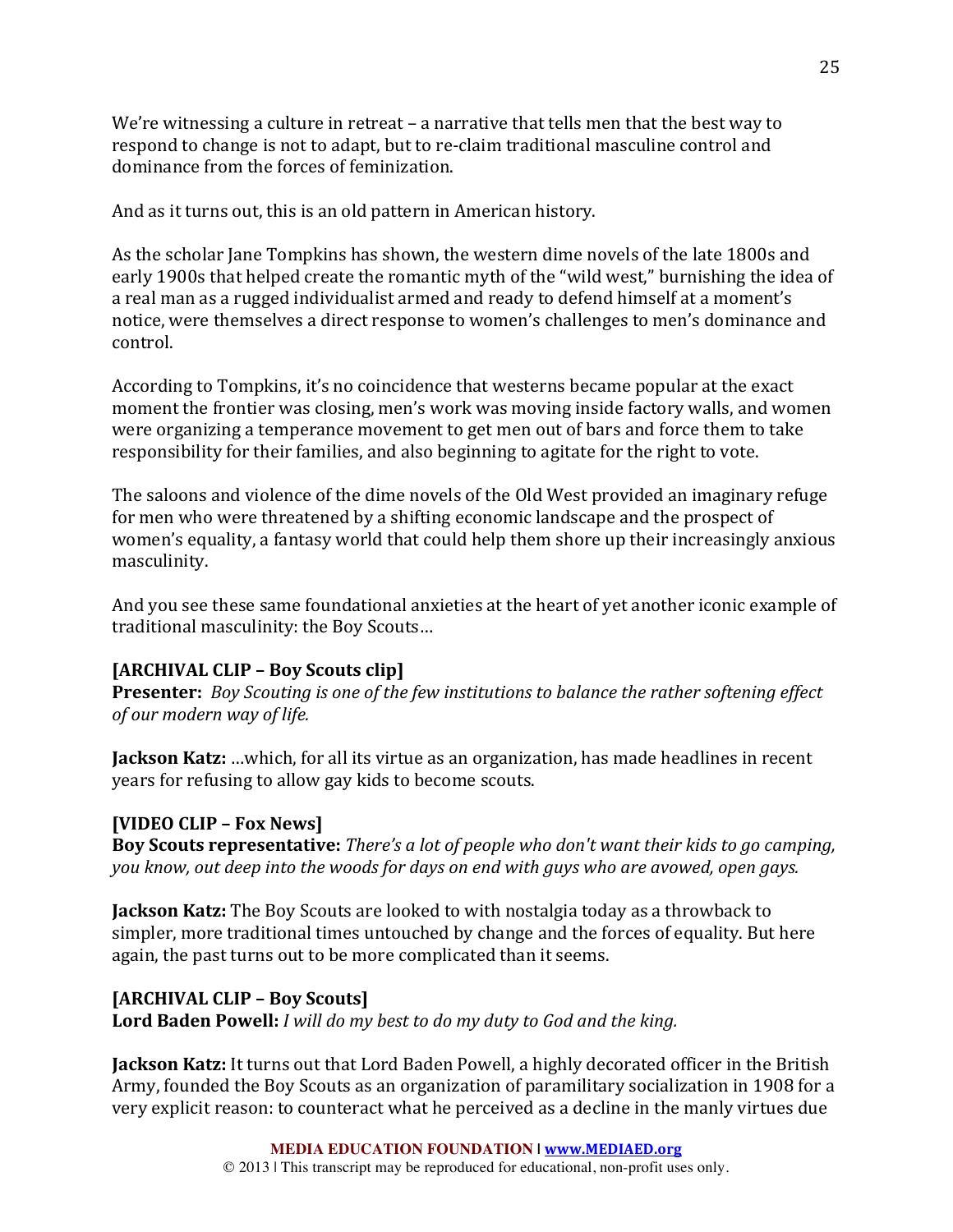to the growth of urban industrial culture, the increasing women's education and calls for women's suffrage, and the emergence of homosexuality for the first time as a recognized category of human sexuality.

In his influential book "Rovering to Success: A Guide to Young Manhood," Powell was quite explicit about this: "God made men to be men," he wrote, "Civilization with its town life, buses, *hot and cold water laid on, everything done for you, tends to make men soft and feckless beings.* We badly need training for our lads if we are to keep up manliness in our race, instead *of lapsing into a nation of soft, sloppy, cigarette-suckers."* 

Building on and borrowing from Baden Powell's ideas, the Boy Scouts of America was founded in 1910 for the same reason: to reassert traditional ideas of masculinity in the face of social change.

# **[ARCHIVAL CLIP – Boy Scouts]**

**Presenter:** *The Scout program is designed to help our sons, cousins, and younger brothers* develop the *initiative, the resourcefulness, the character, the quick-thinking, and the leadership* they really need in this somewhat *jittery, insecure world in which we live.* 

**Jackson Katz:** Again and again, at key moments in American history, you see men reacting to change in just this way – by retreating into a hyper-masculine fantasy world. You see it in the rise of popular men's magazines of the 1940's, filled with stories about breathtaking manly adventures, sports, and sex. These magazines may look retro to us today, but what's important to remember is that they were just as retro in their own time.

As the lives of men grew more sedentary during the consumer boom of the post-war years, as women moved into the workplace in unprecedented numbers, and the women's movement gained traction, these magazines offered men a way to hit back at what Ralph Daigh, the editorial director of True magazine, describes as "the perils of creeping equality." Men were turning to his magazine in "unprecedented numbers," Daigh explained to a group of men in his speech, "because it stimulates his masculine ego at a time when man wants to *fight back against women's efforts to usurp his traditional role as head of the family."* In other words, these hyper-masculine fantasies and images were explicitly designed to keep alive the traditional equation between masculinity, dominance, and control at a time of democratization and change.

And this backlash has only accelerated exponentially since the 1960's, when the Civil Rights movement, the Women's Movement, the Gay and Lesbian Equality movements, and the anti-war movement rose up to challenge traditional masculine authority like never before – especially the authority of straight white men.

These struggles unleashed a fierce cultural and political backlash that has sought to reassert the traditional order by reasserting traditional manhood.

On the political front, no figure has been more important to this project of regressive, national masculinization than President Ronald Reagan. Reagan, a former Hollywood actor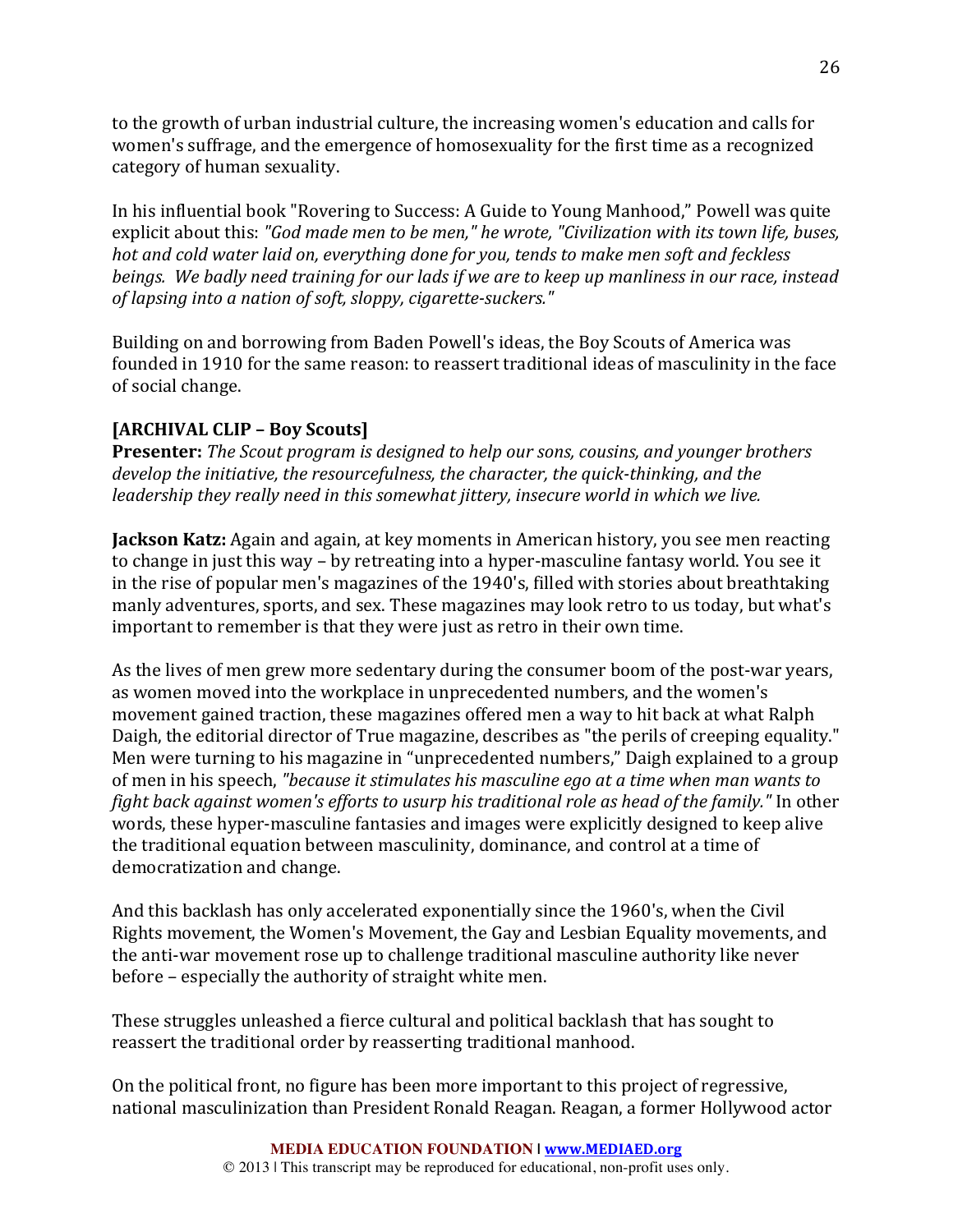and matinee idol, rose to political power opposing all the progressive gains of the 1960s and 70s.

# **[ARCHIVAL CLIP – Ronald Reagan on the campaign trail]**

**Reagan:** The truth of the matter is this has to stop, and it has to stop like the day before *yesterday.*

**Jackson Katz:** He led the fight against every major piece of Civil Rights legislation, the Women's movement, the Gay and Lesbian Liberation movements, and the student movement that opposed the war in Vietnam.

# **[ARCHIVAL CLIP – Ronald Reagan on the campaign trail]**

**Reagan:** *I* was picketed a few days ago in California by some youngsters that had signs that said, "Make love, not war." *Trouble* is, they didn't look like they were capable of doing either. *[Audience laughter] The fella that was doing the talking had a haircut like Tarzan, he walked like Jane, and he smelled like Cheeta.*

**Jackson Katz:** And when he ran for president in 1980, he proved to be a master of political symbolism, tapping deep into the myth of the American cowboy, presenting himself as a throwback version of the strong, silent type, riding into town to rescue a country emasculated by the equality movements of the '60s and the weak leadership of President Jimmy Carter. John Wayne wasn't available. Ronald Reagan was the next best thing.

The manly image of rugged individualism Reagan mobilized to turn people against the government and eviscerate the social safety net in the 1980s has been kept alive by his proud political heirs today.

# [AUDIO CLIP – Rush Limbaugh's radio show]

**Limbaugh:** One of the objectives of the feminazi's over the last 20-25 years has been to *dominate the public education system so as to remove the competitive nature of boys. There's a crisis of young man-boy education in the schools. And they did this on purpose: to eliminate male competition in the workforce. This is part of feminazi grand-plan.* 

**Jackson Katz:** Talk radio hosts like Rush Limbaugh wield huge influence in the American political system, especially with white men who have been fleeing the Democratic Party in droves since the 1960s and voting Republican. And one of the primary ways he's achieved this success is by appealing to white men as victims of the feminist movement.

# [AUDIO CLIP – Rush Limbaugh's radio show]

**Limbaugh:** *These kinds of women, who have been attacking testosterone, who have been attacking traditional male roles, to whom the idea of a "real guy" is some metrosexual...* 

**Jackson Katz:** To the older working class and white men who make up the bulk of Limbaugh's audience, the message is clear: the anxieties you're feeling have nothing to do with things like structural economic change or corporate greed or rising inequality. Your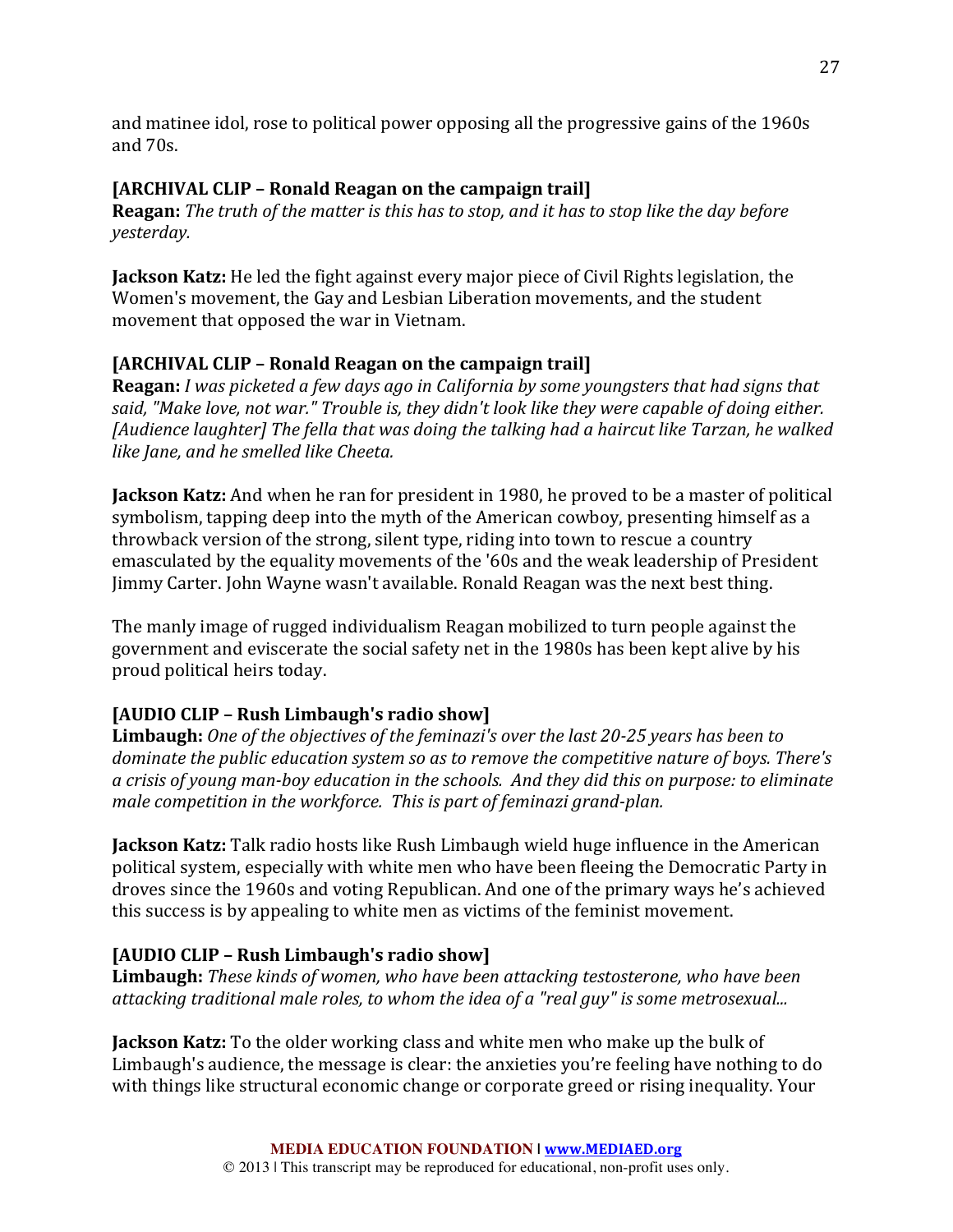problems are somehow the result of women and people of color and gay people and liberals of all types undermining the country's values and taking away your manhood.

# [AUDIO CLIP – Rush Limbaugh's radio show]

**Limbaugh:** *It's* a bunch of metrosexuals. I mean, these are a bunch of guys – you wouldn't *want one of them in a foxhole with you.* 

**Jackson Katz:** Rush Limbaugh, like so many of his colleagues in the right-wing talk radio universe, may have dodged the draft in Vietnam by claiming that an "anal boil" rendered him unfit for service, and he may have lived for years in the liberal epicenter of New York City in an \$11-million-dollar penthouse apartment decorated like a  $16<sup>th</sup>$ -century French chateau, but all that matters is that he talks tough and plays a real man on the radio. But Limbaugh is just the most public face of an increasingly toxic strain of masculine paranoia and victimization.

# **[VIDEO CLIP – CNN]**

**Alex Jones:** *You think you're a tough guy?* Well, have me back with a boxing ring in here and *I'll* wear red, white, and blue, and you can wear your Jolly Roger...

**Jackson Katz:** Talk radio hosts like Alex Jones have become heroes to their largely white male audiences by stoking fears of masculine dissolution.

# **[VIDEO CLIP – The Alex Jones radio show]**

**Jones:** *The reason there's so many gay people now is because it's a chemical warfare operation. I have the government documents where they said they're going to encourage homosexuality* with chemicals so that people don't have children. I even catch myself, Bob, *drinking out of these estrogen-mimickers. 'Cuz after you're done drinking your little juices, you're ready to go out and have a baby! You're ready to put makeup on! You're ready to wear a* short skirt! You're ready to go put together a garden of roses or something. You're ready to *put lipstick on. I mean, look at this.* 

**Jackson Katz:** And at the base of all of this is the belief the best way for men to restore their dwindling manhood and restore order is through what the cultural historian Richard Slotkin has called the "frontier myth of regenerative violence."

# **[VIDEO CLIP – The Alex Jones radio show]**

**Jones:** Most people understand that guns make you safer, especially because society is degenerating. There's going to be a lot of craziness going on, and so we need guns to protect *ourselves.*

**Jackson Katz:** What this shows is that a whole lot of men out there fear they're losing control and are convinced that violence might be the only way left for them to protect what's theirs.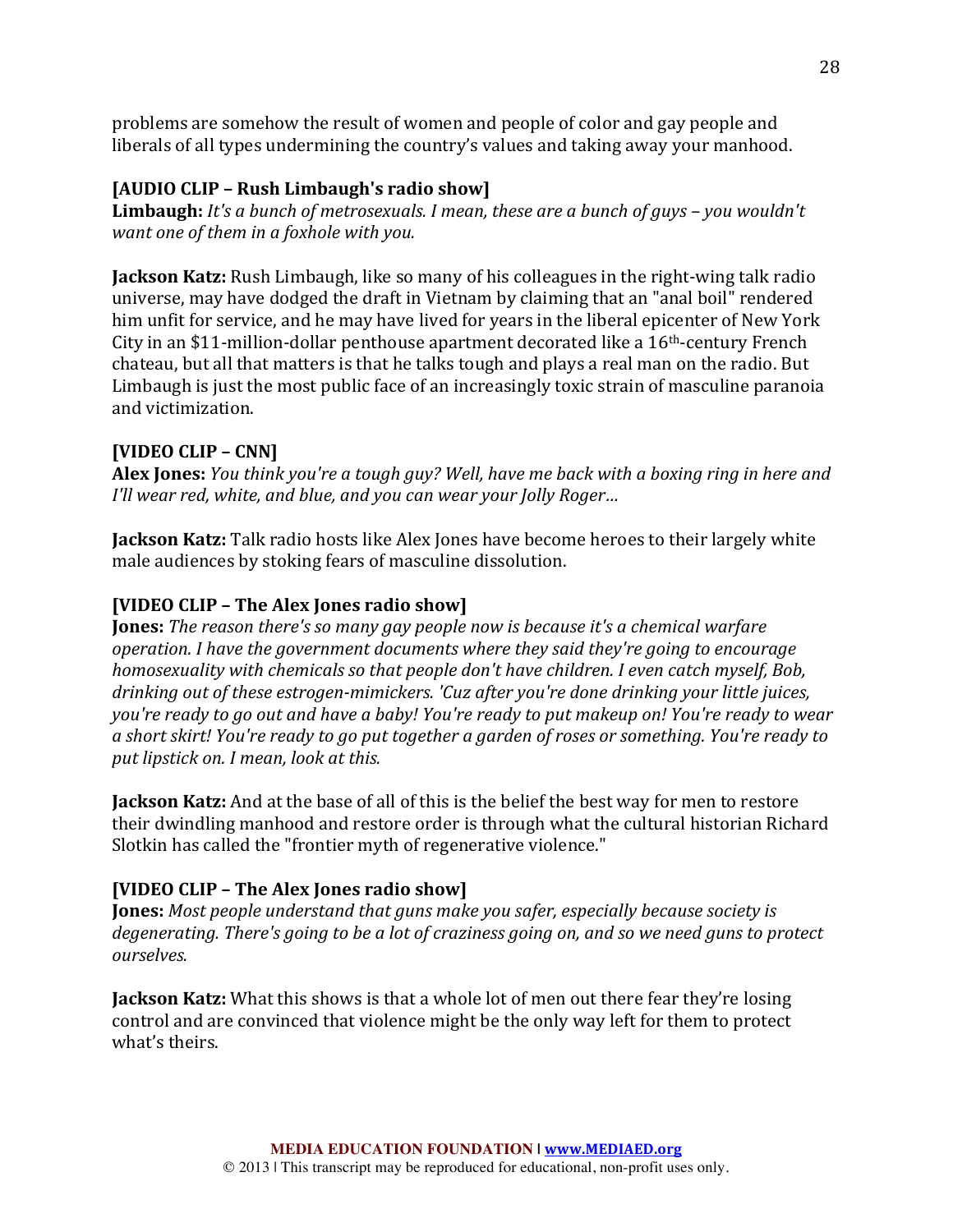### **[VIDEO CLIP – "Gun Gripes" on YouTube]**

**Gun Gripes host:** We're the most powerful nation in the world, and I think it's crazy, looking at all these armed Americans and our resolve in dealing with things and how, despite all that, *there's* still people crossing our borders. Why the hell are you people on the borders not firing at these people, shooting 'em, or dealing with 'em? That's the thing that gets me. If I lived on *the border, and some brown man came running through my backyard that looks like he didn't belong there, I'm gonna fire some traces at his ass. So why aren't people doing that?* 

**Jackson Katz:** The basic idea is that the best way to regain power and control is through the barrel of a gun – or as many guns as possible.

### **[VIDEO CLIP – "Gun Gripes" on YouTube]**

**Gun Gripe host:** [unpacking guns] *They're accurate. They're dependable.* **Co-host:** *Yes, they are – super dependable.* **Gun Gripe host:** [continues unpacking guns from coat] *They are extremely well made. You can carry plenty of them on your person at all times.* 

**Jackson Katz:** A recent study on gun ownership in America by the Institute of Medicine and the National Research Council made headlines when it found that there are somewhere around 300 million guns in America, or roughly one gun per citizen – as much as half of all the civilian-owned guns in the world.

But what received less attention was that nearly two-thirds of these guns are owned by just 20% of the population, that older white men living in rural areas own most of these guns, and the number one reason for owning guns has shifted over the past few years from hunting and recreation to protection and self-defense.

# **[VIDEO CLIP – FOX's Glenn Beck]**

**Beck:** Our leaders don't get it, and that's why you're going to need all the help you can get. *That's* why you need to be prepared.

**Jackson Katz:** This white male paranoia and siege mentality have fueled the increasingly aggressive effort to block even the most sensible gun policies.

# **[VIDEO CLIP – FOX's Glenn Beck]**

**Beck:** *When the system is overwhelmed, and I mean the system on the entire planet,* somebody had better be prepared to protect their selves, their families, their neighborhoods, and the freedom of all mankind. Never let them take your Second Amendment right, ever.

**Jackson Katz:** This siege mentality has also fueled the rise of hate groups and militias over the past quarter-century.

### **[VIDEO CLIP – CNN's "The Situation Room"]**

**Wolf Blitzer:** *They're not branches of Al-Qaeda. They're right-wing extremists with lots of* guns and an axe to grind against the U.S. government.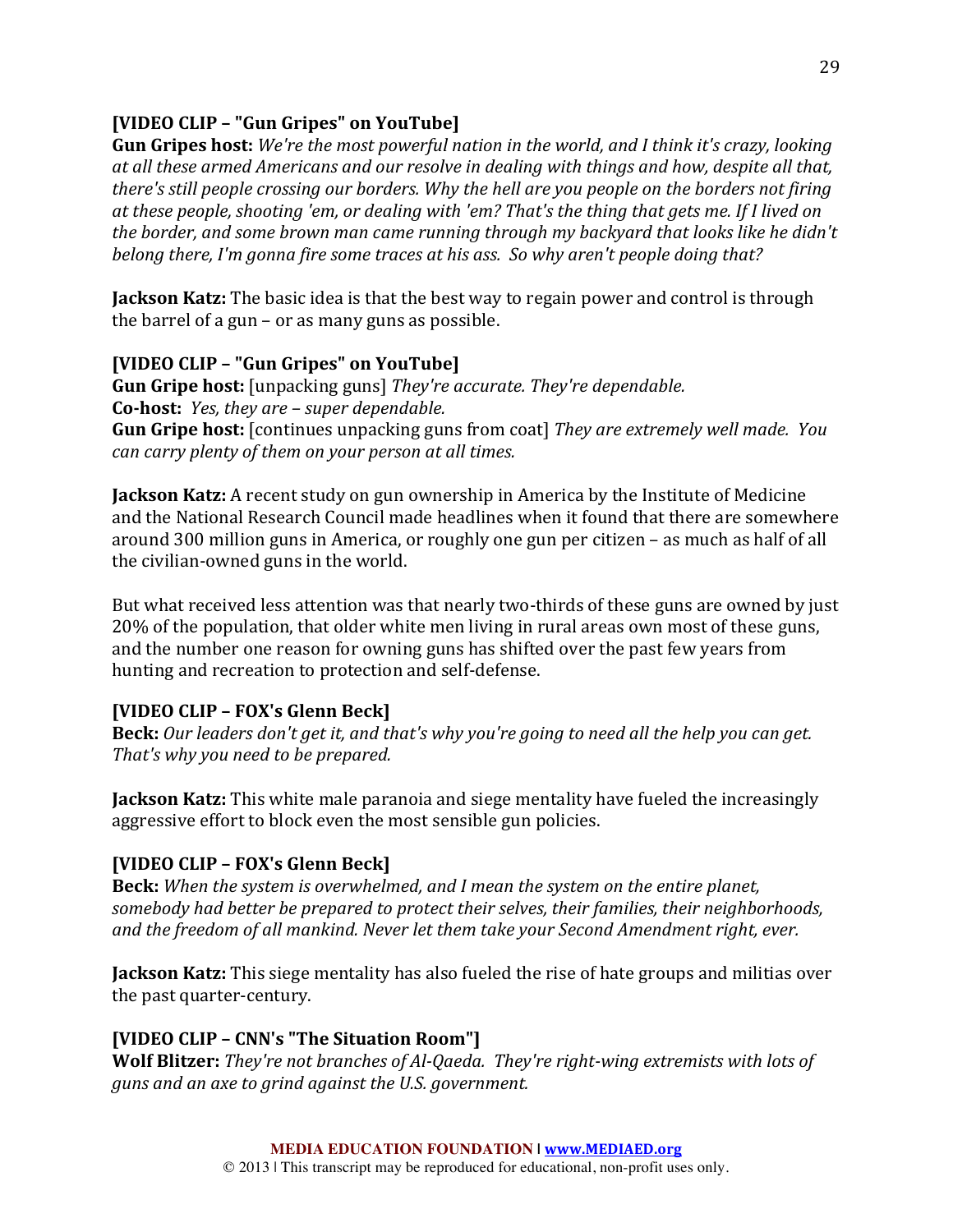**Hate Group leader, unidentified:** Listen people. Things are bad. Things are real bad, and *it's going to get a lot worse. So basically, people need to wake up. Start buying some of these. See?*

**Jackson Katz:** Groups like these are often described as white supremacist hate groups, which they usually are. But they can also be seen as a kind of reactionary men's movement, an organized expression of white male anxiety and aggrieved entitlement that relies on violence as the preferred means of attaining its goals.

### **[VIDEO CLIP – News]**

**News anchor:** *Recovery crews are still searching the waters around an island where a gunman opened fire on young people attending a summer camp.*

**Jackson Katz:** In recent years, perhaps the most disgusting and morally bankrupt expression of this kind of threatened entitlement was the massacre of 77 people, including 69 teenagers, perpetrated by the Norwegian right-wing fanatic Anders Breivik, a former customer service representative who had been declared unfit for service in the Norwegian Army.

In his 1,500-page manifesto explaining his reasons for the attack, Breivik ranted against Islam and multiculturalism, but he reserved special venom for feminism's role in emasculating Western men. According to Breivik, "Feminist ideology and political *correctness have been responsible for transforming a patriarchy into a matriarchy and intend* to deny the intrinsic worth of native, Christian, heterosexual males, and by now men have been reduced to an emasculated, touchy-feely subspecies."

But this isn't just about extremists who stockpile weapons. All too often, a similar logic is at work with a lot of the violence committed by ordinary guys.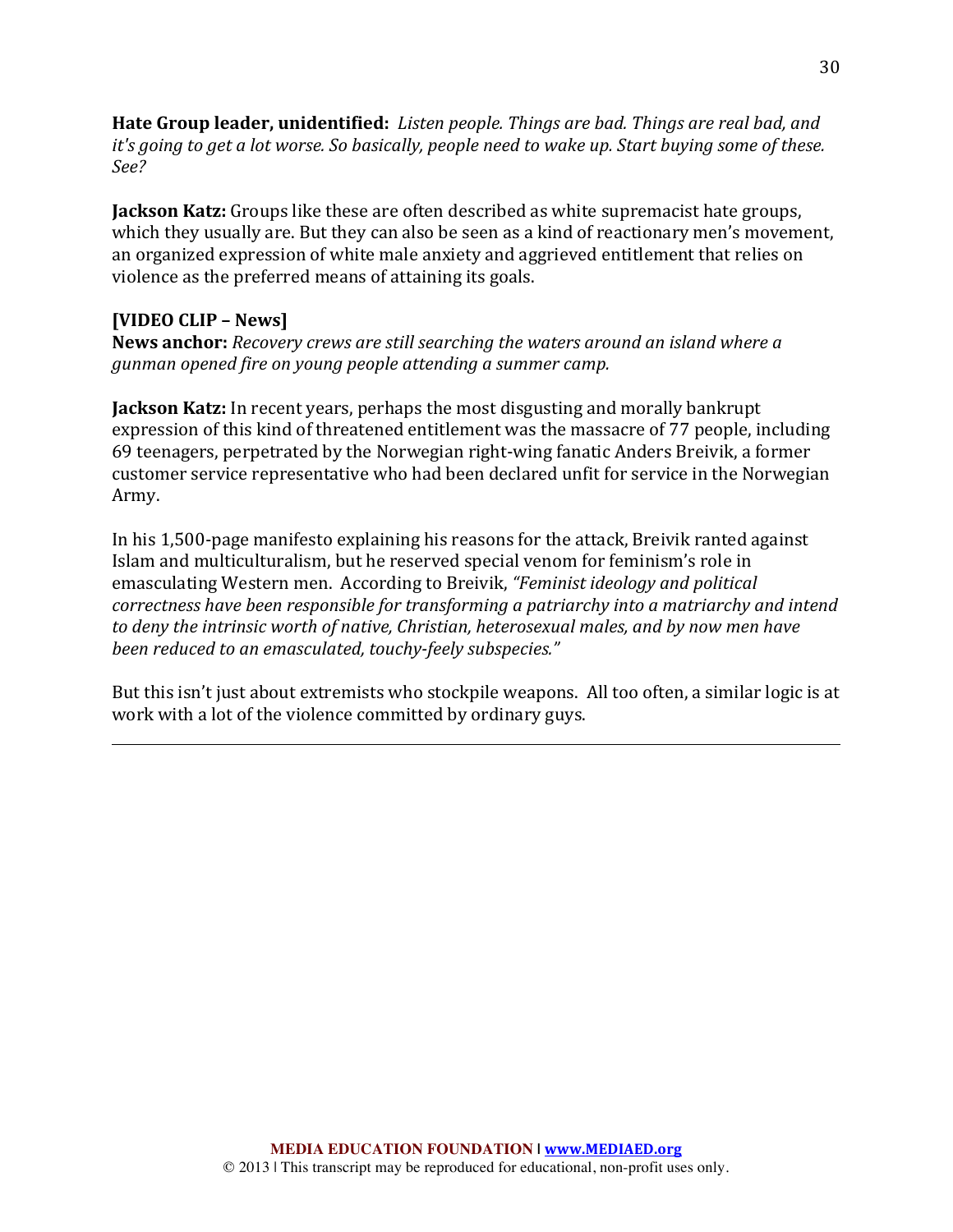# **ALL THE WRONG LESSONS**

### **[VIDEO CLIP – "Borat"]**

**Sacha Baron Cohen:** *Can you open this, please?* **Frat guy:** *Oh, sure.* **Sacha Baron Cohen**: Thank you very much.

**Frat guy:** So, you like the bitches out there in the fucking old Russia, there? Bitches in old *Russia! The fucking hos, baby! The fucking girls! You fuck the shit out of 'em, and you never call 'em again!*

**Sacha Baron Cohen:** *Why you not call them?* Because they do not have a telephone, yes? **Frat guy:** *No, not 'cuz of that. They don't have my respect, you know what I mean?* 

**Jackson Katz:** Sacha Baron Cohen, who's emerged as a kind of pop punk anthropologist for the study of amped-up and violent American masculinity, has used a series of ingenious disguises to infiltrate male subcultures and chronicle the sexism, misogyny, homophobia, and violence that so many ordinary men use to forge bonds with one another and prove they're real men.

### **[VIDEO CLIP – "Bruno"]**

**Presenter:** Ready for a little ass-kicking tonight? Make some noise everybody, put your *hands together, and make some noise. The host of this brand new TV show, "Straight Dave's Man-Slamming Maxout."* Give it up for Straight Dave!

**Jackson Katz:** Cohen's tactics are ridiculous, funny, controversial, and maybe even questionable at times. But like all great satirists, all he's really done is hold up a mirror to us. And that's exactly why this stuff can be so uncomfortable to watch.

### **[VIDEO CLIP – "Bruno"]**

**Cohen:** Are you ready for some man-slamming action? Who's ready for an old-fashioned hetero-fest? Let me hear you say, "Straight pride!" Audience: [chanting] Straight pride! **Cohen:** *Straight pride!* Audience: [chanting] Straight pride! **Cohen:** *It's* great to have an evening with straight people. It's great not to have any fags here. **Audience member:** *You're a faggot!* **Cohen:** *Who called me a faggot? Whoever called me a faggot, come up here and I'll beat your ass!*

**Jackson Katz:** We're used to seeing the glamorization of hyper-masculine posturing. We're not nearly as used to thinking about the unglamorous, ugly, mean-spirited, and violent ways these images play out in the real world.

# **[VIDEO CLIP – "Bruno"]**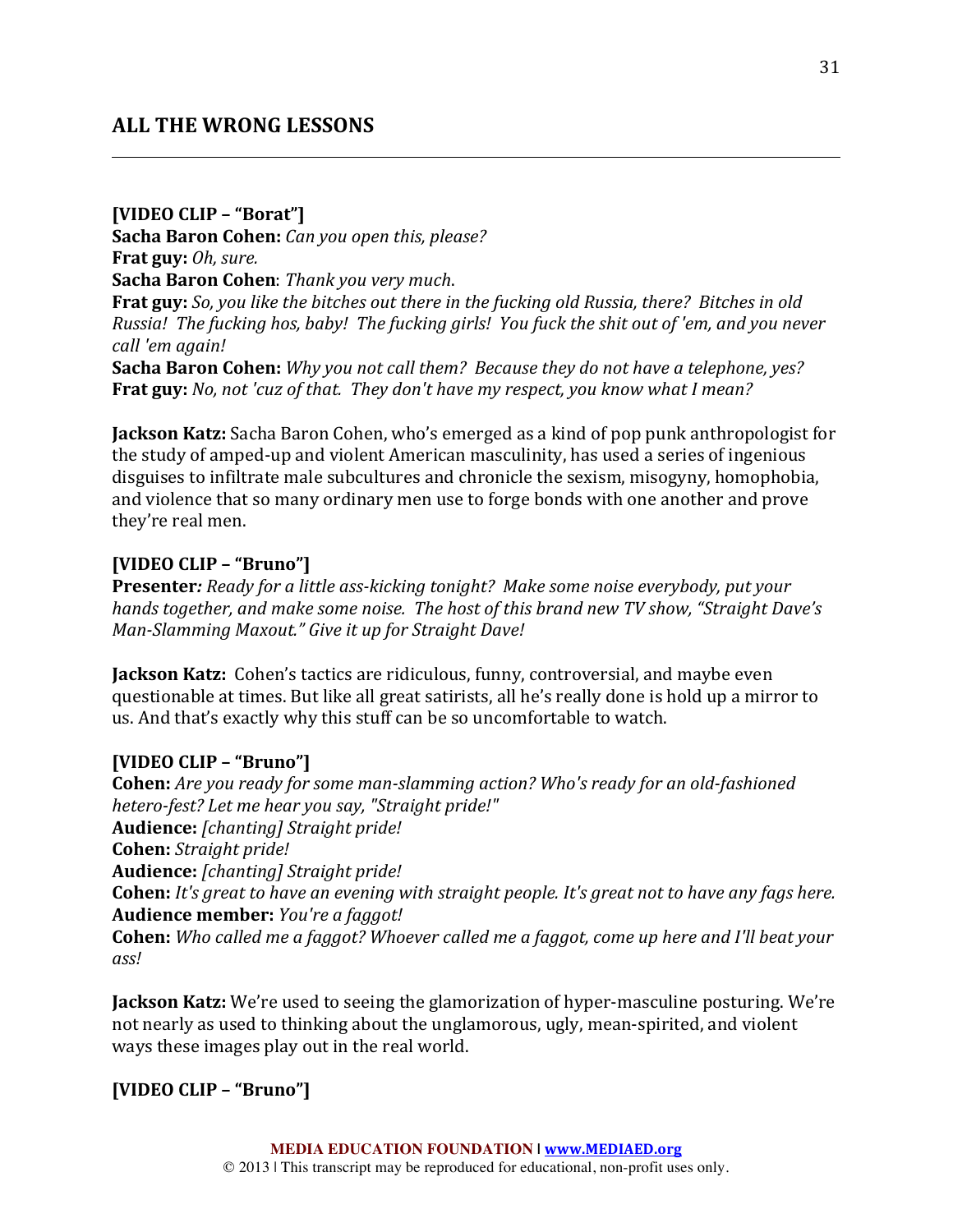**Cohen:** Let him in. Who wants to see me beat this fag's ass? [Audience cheering] Who wants *me to beat this...* [Fight ensues]

**Jackson Katz:** We laugh at this kind of behavior when it's presented out of context and given a kind of mocking attention by someone like Sacha Baron Cohen. But the reality is that violence often has less to do with guys stepping out of line than with guys toeing the line and conforming to cultural norms.

# **[VIDEO CLIP – CNN]**

**News anchor:** *Two star high school football players in Steubenville, Ohio, have been found guilty of raping a West Virginia teenager...* 

**Jackson Katz:** Take the Steubenville, Ohio case, where two adolescent boys were convicted of raping a drunk and unconscious 16-year-old girl at a party. The boys were popular high school football players, and a number of kids shared pictures and video on social media of the passed out girl during the course of the night.

# **[VIDEO CLIP – Cell phone footage from Steubenville case]**

**Male partygoer:** *How do you feel on a dead girl?* **Male partygoer:** *You don't need any foreplay with a dead girl. If it ain't wet now, it ain't ever gonna be wet.*

**Jackson Katz:** One video in particular made the night of the rape by a group of guys in Steubenville showed just how normalized this kind of sexism and misogyny have become in a lot of male peer cultures.

# **[VIDEO CLIP – Cell phone footage from Steubenville case]**

**Male partygoer:** *She's at least a "14" dead. She's deader than a doornail.* 

**Jackson Katz:** For this guy and his friends, who had just witnessed or heard what had happened and weren't even sure if the voung woman was alive, the whole thing was an occasion to bond and get some laughs with their buddies.

# **[VIDEO CLIP – Cell phone footage from Steubenville case]**

**Male partygoer:** *They raped her harder than that cop raped Marsellus Wallace in "Pulp Fiction."* They raped her quicker than Mike Tyson raped that one girl. She is so raped right *now. [Laughter]*

**Jackson Katz:** As sick as this seems, this case is just another example of something that sexual assault researchers have been saying for a long time. It doesn't matter whether it's at a party in middle America, on a bus in New Delhi...

# **[VIDEO CLIP – CNN News]**

**News anchor:** In India, the young woman gang-raped on a New Delhi bus has died.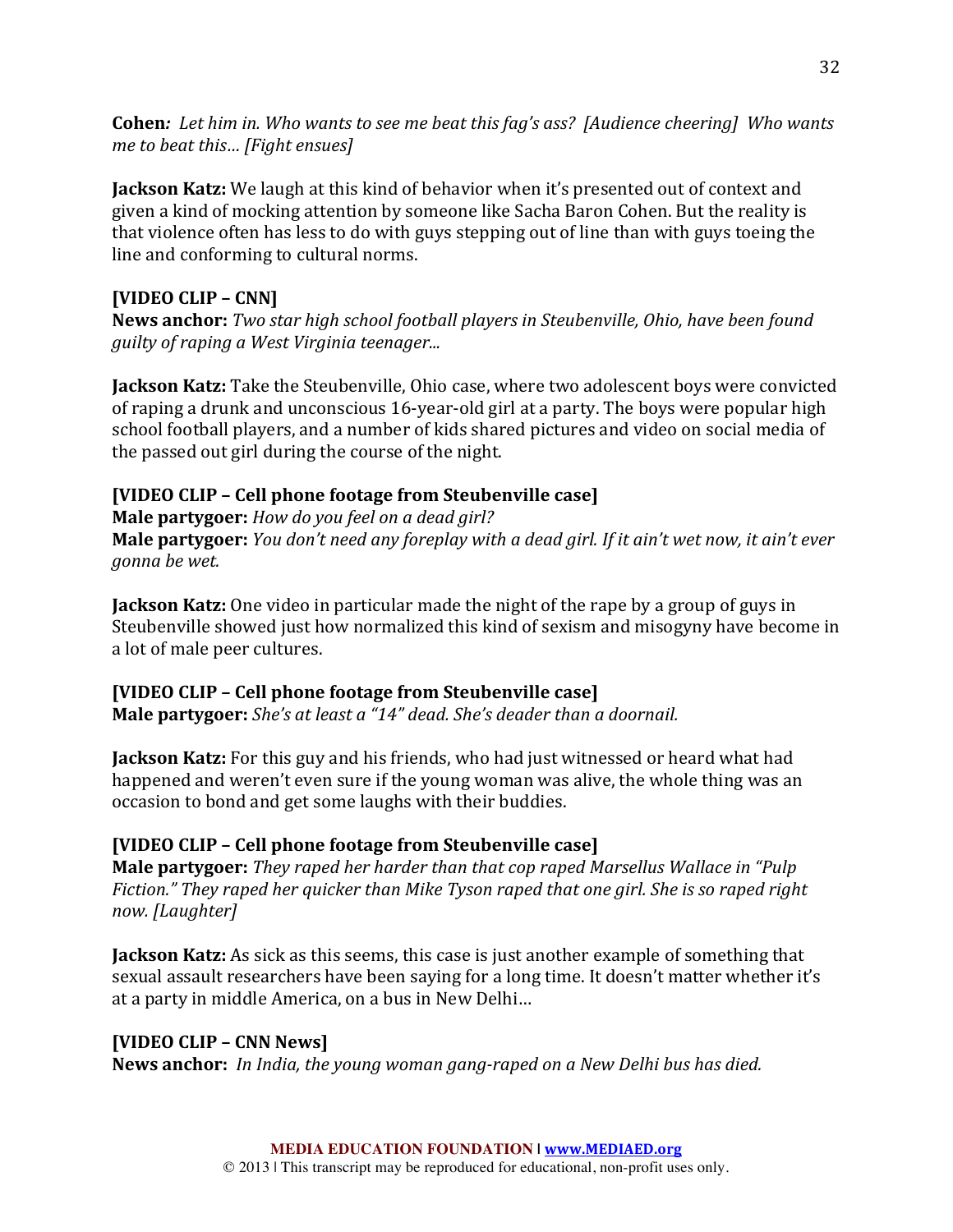**Jackson Katz:** ...or even more brazenly in the public space of Tahrir Square in Cairo, Egypt, gang rape is often an expression of a twisted kind of group ritual in male culture in which otherwise "regular" guys perform for and bond with each other by dehumanizing and abusing women – all in order to prove to their friends that they're real men.

And other research has found that the more invested guys are in traditional ideas about manhood, the more likely they are to be homophobic.

### **[VIDEO CLIP – ABC News]**

**News anchor:** *Thousands of marchers hit the streets of New York to protest a string of* attacks on gay men, including a murder. Marchers chanted and carried signs in memory of 32-year-old Mark Carson, who was shot and killed over the weekend.

**Jackson Katz:** The troubling rise in violent attacks on gay people demonstrates how way too many men – of all racial and ethnic backgrounds – take it upon themselves to serve as gender cops. Running through all of this is a stunning lack of empathy for anybody who isn't part of the boys club.

This lack of empathy was on full and disturbing display a few years back when news broke that homeless people around the country were being brutally attacked by groups of young men. Here again, the narrative was familiar.

### **[VIDEO CLIP – Courtroom footage]**

**Reporter:** Thomas, was that you on the video tape? Why would you beat up homeless *people?*

**Jackson Katz:** A bunch of seemingly normal young men somehow convinced themselves it would be a good idea, and a good time, to go out and beat up defenseless homeless men.

### **[VIDEO CLIP – "60 Minutes"]**

**Incarcerated teenage boy:** *Chris had brought up a 2x4 with a nail through it and hit the guy in the top of the head with it.* **Journalist:** With the nail? **Incarcerated teenage boy:** With the nail. **Journalist:** Why did you do all this? **Incarcerated teenage boy:** *I guess for fun.* 

**Jackson Katz:** What became clear later in interviews, with some of the young men who were convicted of murder for these attacks, was that the pain they inflicted on these men mattered a lot less at the time than the importance of having fun with the boys and bonding with their friends. When a "60 Minutes" piece revealed that a lot of these cases were directly connected to a video series called "Bumfights," one of the most shocking things, again, was just how normal and funny it all seemed to the producer of these videos when questioned by Ed Bradley.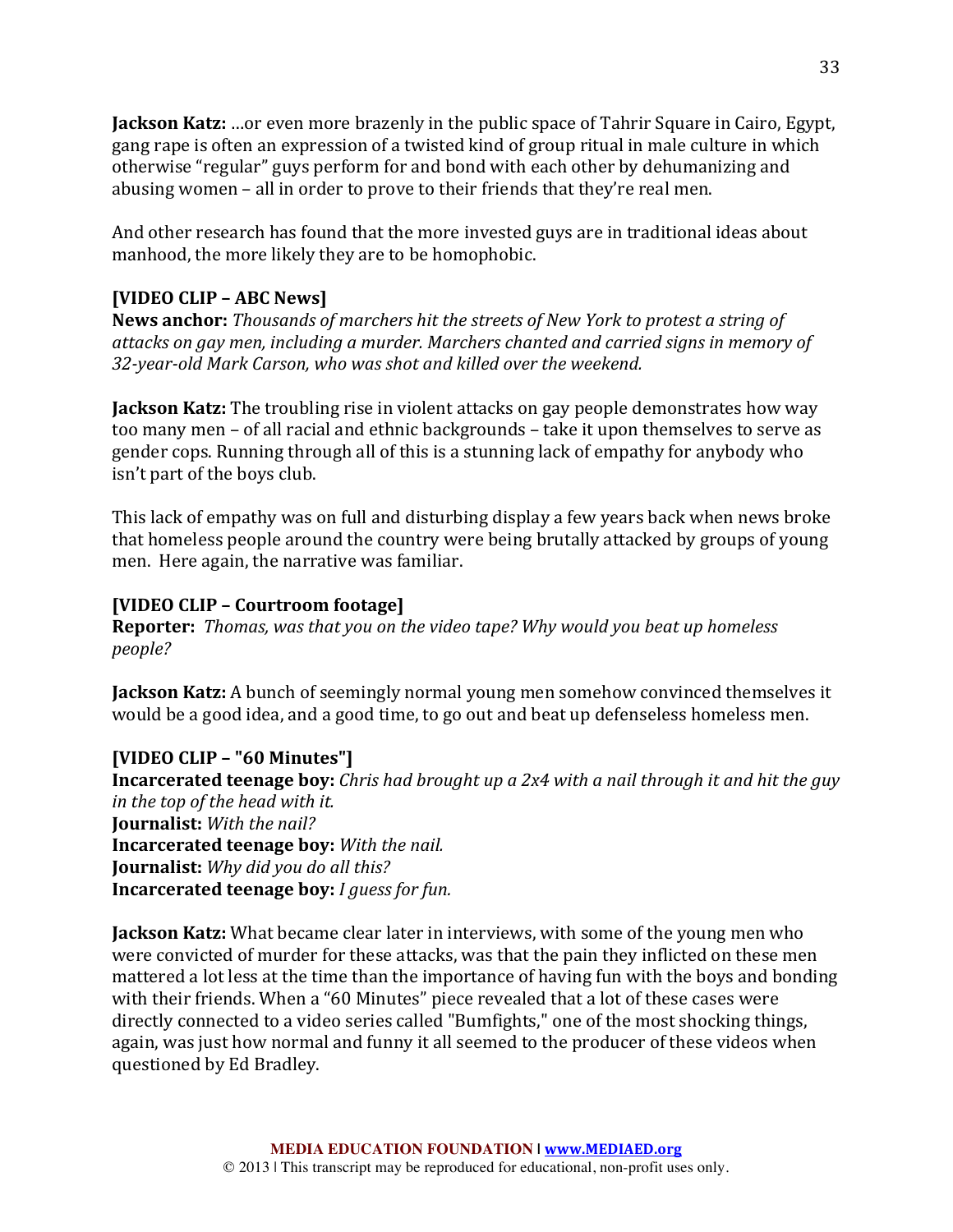### **[VIDEO CLIP – "60 Minutes"]**

**Ed Bradley:** We showed this to McPherson. [Plays "Bum Fights" clip] How do you defend *that?*

**Ryen McPherson, "Bumfights" creator:** *It's a skit.* 

**Jackson Katz:** It was like he had no idea what all the fuss was about.

# **[VIDEO CLIP – "60 Minutes"]**

**Bradley:** *You're sneaking up on them in their sleep and assaulting them. It doesn't look like a* skit. It doesn't say, "Hey, this is staged, this is acted."

**McPherson:** *Oh no, no, no. I'm not saying it's staged. I'm saying that just the way it's set up -it's, I don't know. [Laughs] I mean, The Bum Hunter is not an easy thing to defend but...* **Bradley:** *But you're defending it.* 

**McPherson:** Well, I'm trying to. It's just hard to make sense of things when they're just so absurd. *I* mean, it's just so absurd. These auvs tying up homeless people, you know, and we're *trying to defend the notion that we're responsible for the deaths of homeless people.* 

**Jackson Katz:** As easy as it is to vilify this one guy, and deservedly so, this producer made millions of dollars selling copies of these DVDs to a willing audience of young men.

# **[VIDEO CLIP – "Bumfights"]**

**Jackson Katz:** The key here with all of this is that this isn't just about deviant individuals. It's about the much more disturbing possibility that our social norms about manhood are implicated as well. And it's about how men too often turn to violence out of fear that they don't measure up to our rigid cultural codes of manhood.

In his fascinating study of violence, the psychiatrist James Gilligan interviewed hundreds of violent criminals in American prisons and found that the single most powerful reason they turned to violence was because they felt shamed, humiliated, or disrespected as men.

"The more time I spent with  $\lim$ ," Gilligan writes about one of the hundreds of violent criminals he has interviewed over the course of his research, "the clearer it became that his character served as a defense against the threat of being treated with scorn and disrespect, of being perceived as a weakling, not a real man, someone who could be laughed at."

We may not hear about it much in mainstream coverage of violence, but again and again we've seen exactly this dynamic: young men using violence to overcome the shame of not being seen and respected as real men.

# **[VIDEO CLIP – News montage on Pearl High shooting]**

**News reporter:** 16-year-old Luke Woodham entered the commons area of Pearl High and *fired off several shots.* **News anchor:** *Woodham opened fire at Pearl High School, killing two students.*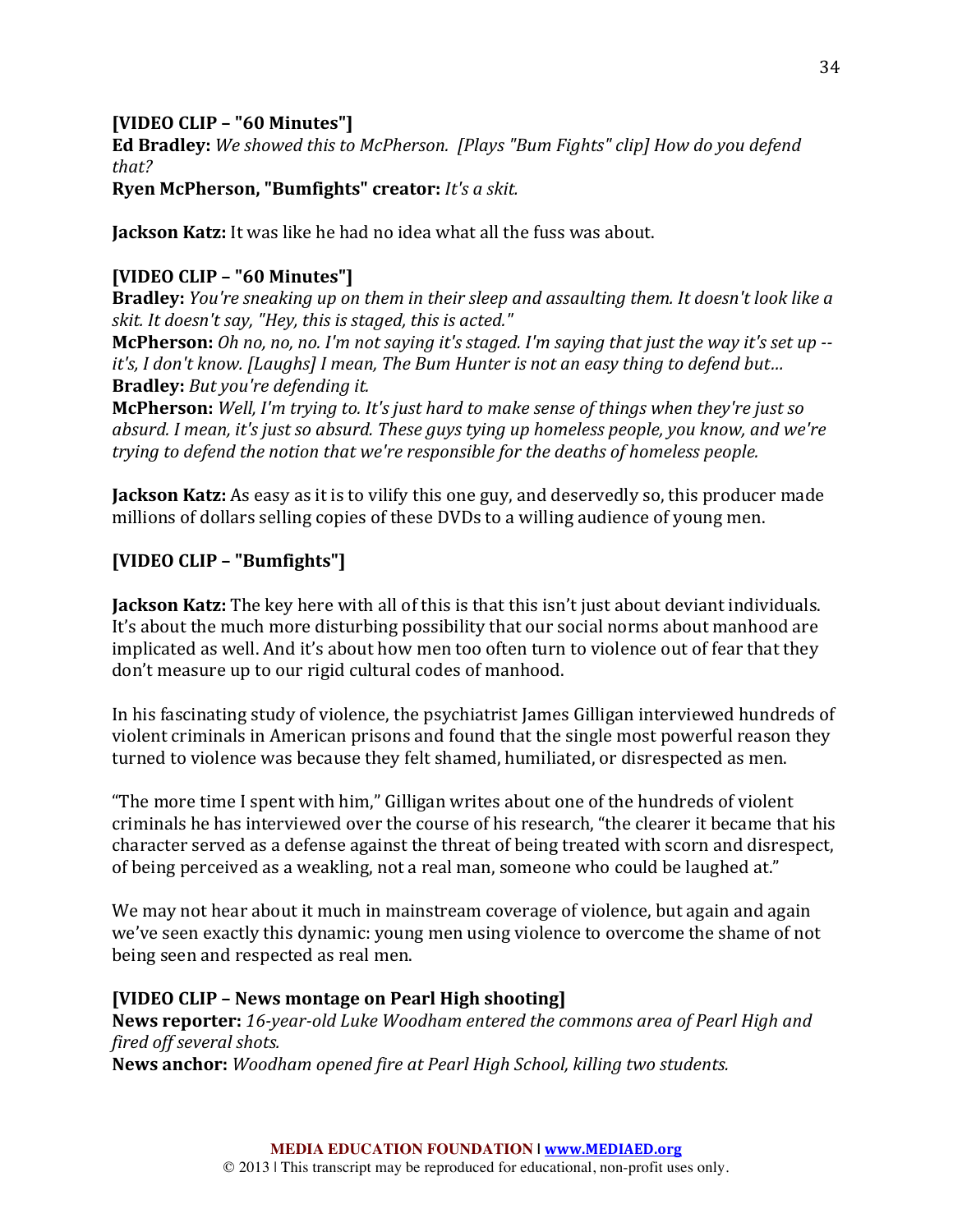**Jackson Katz:** Consider Luke Woodham, who carried out a school shooting in Pearl, Mississippi in the late 1990s. Woodham wrote a letter before he went on his rampage explaining himself this way: "I am not insane, I am angry. I killed because people like me are mistreated every day. All throughout my life, I was ridiculed, always beaten, always hated. If I can't do it through pacifism, if I can't show you through the displaying of intelligence, then I will do it with a bullet. Murder is not weak and slow-witted, murder is gutsy and daring."

### **[VIDEO CLIP – Boston Marathon bombing – moment of explosion]**

**Jackson Katz:** And look at the Boston Marathon bombing. The mainstream discussion focused on the religious motivations of the bombers. But what was also clearly at work here also was the fact that the bombing was masterminded by a young man in his twenties, a former boxer whose life hadn't turned out like he had planned, and who found in jihadist teachings a rationale for committing an act of redemptive violence.

### **[VIDEO CLIP – News montage on Virginia Tech shooting]**

**News reporter:** *Just minutes after firing two fatal shots at the Virginia Tech dormitory on Monday, Cho Seung-Hui returned to his own dorm room and made the final preparations to mail* what appears to be a video confession.

**Jackson Katz:** Or consider Seung-Hui Cho, who committed one of the worst mass shootings in American history, when he went on a shooting spree at Virginia Tech University in 2007, killing 32 people. Cho was a socially isolated, troubled young man with a history of mental health problems, who had clearly bought into a cultural narrative that says the way to reclaim manhood is through projecting an image of menace and toughness, instilling fear in others, and using violence.

# **[VIDEO CLIP – Seung-Hui Cho home video]**

**Cho**: *I* didn't have to do this. I could have left. I could have fled. But no. I will no longer run.

**Jackson Katz:** Before he committed the Virginia Tech massacre, he wrote, produced, and starred in his own video, demonstrating how thoroughly he had bought into this Hollywood script.

# **[VIDEO CLIP – Seung-Hui Cho home video]**

**Cho:** *You had a hundred billion chances and ways to have avoided today, but you decided to* spill my blood. You forced me into a corner and gave me only one option. The decision was *yours.* Now you have blood on your hands that will never wash off.

**Jackson Katz**: Cho isn't the only mass murderer whose violent actions enabled him to rewrite the script of his life in order to place him back in the manly starring role.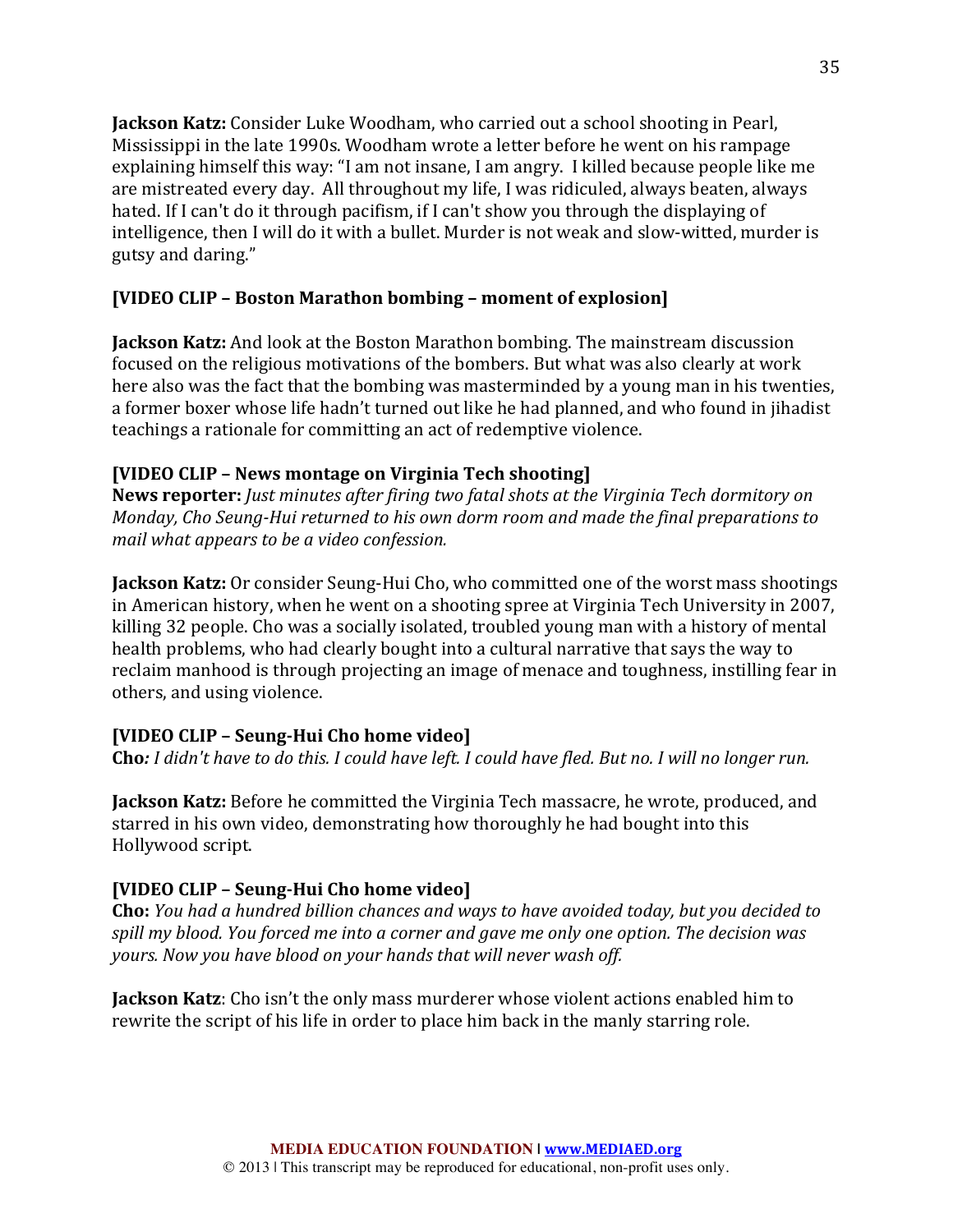### **[VIDEO CLIP – Columbine High School shooting]**

**Columbine student:** [crying] All you hear is, like, firecrackers... And then I looked out the *window, and there's a kid with a trench coat and a shotgun throwing pipe bombs in the parking lot.*

**Jackson Katz:** The Columbine killers Eric Harris and Dylan Klebold left behind written diaries that provide insight into how their murder of 12 classmates and a teacher was part of a conscious strategy to settle scores. In his journal, Klebold writes that he and Harris will take revenge on society. And toward the end of his own journal, Harris writes, "everyone is always making fun of me because of how I look, how fucking weak I am and shit. Well, I will get you all back. I hate people, and they better fucking fear me if they know what's good for 'em."

Nothing can excuse the pathetic and cowardly way men like these use violence, and destroy the lives of innocent people, to make some kind of a statement. But we're kidding ourselves if we think these killings will stop unless and until we identify and transform the larger cultural belief systems that underlie them.

### **[VIDEO CLIP – News clip]**

**News reporter:** From the mass shooting in Tucson aimed at former congresswoman Gabriel *Giffords* to the *Colorado movie theater massacre, killers in many recent mass killings suffered mental illness.*

**Jackson Katz:** Now, of course, there's no question that mental illness has played a role in a lot of rampage killings and mass shootings. But what never seems to get discussed is why it is that somewhere around 98% of school shootings and rampage killings have been committed by men, even though there are plenty of young women who suffer from mental illness as well. What this tells us is that violence can't be reduced to mental illness on its own - especially since the vast majority of mentally ill people are not violent at all.

The bottom line is that even young men who are mentally ill live and operate within a culture that has normalized violent masculinity and defined manhood in exceedingly narrow ways.

### **[VIDEO CLIP – News clip]**

**Reporter:** *It's been widely reported school-shooter Adam Lanza suffered some kind of personality disorder.* 

**Jackson Katz:** The Sandy Hook Elementary School shooter, Adam Lanza, may have been mentally ill, but he played out a familiar script.

### **[VIDEO CLIP – CNN]**

**Analyst on telephone:** *He was bullied severely, brutally bullied, when he was in elementary school at Sandy Hook.*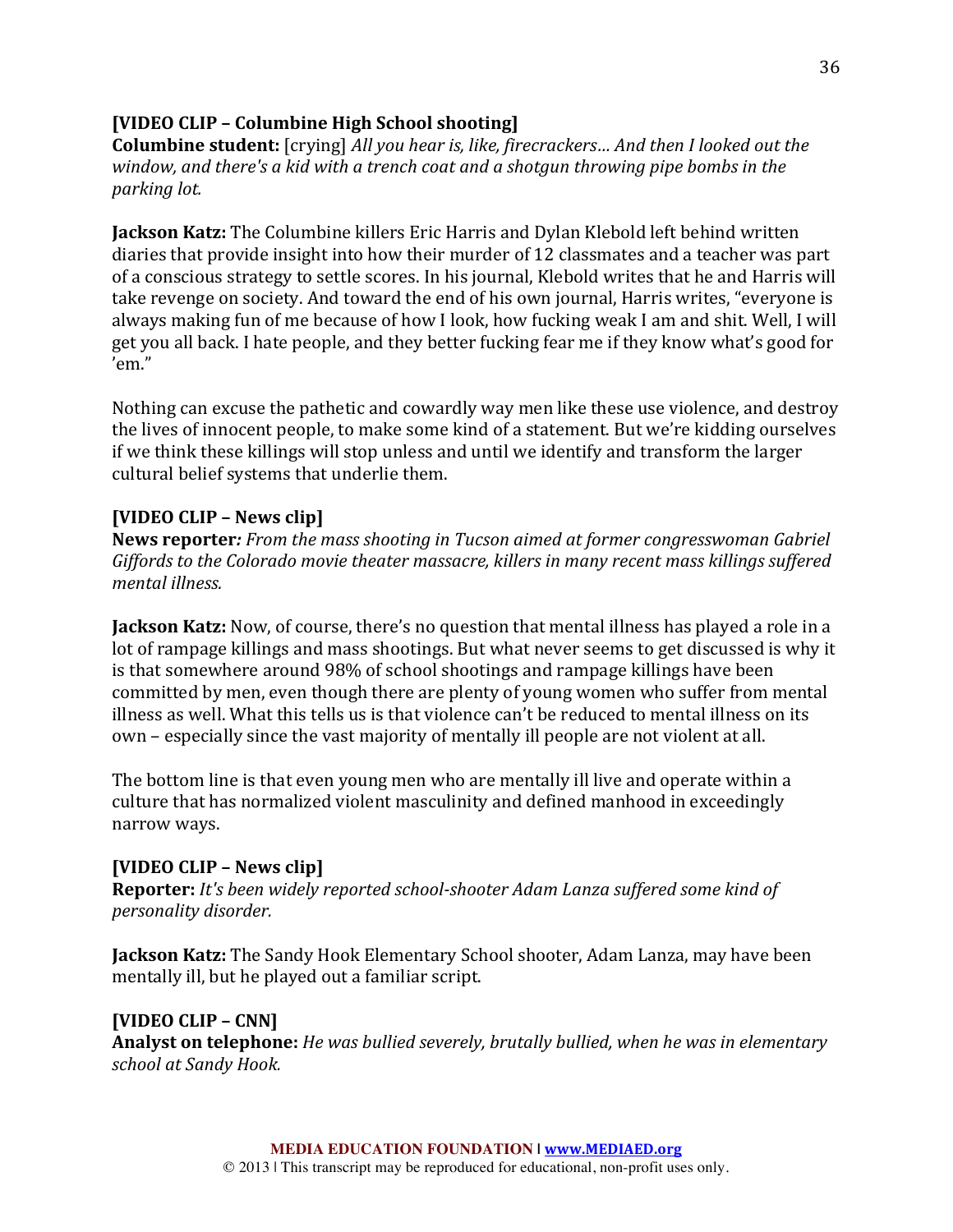**Jackson Katz:** By all accounts he was a socially awkward boy who didn't fit in and appears to have been mercilessly bullied.

### **[VIDEO CLIP – "The War Room"]**

**Jennifer Granholm:** *That's a clip of the video game "Call of Duty." It's also the game that Adam Lanza used to play.*

**Jackson Katz:** He spent countless hours playing war-themed video games. He developed a revenge fantasy, secured firearms, and then killed his own mother before carrying out one of the most brutal and ruthless mass killings in American history. He surely knew that slaughtering schoolchildren would send an unmistakable message to the world that he was in terrible pain. Rather than simply kill himself, he would make others suffer along with him. And, in his own delusional and twisted way, he would recapture the sense of respect that seemed to have eluded him his whole life. The children of Newtown – like so many other innocent victims of men's violence – became theatrical props in the performance of an aggrieved, angry, and likely self-hating young man who absorbed all the wrong lessons about what it means to be a tough, strong man from the world around him.

As uncomfortable as it may be for us to think about Lanza as anything but an unhinged lunatic, we need to confront the larger day-to-day cultural belief system about manhood that's a normal part of young men's lives.

Just take a look at the ad campaign the Bushmaster Firearms Company ran prior to the Newtown massacre for the very AR-15-style semi-automatic rifle Lanza used during his killing spree.

The takeaway from this isn't that ads like these made Adam Lanza violent. That's way too reductive and simplistic. Individual ads, or movies, or video games, don't make guys go out and shoot people. The real takeaway is that we live in a culture that connects manhood to guns and a willingness to use violence at the deepest levels of men's identity, telling young men that violence, far from being the last resort for resolving disputes, is the first, and preferred, method of proving you're a man – especially when you're feeling your masculinity is under attack.

### **[VIDEO CLIP – News]**

**Reporter:** *The shooter was 36-year-old Andrew Engeldinger, an employee of the small company* who had recently lost his job.

**Jackson Katz:** And this isn't just about young men. Again and again, we've seen the same thing with older men who commit mass shootings.

# **[VIDEO CLIP – News]**

**Reporter:** A troubled ex-husband is under arrest in a Southern California hair salon shooting *that left 8 people dead.*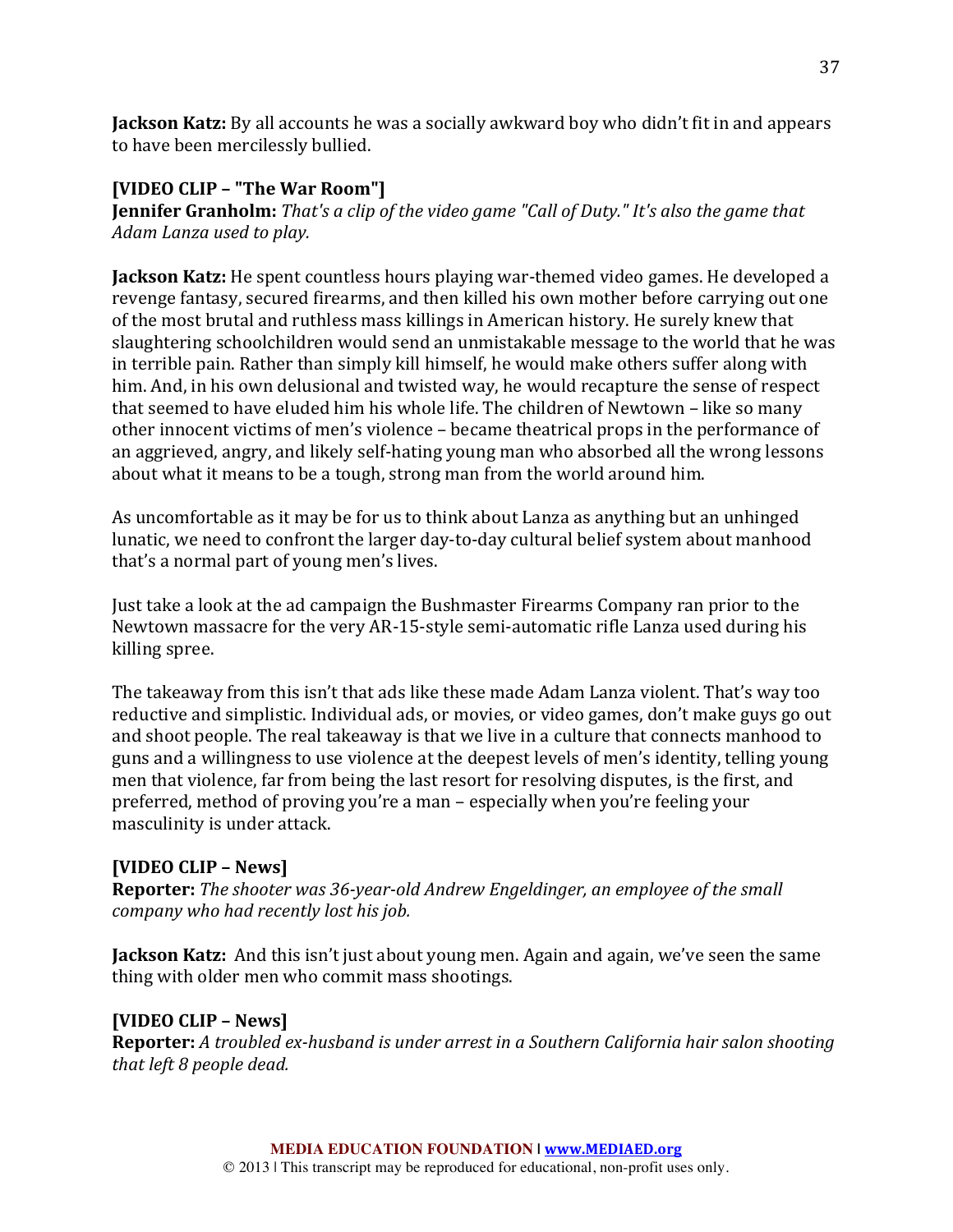**Jackson Katz:** In case after case, these men have faced grief, bitter disappointment, and feelings of failure.

### **[VIDEO CLIP – News]**

**Reporter:** The shooter, Richard Farley, was obsessed with a female colleague. He had also *been laid off.*

**Jackson Katz:** They are either chronically unemployed, have been left by their wives or girlfriends, been fired from their jobs, or have suffered some other kind of serious blow to their self-worth as men.

What all of this amounts to is that our violence problem seems to be a lot less about lone wolves and monsters who fail to conform to society's norms than it is about too many men, in a sense, over-conforming to our norms and ideals of manhood out of fear of not being seen as men.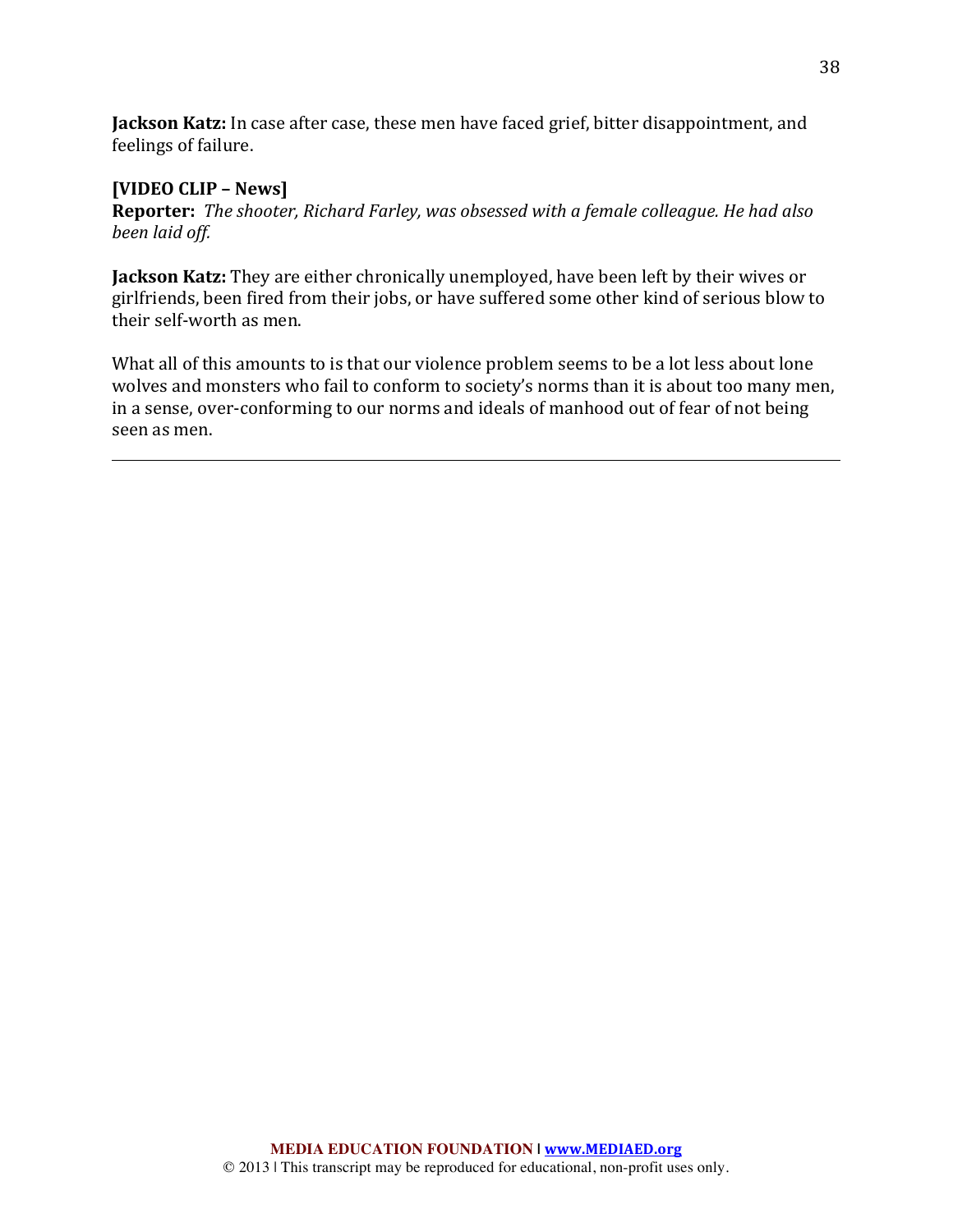### **[VIDEO CLIP - YouTube video of a fight]**

**Jackson Katz:** When we talk about men's violence and dominant ideas of violent masculinity, there's a temptation to frame things in terms of the damage men do to others. But we need to look also at the devastating harm these norms do to men themselves.

This is certainly true of gun violence. Every year in this country, over 30,000 people are killed by guns, something like  $85$  per day. The vast majority of these victims are men – approximately 86 percent.

But while we're used to thinking about gun violence in terms of mass shootings and urban crime, we really don't talk a lot about how most gun deaths are the result of men and boys shooting themselves. Suicide – which is really violence turned inward – accounts for close to two-thirds of all gun deaths. The vast majority of people who kill themselves with a gun are men. And white men comprise over 80 percent of these firearm suicides.

Violence doesn't just leave physical scars. It also leaves emotional scars. Look at the cost to African-American boys and young men of living in and around violence. Violence is the leading cause of death of African-American men between the ages of 15 and 30, but they also have much higher than average rates of depression, school dropout, mental health problems linked to perpetual stress, substance abuse.

And just look at the terrible toll violence has taken on the psyches of men and women who serve in combat zones.

#### **[VIDEO CLIP – News report]**

**Reporter:** In the five years between 2006 and 2009, more than 1,100 members of the armed *services took their own lives.*

**Jackson Katz:** Something like half of the U.S. service members who have done tours in Iraq and Afghanistan have symptoms of PTSD. And we see the same thing when it comes to Vietnam. In addition to the 58,000 men who lost their lives there, and the more than 300,000 wounded, millions of men who came home from that war showed signs of trauma – depression, flashbacks, alcohol and drug problems. They also had to contend with a masculine ethos that told men to suck it up and deal with it. In fact, many more Vietnam veterans have committed suicide since the war ended than were killed during the war itself.

In her landmark study "Trauma and Recovery," Judith Herman draws a powerful connection between the experience of male combat veterans and women who are the victims of domestic and sexual violence. The sources of the violence and their context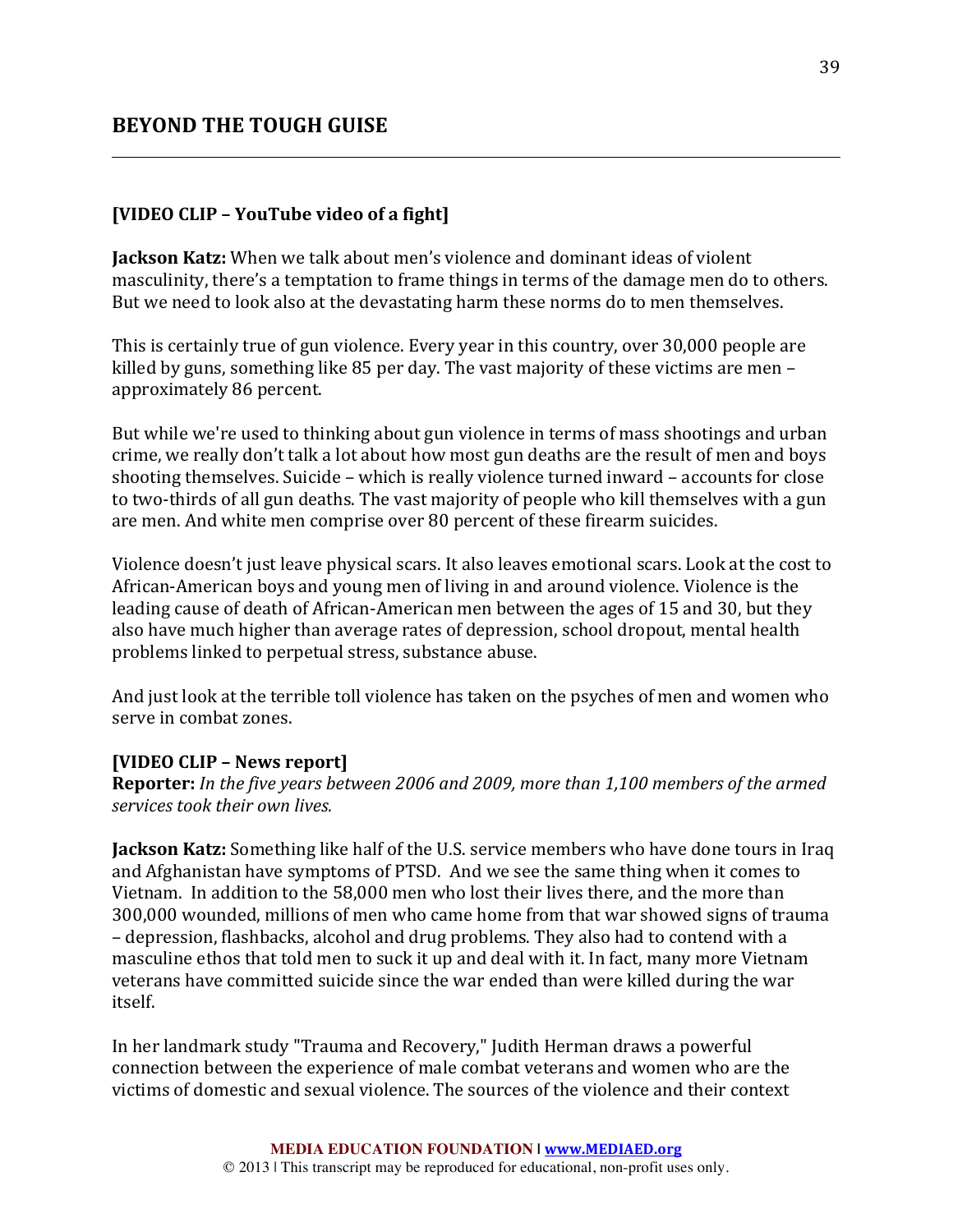might vary, but the unifying theme is that human beings  $-$  young and old, women and men – suffer when their physical and sexual boundaries are violated.

But in the case of men, this pain gets compounded by a cultural belief system that equates manhood with invulnerability and ridicules and shames men who admit to being in emotional pain.

In his classic work, "I Don't Want to Talk About It," the therapist Terry Real identifies the widespread phenomenon of what he calls "covert depression," a condition that roughly three-quarters of American men suffer in silence out of fear of seeming like less than a real man. For many of these men, childhood trauma and other experiences of violence play a role in this depression, which then can affect not only their ability to take care of themselves physically and emotionally, but also hinder their ability to sustain healthy relationships in adult life.

Despite predictable arguments that equate trying to understand or prevent violence with weakness, the bottom line is that we have to have the strength to ask these kinds of questions if we want to move beyond the never-ending cycle of violence. And that starts with examining the dominant stories we tell ourselves as a culture about manhood and violence, and demanding more honest and accurate representations of the personal and societal consequences of violent masculinity.

# **[VIDEO CLIPS – "Saving Private Ryan"]**

**Jackson Katz:** In recent years, we've seen important examples of just this.

# **[VIDEO CLIP – "Saving Private Ryan"]**

**Jackson Katz:** War movies like "Saving Private Ryan" showed not only the awe-inspiring courage of the men who stormed the beaches in Normandy and fought totalitarianism during World War II. The film also captured the panic, anxiety, and sheer terror of the young men who experienced that war.

# **[VIDEO CLIP – "The Hurt Locker"]**

**Soldier:** *There's too many locks. I can't do it. I can't get it off. I'm sorry, okay? You understand? I'm sorry.*

**Jackson Katz:** More recently, The Hurt Locker explored another devastating effect of battlefield trauma...

### **[VIDEO CLIP – "The Hurt Locker"] Soldier***:* Get down, now! [Explosion]

**Jackson Katz:** ...showing how the intensity and violence of war make it difficult for many veterans to adjust back to civilian life.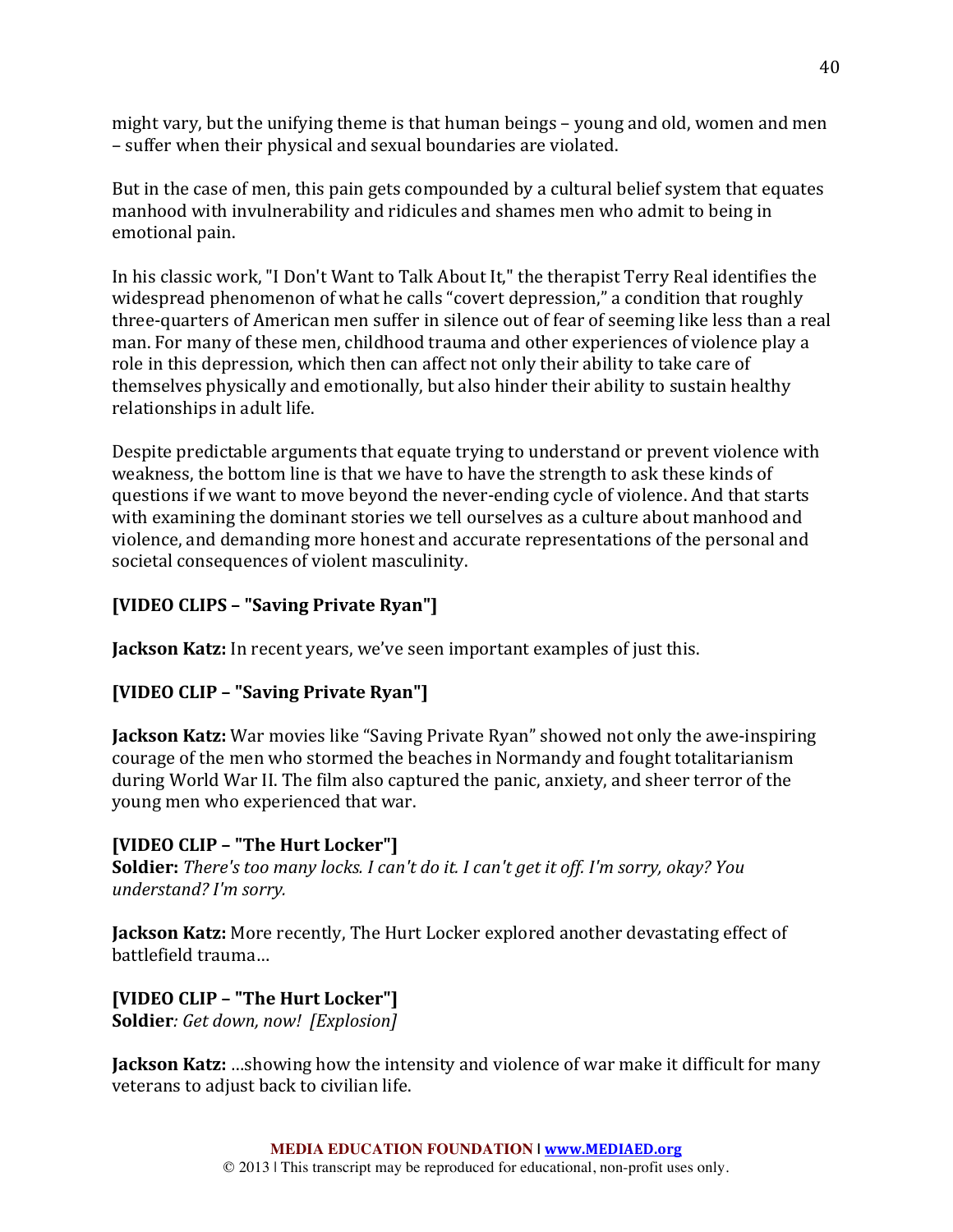And we saw the same kind of honest and tragic portrayal of dominant masculinity in the film "The Wrestler," starring Mickey Rourke as an over-the-hill professional wrestler whose body was ravaged by physical injury and who was so emotionally damaged by violence that he couldn't imagine life outside the glamor of the arena.

# **[VIDEO CLIP – "The Wrestler"]**

**Rourke:** *My heart's still ticking.* **Pam:** *Yeah, but the doctor said...* **Rourke:** Listen. I know what I'm doing. The only place I get hurt is out there. The world don't *give a shit about me. You hear them? This is where I get belong.* 

**Jackson Katz:** Similarly, intensely realistic shows like HBO's "The Wire" have refused to glamorize urban street life and violent crime, directly confronting the costs voung men of color too often pay for their investment in the idea that respect comes only at the business end of a Glock.

# **[VIDEO CLIP – "The Wire"]**

**Bodie:** *You're* wetting your fucking pants like you're a little boy. Be a man! Stand up like a *motherfucking man!* **Wallace:** *You're my niggas, yo.* **Bodie:** You said you were a fucking man. Stand up straight. **Wallace:** *It's us. man.* **Poot:** *Do it, goddamn it!* [Gun shot]

**Jackson Katz:** And we've seen emotionally complex shows like "The Sopranos," which centered on brutal mob boss Tony Soprano, a ruthless killer who intimidated everyone around him...

# **[VIDEO CLIP – "The Sopranos"]**

**-** *You want to just calm down.*

*- I'm perfectly calm?*

*- We can talk about whatever's bothering you. Tony, this is crazy. Tony!*

**Jackson Katz:** ...But also portrayed him as a deeply troubled man who had recurring panic attacks, and who had to battle his own anxiety and self-doubt when he turned to a woman therapist for help.

# **[VIDEO CLIP – "The Sopranos"]**

**Tony Soprano:** *Whatever happened to Gary Cooper, the strong silent type?* That was an *American.* He wasn't in touch with his feelings. He just did what he had to do. See, what they didn't know was that once they got Gary Cooper in touch with his feelings, that they wouldn't *be able to shut him up! And then it's "dysfunction-this" and "dysfunction-that" and "dysfunction vaffancul!"*

**Jackson Katz:** And then there's Good Will Hunting, which catapulted Matt Damon to fame, with Damon playing the role of an intellectually gifted working-class tough guy who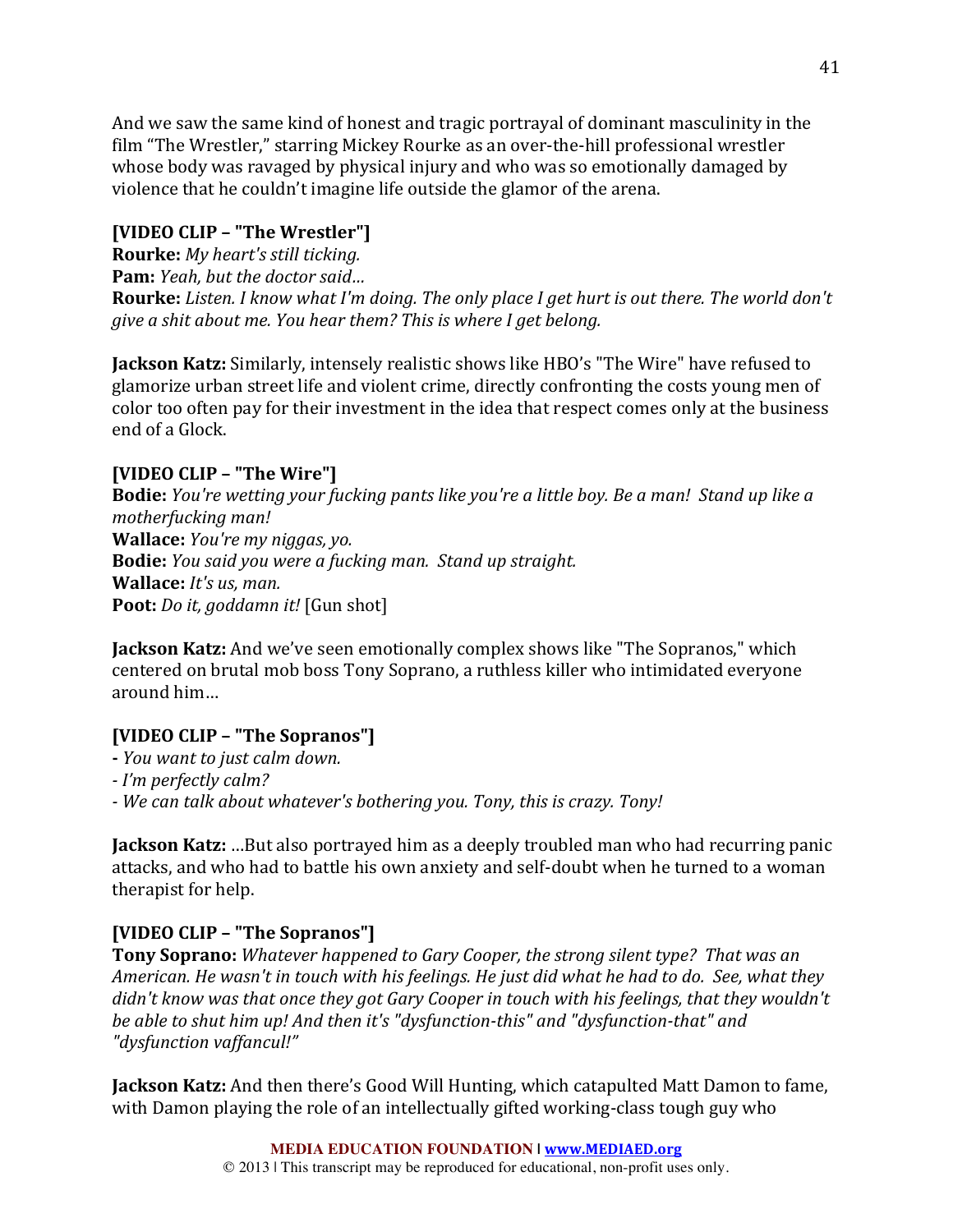relieves the trauma of his abusive childhood by hardening himself to the world and fighting anyone who challenges him...

# **[VIDEO CLIP – "Good Will Hunting"]**

Will: Hey, Carmine. It's me, Will. Remember? We went to Kindergarten together. [Will throws a punch]

**Jackson Katz:** ... And who then, with the support of a woman who loves him and a therapist he comes to trust, finds the courage to battle through his defenses, look inside himself, and let go of his bottled-up rage.

# **[VIDEO CLIP – "Good Will Hunting"]**

**Therapist:** *It's not your fault.* **Will:** *I know.* **Therapist:** *It's not your fault.* **Will:** Alright. **Therapist:** *It's not your fault.* [Repeats] *It's not your fault.* **Will:** Don't fuck with me. **Therapist:** *It's not your fault.* **Will:** Don't fuck with me, alright! Don't fuck with me, Sean. Not you. **Therapist:** *It's not your fault.* 

**Jackson Katz:** This is an incredibly powerful illustration of the kind of courage it takes for men to break through the defensive shield of the tough guise and become better men.

After the Newtown massacre, there was a lot of tough-guy talk about how the cure for our violence problem is more violence.

# **[VIDEO CLIP – National Rifle Association press statement]**

**NRA CEO Wayne LaPierre:** *The only thing that stops a bad guy with a gun is a good guy with a gun.*

**Jackson Katz:** But there were other men who spoke in the wake of Newtown as well. Men like Neil Heslin, whose six-year-old son Jesse was among the 20 children gunned down that tragic day.

# **[VIDEO CLIP – Neil Heslin press statement]**

**Heslin:** *He* was my son. He was my buddy. He was my best friend.

**Jackson Katz:** What was so important about this man's testimony was that he went beyond expressing grief for his son and directly challenged the culture of violence.

### **[VIDEO CLIP – Neil Heslin press statement]**

**Heslin:** We're not living in the Wild West. We're not a Third World nation. We have the *strongest military in the world. We don't need to defend our homes with weapons like that. I just hope that everybody in this room, as I've said before, can support change.*